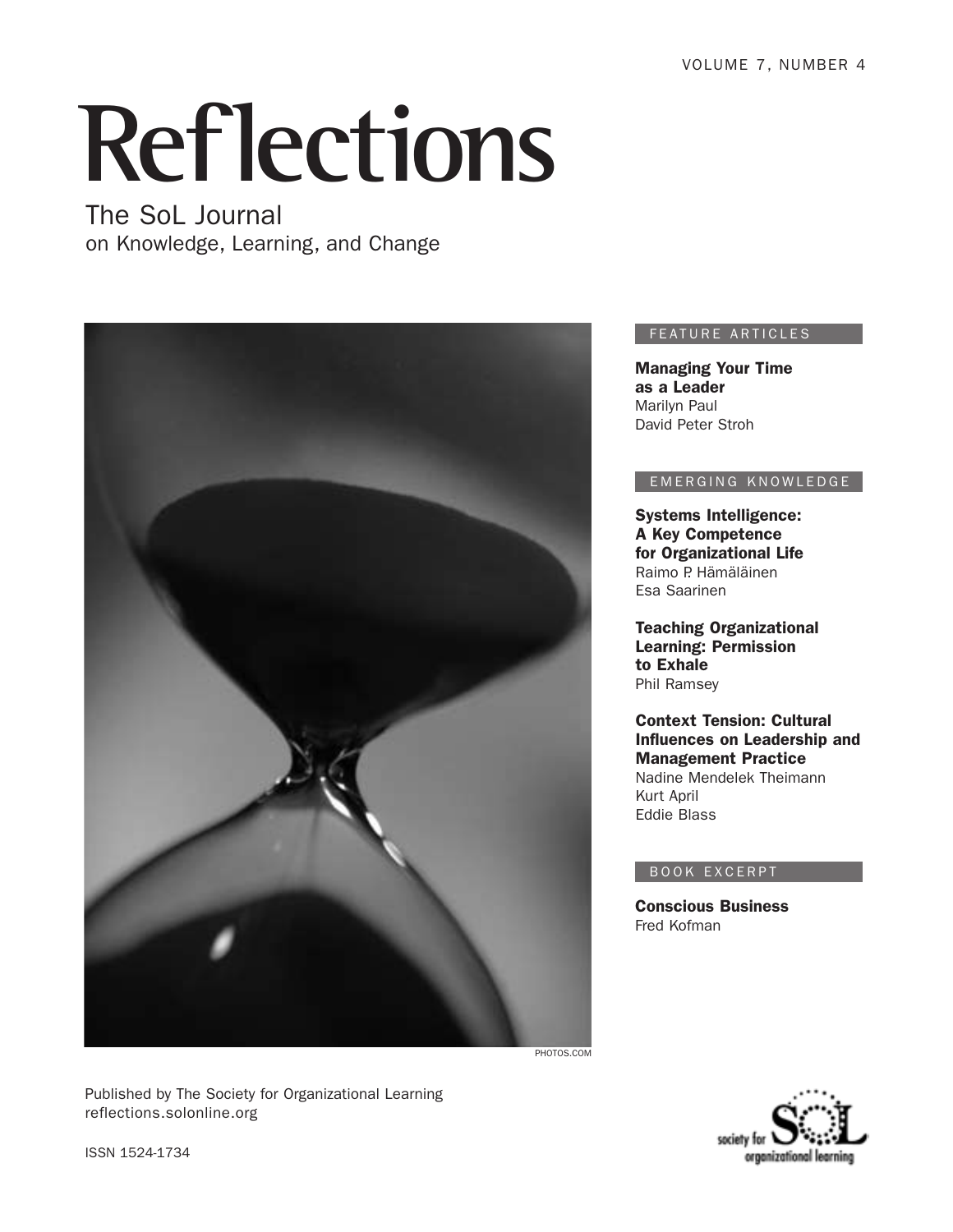

C. Sherry Immediato

In this last issue of the year, we present a selection of articles that offer practical applications and report on work that is pushing the edge of what we recognize as personal and collective learning disciplines.

Our feature story is most apropos to the time of year – I write this while hoping to check many things off my year-end to do list. You may be reading it at about the same time, or perhaps as you are sitting back and reflecting on what the coming year holds in store. In either case, reviewing "Managing Your Time as a Leader," by Marilyn Paul and David Peter Stroh is certainly a good use of your time. Marilyn, author of *It's Hard to Make a Difference When You Can't Find Your Keys: The Seven-Step Path to Becoming Truly Organized*, joins her husband,

business partner, and SoL member David in capturing the basic implications of their work for effective leadership. You may have seen a recent *Harvard Business Review* article addressing the symptom of overworked executives, which reported that working long hours and traveling between multiple time zones result in the equivalent of decisions made under the effect of too many martinis. Paul and Stroh are clear that this is a symptom of faulty assumptions that cause us to work more, achieve less, and create a ripple of ineffectiveness in the organizations we manage. They urge us to stop addressing the symptoms and start addressing the causes of working more and achieving less. Two of their key points are recognizing how to increase sustainable productivity, and reducing phantom workload. Their artful use of creative tension to frame their lessons and practical techniques is a great application of organizational learning fundamentals.

This issue also includes three Emerging Knowledge Forum articles from contributors around the world.

By its very label, "systems thinking" can imply that an appreciation of systems is a mental activity. Raimo P. Hämäläinen and Esa Saarinen, of Helsinki University of Technology in Finland propose that our ability to comprehend systems is a complex intelligence involving multiple senses, and sense making that is in itself quite complex. In "Systems Intelligence: A Key Competence in Human Action and Organizational Life" they usefully ask us to consider how it is we are able to function effectively in complex systems, particularly if we understand this competence as intelligent behavior that can be further developed. Some would say that this is the premise of Senge's contribution to the field of organizational learning. Regardless, we would benefit from clear research questions to help develop this intelligence. We look forward to reader comments on this work.

"Context Tension: Cultural Influences on Leadership and Management Practice" points out that the realities of globalization tend to result in Western-based businesses imposing their values and management practices on those in the developing world. The authors – Nadine Mendelek Theimann, University of Oxford; Kurt April, University of Cape Town and Ashridge; and Eddie Blass, University of Hertfordshire and Ashridge – focus on the African context and note that the strength of African culture makes such homogenization both ineffective and impractical. At the same time, the necessity of cross-regional business relationships, as well as a history of colonialism, mean a rejection of Western practices is equally unworkable. The authors propose the possibility of hybrid management systems honoring both traditions rather than trying to co-opt or improve either. They offer a well-researched comparison of regional management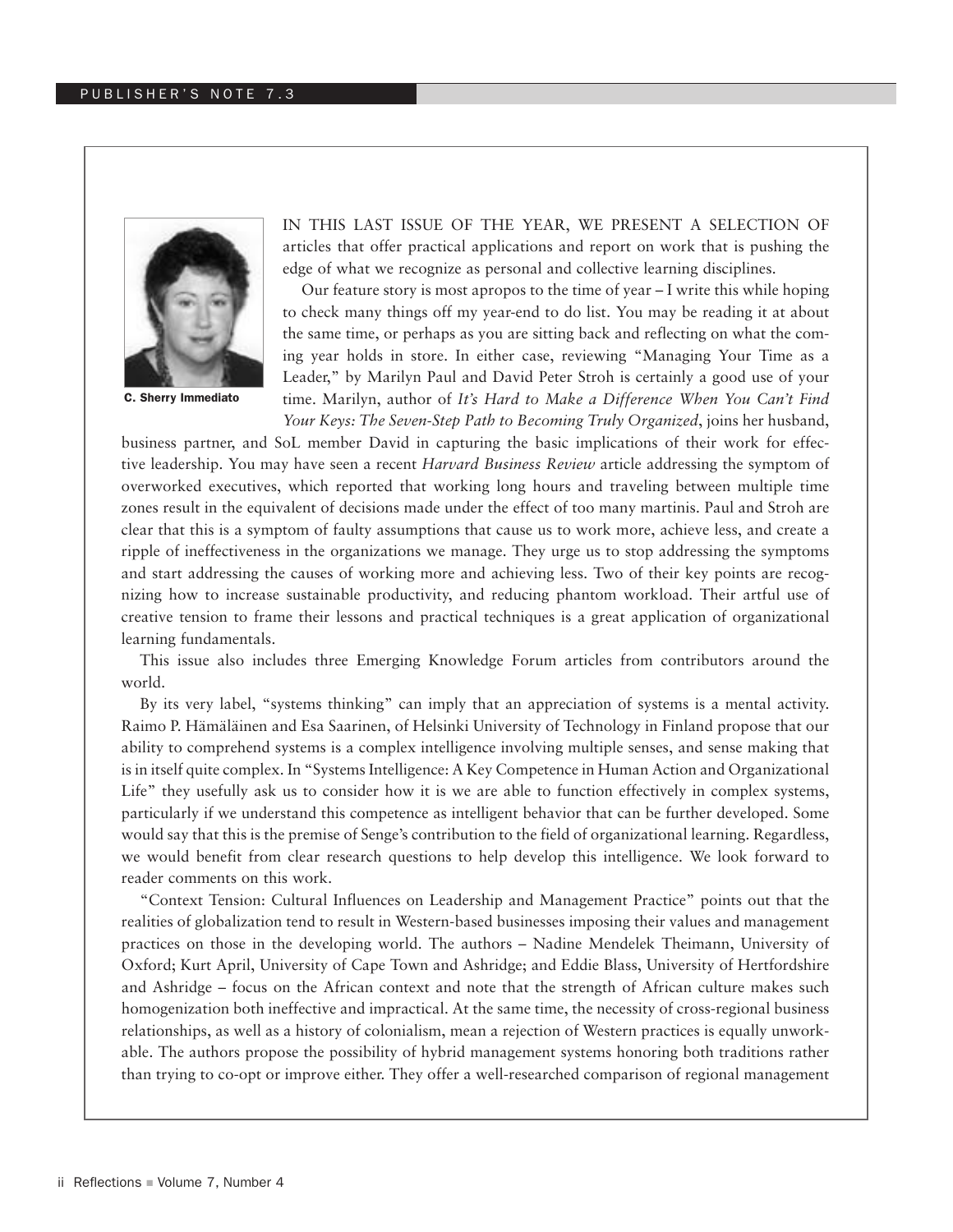values and practices that the casual reader is likely to find a useful window on the challenges and opportunities of globalization. We hope researchers continue to offer questions and evidence around culture context and its relevance to organizational learning.

For the past ten years, Phil Ramsey, of Massey University in New Zealand, has had the intention of teaching organizational learning by engaging his students in creating their own learning organization. In "Teaching Organizational Learning: Permission to Exhale" he notes that a more traditional mode of transferring knowledge (inhaling) should be complemented with providing the opportunity for "learners to experience the exhilaration of organizational learning" in the educational process (exhaling). We hope that Ramsey's article will create an important new thread of contributions to *Reflections* about organizational learning in the university classroom – including exchanges of syllabi and course materials, teaching techniques, and advice about how to experiment within a traditional university setting.

Finally, this issue's book excerpt from *Conscious Business: How to Build Value Through Values* takes a comprehensive view about how we can bring more of ourselves to work. The book's author, Fred Kofman, was an early member of the staff of SoL's predecessor, the MIT Center for Organizational Learning. Because Ken Wilber has aspired to a rather thorough definition of what consciousness means to the individual in a collective context, we have chosen to reprint his foreword. It provides a brief and accessible summary of his own work, while offering a good introduction to the whole idea of conscious business – something that we can correctly conclude is currently the exception rather than rule.

As Paul and Stroh began, is it any wonder in all our rushing around that consciousness is the casualty? Fortunately, we can choose otherwise. We hope that this issue provides an opportunity for some quiet moments of awareness of your own gifts – those that you offer and those you receive. We appreciate the opportunity your commitment to collective intelligence and wisdom creates for all of us to engage in inquiry and conversations that matter.

With best wishes for deep contentment in the New Year,

l. Shay Jundeats

Managing Director, SoL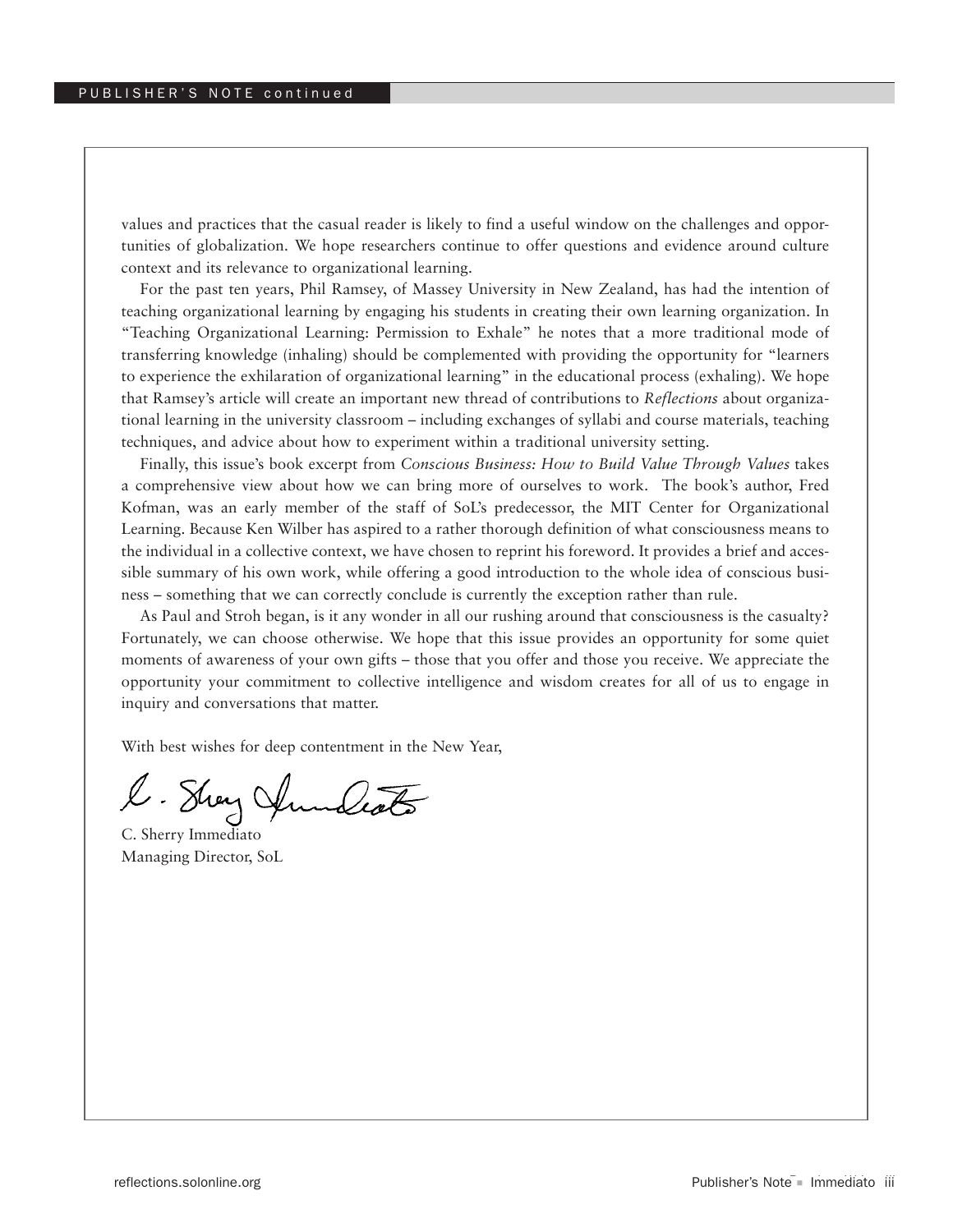## A Struggle for Sustainability in Russia

#### The story of the Institute for Sustainable Development (ISD) in Vladivostok

and its founding by its students and their teachers is a story of entrepreneurial spirit and hope (*Reflections* 7.3). Reading Jeffrey Lindstrom's article makes you want to get up and change educational institutions. It is the story of connecting an idea with an intention. And it immediately raises a comparison with the life of students in most educational institutions today. What better learning experience could there be than creating your own curriculum and learning environment, one that allows students to succeed and contribute to their own community?

One challenge, as they identified, will be how this new way of learning and teaching will survive in a larger system that is stuck in the past. The example of unprepared professors showing up late for the exams at ISD is a reflection of that challenge. Another possible future challenge for ISD might be harder to address: When the ISD moves from its initial entrepreneurial phase to conducting its everyday business, will it continue to provide such an exciting learning environment for its students? Will the next generation of students have a chance to create or co-create their curriculum as well?

I saw three outstanding lessons from Lindstrom's story of ISD's founding:

- 1) Students thrive when they take responsibility for creating their own curriculum and learning environment.
- 2) The sustainability award created by the students points to the importance of connecting the curriculum and the students' work with their community, and with the larger reality beyond the educational institution.
- 3) The underlying purpose of the Institute, sustainability, unites students and the supporter of ISD because it connects to an objective beyond individual interests.

These are lessons that could be applied in many other contexts.

Katrin Käeufer *kaeufer@MIT.EDU*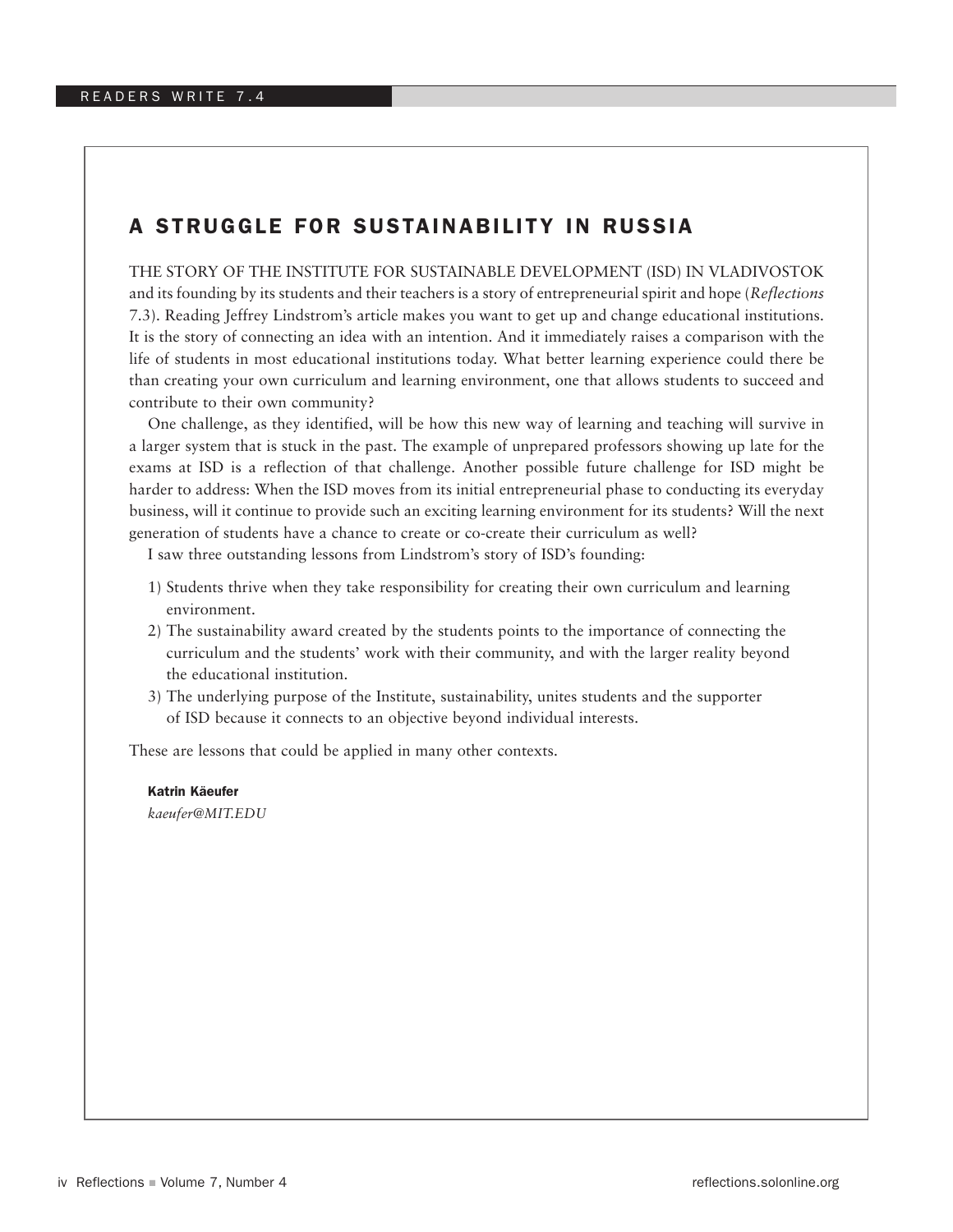# Managing Your Time as a Leader

Marilyn Paul and David Peter Stroh



Marilyn Paul



David Peter Stroh

any leaders feel starved for time. Working under the assumption that longer hours<br>lead to improved productivity, they drive themselves and others to increase effec-<br>tiveness – then try to "squeeze in" good, quality time wi lead to improved productivity, they drive themselves and others to increase effectiveness – then try to "squeeze in" good, quality time with loved ones. Working people are expected to run at a fast pace and be highly productive; yet at the same time, there is a chronic sense of individual and collective slippage, less than optimal work performance and impending burnout.

The ability of leaders to manage the increase in both workload and burnout more effectively is essential because their behavior has significant impact on others. Recent studies confirm that under stress, people act more defensively, make poorer decisions, and literally lose the "executive" function of their minds.<sup>1</sup> This is especially costly for leaders because they set the tone for their organizations. Their moods affect how others think and behave, so that people around them also tend to react in confused, defensive, and otherwise unproductive ways.<sup>2</sup>

When we ask our clients what they know about how to manage time, they list many familiar approaches: set goals, plan ahead, delegate, track commitments to ensure work is completed, and create manageable "to do" lists.<sup>3</sup> When we ask if they *use* these tools, we get one of two answers:

- 1. We do all these things, and they are not sufficient for us to stay on top of the demands we face, or
- 2. We know we should do these things, but we don't have time to do them

Conventional approaches to time management are useful in organizing to get work done. However, increasing personal efficiency alone is inadequate for helping leaders resolve this key strategic issue: *how to achieve high levels of sustainable, long-term performance while meeting the challenge of doing more with less*. Powerful workplace dynamics lead people, individually and collectively, to spend large amounts of their work time pursuing non-productive activities. Leaders must understand the nature of these dynamics and what they can do to change individual and collective habits of action.

The purpose of this article is to help leaders at all levels update their approach to time management to better address the challenges of today's work world. The key elements of this new approach are:

- 1. A focus on sustainable productivity
- 2. Identification and reduction of "phantom workload" the work people unwittingly create for themselves by taking short cuts around or trying to avoid essential, difficult tasks
- 3. Tools for managing time more effectively in four leadership domains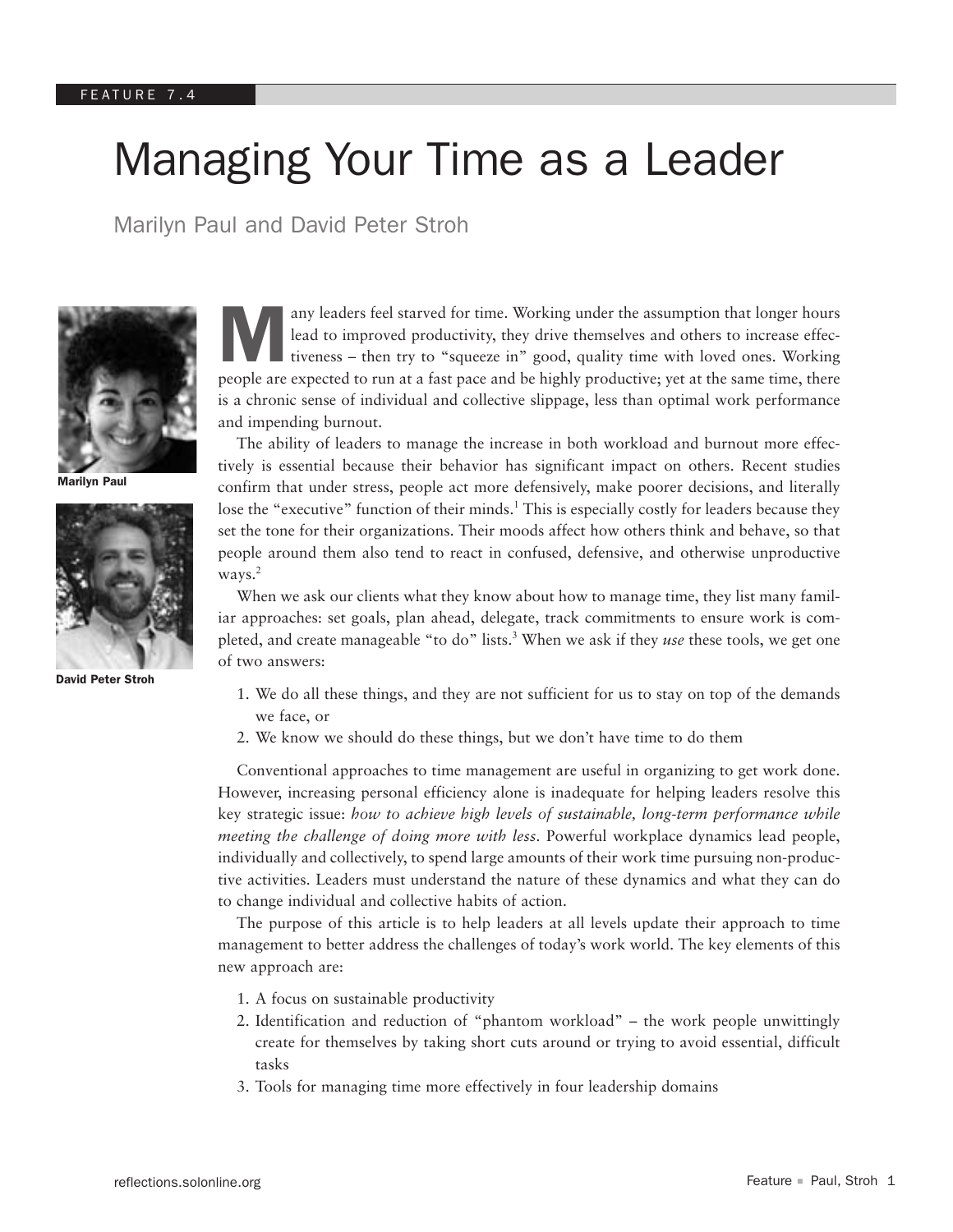4. A behavioral change model that enables people to reliably put good time management ideas – both traditional and innovative – into sustainable practice.

## Increasing Sustainable Productivity

Perhaps the most important assumption for leaders to question is that working harder – longer hours and more days in a year – increases productivity. It's a seductive proposition, because working harder works up to a point – and beyond that point the personal consequences include reduced brain functioning, increased stress and health problems, decreased

*Experience shows that time is not something that can be saved; it can only be "spent" more or less wisely.*

effectiveness, and strained or failed relationships. The impact on teams and units is also great: overwork tends to lead to mistakes that result in poor quality and re-work; misunderstandings and unnecessary conflict; lack of innovation; and extensive, unproductive meetings. The impact of overwork is sometimes clear and sometimes subtle – but it is insidious, leading to a long-term decline in quality of life.

Bill, a senior manager at a major pharmaceutical company, worked long hours to keep up with his assignments, which included leading several global teams developing market research projects. He enjoyed being the expert who was needed by people across the globe and tried to make himself available to his colleagues. He prided himself on putting in long hours at work and being available at home. But when Marilyn met him, he was in the middle of a brutal divorce

and under scrutiny by his boss. He felt pulled in many directions and had trouble focusing on the essence of his responsibilities. He also had difficulty showing the leadership his department needed and was known as an uneven and unreliable manager. Some days he would be remote and unavailable; on others he would be chatty and even long-winded. Because he was so stretched, he let his subordinates run for a long time without supervision. Then, when he caught up on his sleep or reduced his backlog, he would take a look at what had happened without him. Surprised or even shocked by what he saw, he would plunge in with a fine-tooth comb – aggravating his subordinates and creating resentment that he hadn't been more present earlier. Sensing the resentment, he would back off and the uneven management cycle would repeat.

The costs of his uneven behavior were high, but he had difficulty saying no to requests for his expert advice. If he was going to survive at the company, he would have to deeply restore his energy, learn to set clear priorities, and even out his managerial behavior.

Leaders need to think in terms of increasing not simply levels of work and productivity, but primarily the level of *sustainable* productivity. By sustainable productivity we mean:

- Getting the right things done, well, in a timely way, *and*
- Preserving and restoring resources including oneself, one's good standings with colleagues and customers, and one's relationships with family, community, and the natural environment

Experience shows that time is not something that can be saved; it can only be *spent* more or less wisely. One way to approach this is to clarify what really matters to us, live life in accordance with our deepest values, and serve others' best interests as well as our own. From a leader's point of view, time management needs to be about helping oneself and others make wise and often courageous choices rather than doing more with less.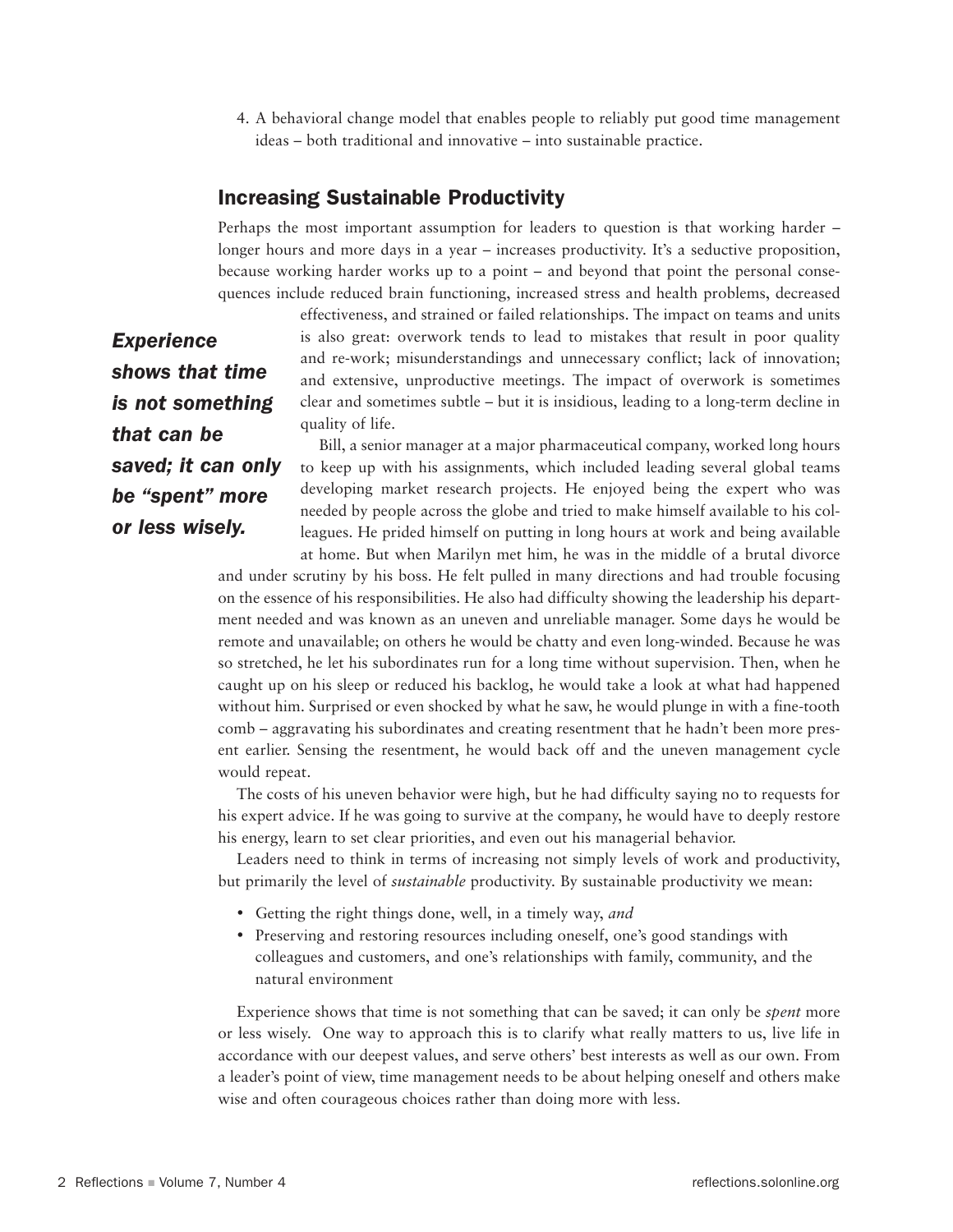

## Reducing Phantom Workload

One of the best ways to increase sustainable productivity is to reduce what we call "phantom workload." Phantom workload is the unintentional work created when people either take expedient, but ineffective short cuts or avoid taking on such essential, difficult tasks as:<sup>4</sup>

- Clarifying mission, vision, and values
- Asking questions that challenge what is ambiguous or unrealistic
- Identifying and resolving conflicts
- Clarifying and streamlining decision-making processes
- Providing candid, constructive feedback
- Differentiating people with sanctions and rewards
- Launching innovative projects
- Making decisions that require disinvestment in programs or projects

The consequences of phantom workload include re-work, upset customers, chronic organizational conflict, lengthy unproductive meetings, time wasted solving the same problem over and over again, and extensive signoffs. Phantom workload looks and feels real and unavoidable, yet it can add hours to daily workload without significant benefit. Leaders unwittingly create a vicious cycle where the workload produced by solving these additional problems leads to increased pressure, which in turn leads to greater stress and a further reluctance or inability to engage in difficult tasks (see Figure 1).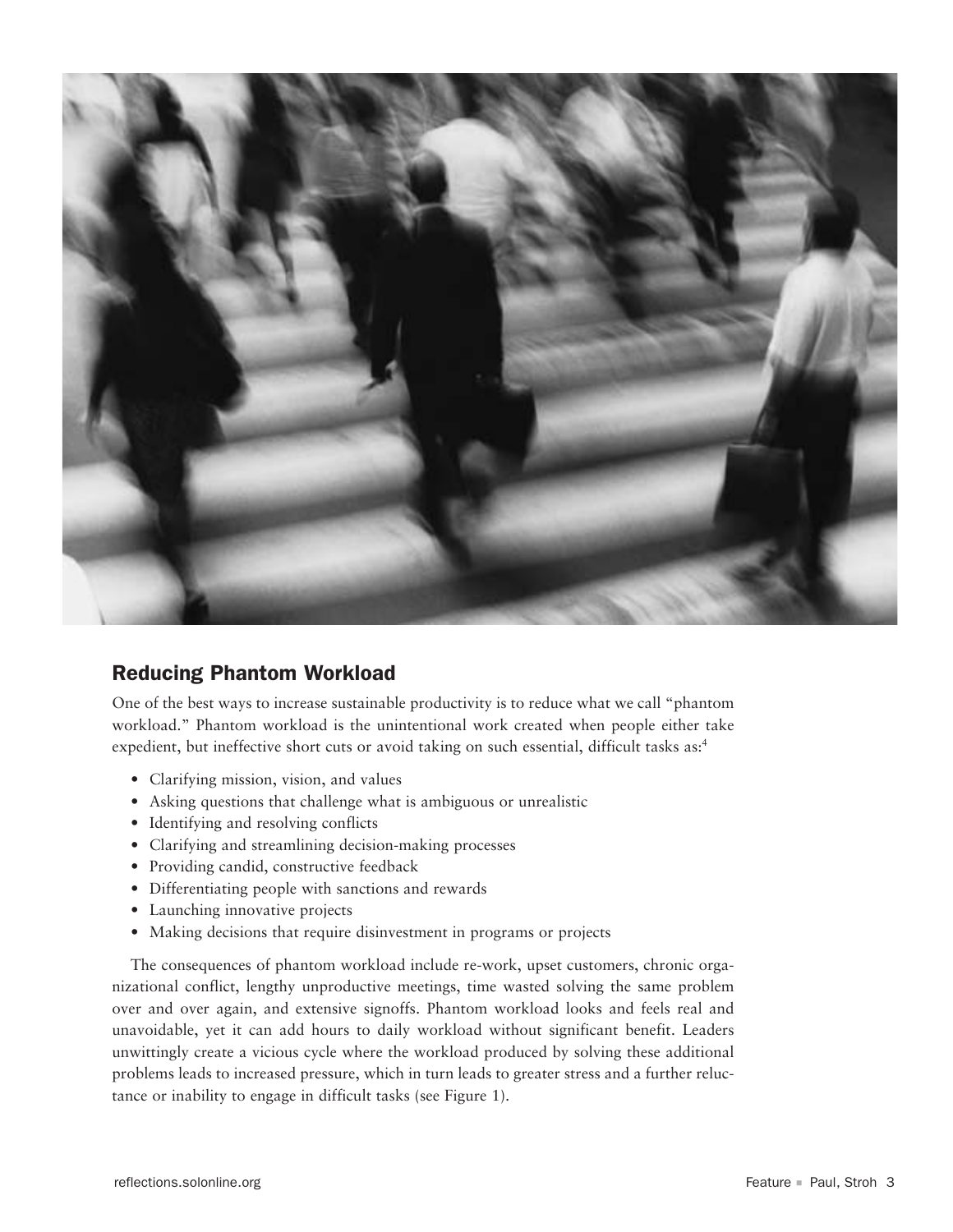In one case, the sponsor of a new project in a major oil company decided not to attend the project's two-hour kickoff meeting. He had other tasks to attend to, and he wanted to empower his project manager to take charge from the very beginning. However, the meeting did not go well because the project team members from different parts of the company could not agree on the project's goals, decision-making processes, and accountabilities. The sponsor

> subsequently spent 120 hours working with different departments and individuals to resolve the ambiguities and conflicts – 60 times longer than the original meeting!

*As we face the tasks we typically avoid, we strengthen ourselves to make hard decisions, face difficult people and situations with more grace, and stop ducking what needs to be addressed.*

In another example, the clinical informatics group of a major health care company found itself caught in a dynamic of over-promising and under-delivering to its internal customers. The group's management recognized that it had two ways of dealing with this performance pressure: set realistic expectations with customers or make commitments it was not sure the group could deliver on. Setting realistic expectations was difficult because customers themselves experienced intense pressure to improve short-term business results, the company was highly decentralized, and the innovative work the group did was difficult to scope. By contrast, promising a lot was easier, created customer excitement, and gave group members inspiring goals. Moreover, every once in a while, with a huge push, the group did in fact "pull a rabbit out of the hat."

Avoiding the difficult task of setting realistic expectations, which required ruthless portfolio as well as project planning, resulted in unintended consequences that increased performance pressure even further. First, the group was under continuous stress to meet generally unrealistic expectations. Since they often hurried to complete projects, they created numerous bugs in their product releases that had to be fixed. This led to even less time for planning and making accurate time estimates. They also had to negotiate customer pressures as delays

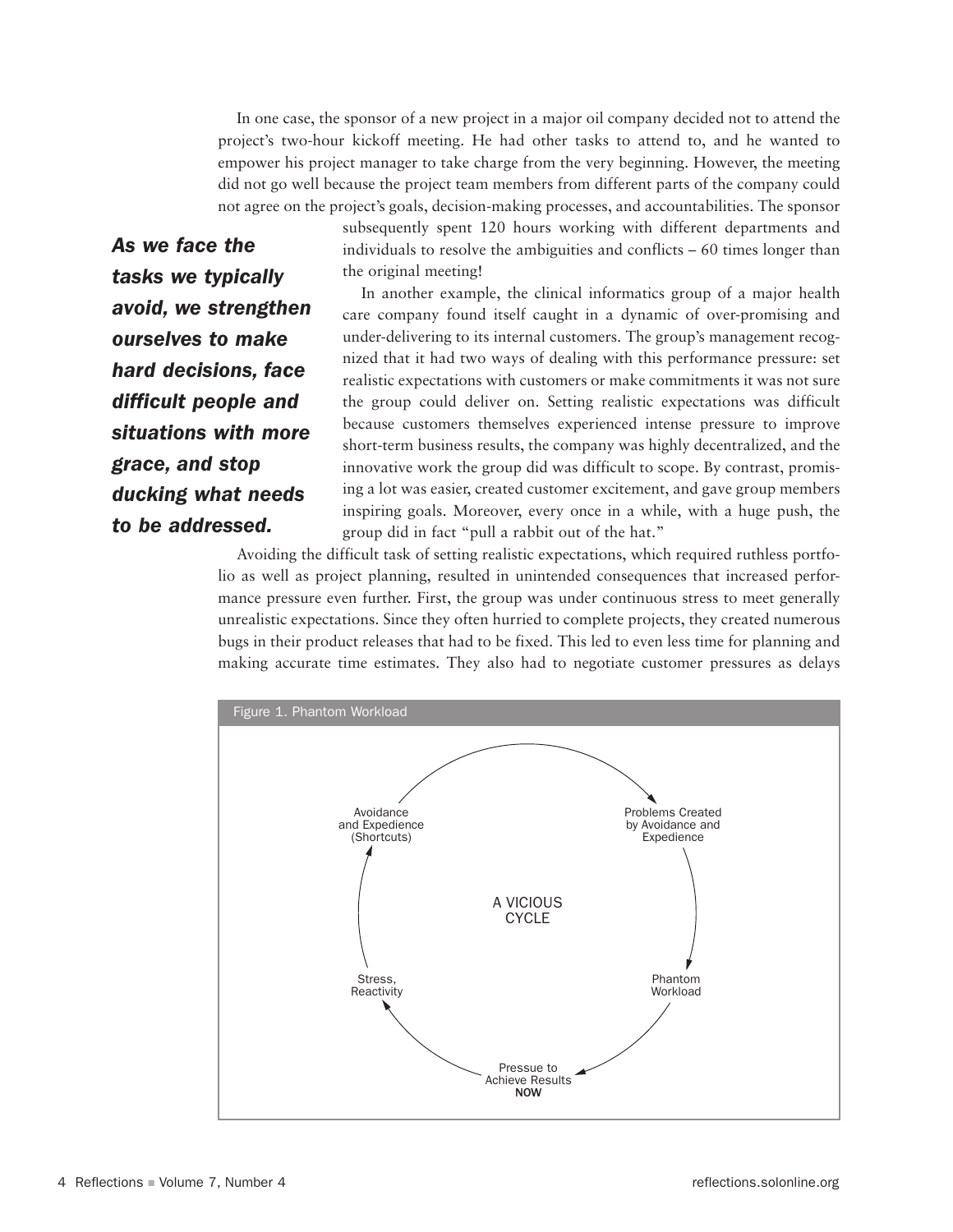

mounted. When customer frustration increased, the group's credibility decreased, further undermining its ability to recalibrate its customers' unrealistic expectations. Moreover fatigue and discouragement increased along with stress, decreasing the group's creativity and overall work effectiveness even further (see Figure 2).

The important tasks that leaders avoid tend to be difficult, unpleasant, or anxiety-provoking. Therefore, addressing phantom workload as a way to manage time calls upon people to confront what is difficult. It requires leaders to go beyond doing current tasks differently to address what they are *not* doing. Whether they call the tendency "avoidance," "procrastination," or simply "not getting around to it," leaders need to take a hard look at the tasks they leave unattended before deciding that the benefits of not doing them exceed the costs. Thus, "time management" becomes leadership development. As we face the tasks we typically avoid, we strengthen ourselves to make hard decisions, face difficult people and situations with more grace, and stop ducking what needs to be addressed.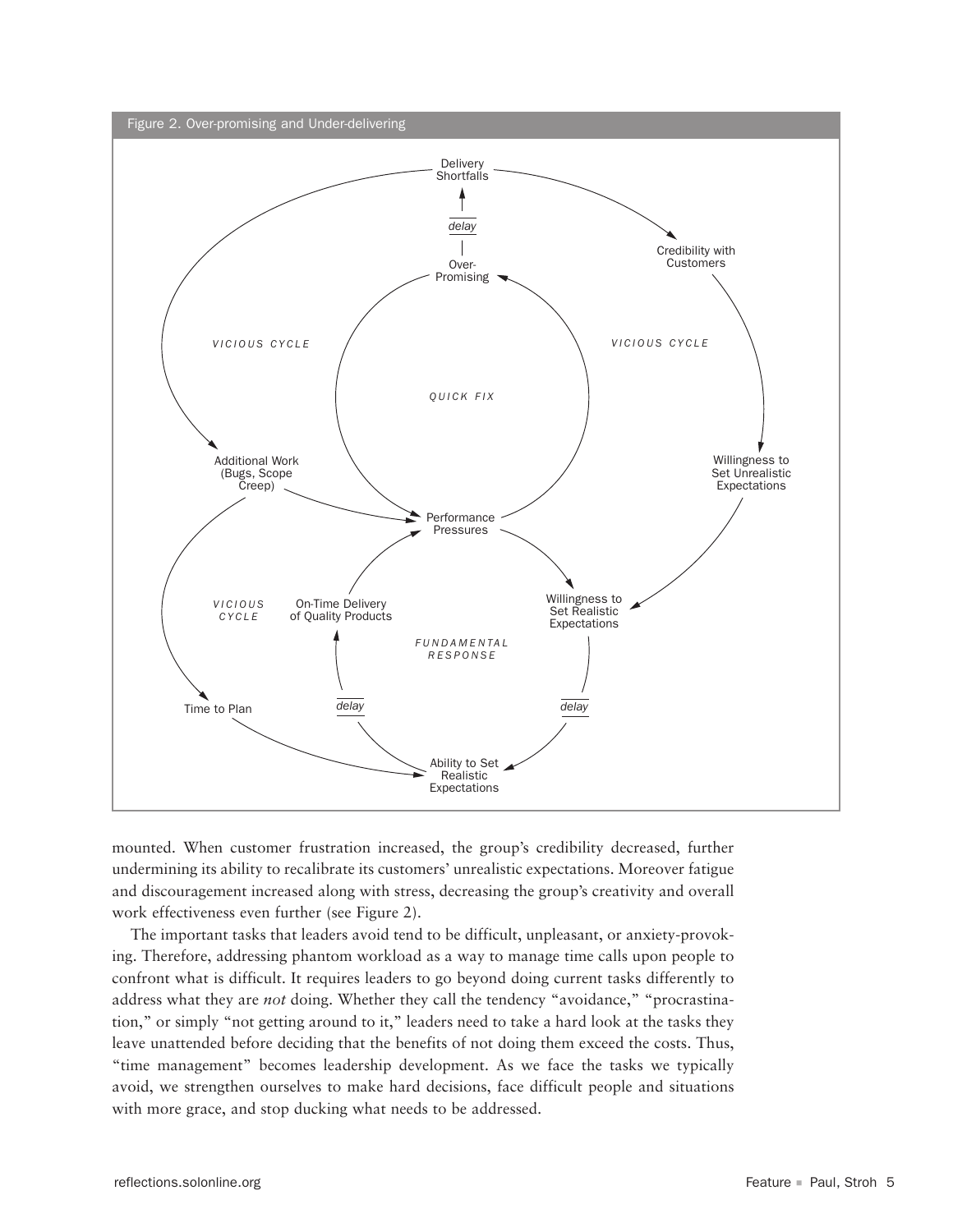|                      | <b>Strategizing</b>                                                                     | Guiding                                                                                                                                          | <b>Doing</b>                                                                                  | <b>Relating</b>                                                                                                         |
|----------------------|-----------------------------------------------------------------------------------------|--------------------------------------------------------------------------------------------------------------------------------------------------|-----------------------------------------------------------------------------------------------|-------------------------------------------------------------------------------------------------------------------------|
| <b>Domain</b>        | Mental                                                                                  | Spiritual                                                                                                                                        | Material                                                                                      | Emotional                                                                                                               |
| <b>Function</b>      | Think<br>strategically                                                                  | Mobilize commit-<br>ment through<br>aspiration                                                                                                   | Organize for<br>action                                                                        | <b>Build relationships</b><br>and community                                                                             |
| <b>Primary Tasks</b> | Defining<br>limited goals<br>Managing<br>tradeoffs<br>Making accurate<br>time estimates | Knowing what<br>٠<br>you really care<br>about<br>Establishing<br>٠<br>a meaningful<br>purpose<br>Clarifying<br>٠<br>your unique<br>contributions | Sorting and<br>٠<br>filing information<br>Tracking<br>٠<br>commitments<br>Managing email<br>٠ | <b>Making</b><br>٠<br>commitments<br>and requests<br>Managing<br>٠<br>productive<br>meetings<br>Managing your<br>energy |

## Managing Time in Four Domains

## Managing Time in Four Domains

It is helpful to think of time management in four domains. These domains represent the spiritual, mental, emotional and physical realms, which correspond to four key functions of leadership: mobilizing commitment, thinking strategically, building relationships and community, and organizing for action. The sidebar (above) describes these functions and their related time management tasks.

Effective leaders must deliver in all four areas, personally or indirectly through people they support. We often generate phantom workload in the areas in which we are weakest, since these are where we tend to avoid the tasks that need to be done. Developing or even getting support for weaknesses does not always come naturally to people who achieve on the basis of one or two strengths. For example, Jack Welch was promoted to CEO at GE because of his extraordinary ability to get things done. Even during his early tenure his reputation to clear out unproductive work and entire businesses earned him the nickname "Neutron Jack." However, over time Welch came to realize that leading GE required him to focus as much on values as results. He cited that a turning point in transforming the company occurred when he made the controversial decision to fire managers who were getting results but failing to practice the organization's new values.

## *Mobilizing Commitment*

According to researchers Heike Bruch and Sumantra Ghoshal, high performing managers demonstrate high degrees of both focus and energy. Their resulting strong sense of purpose enables them to apply their limited time to greatest advantage.<sup>5</sup> They draw on their purposefulness to sort through the multiple demands on their time and target a few key contributions they want to make.

By contrast, people who don't have enough time to get things done often find themselves in a reactive mode. Disconnected from their sense of purpose and values, they are more easily driven by what others want from them than by their own innate sense of direction. In a world where there is always too much to do, their lack of clear personal purpose leaves them vulnerable to trying to do it all. As a result, they are often unfocused and confused.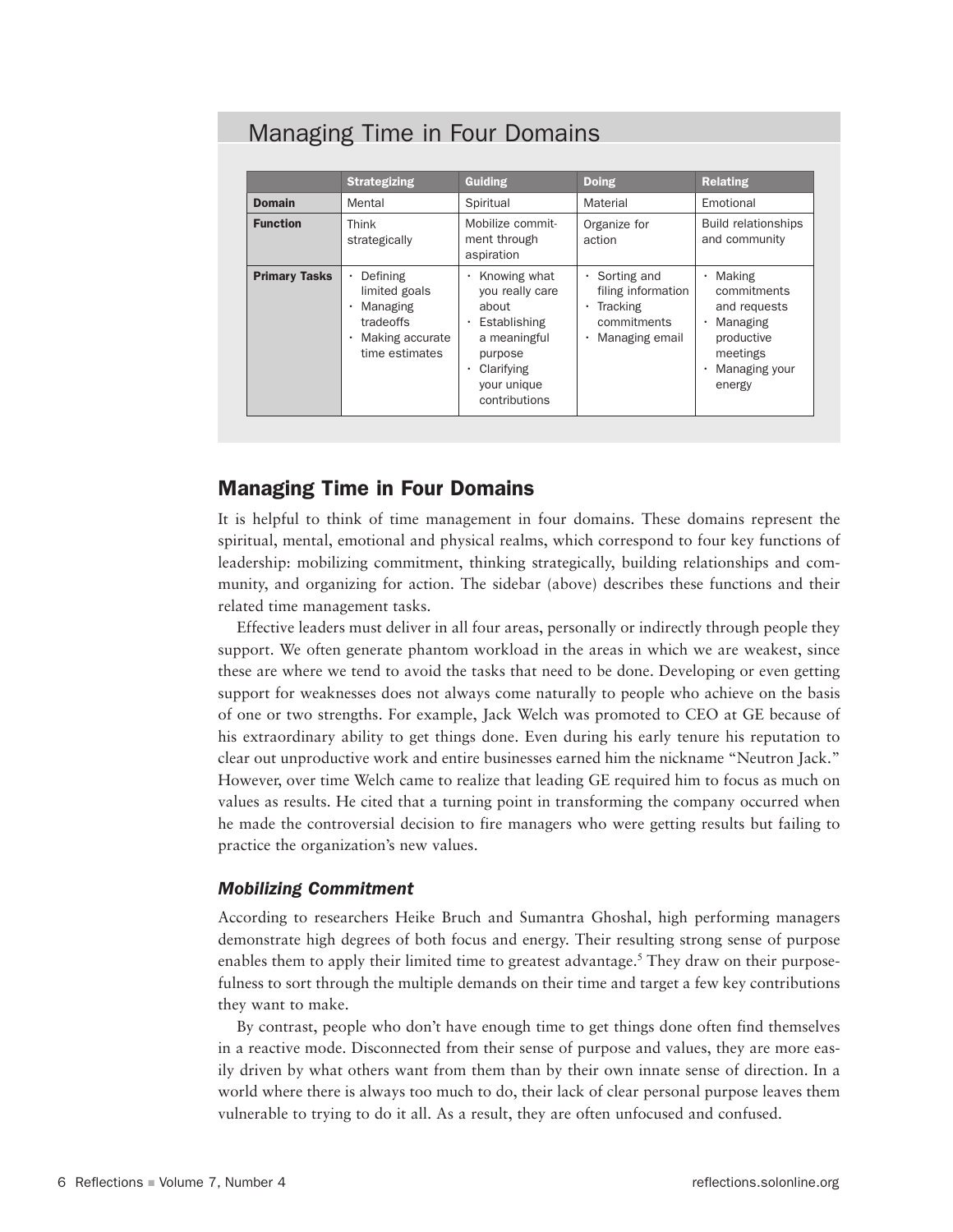Bruch and Ghoshal's research provides support for managers who long to live life directed by an inner compass rather than holding their finger to the wind. Knowing what one deeply cares about is different from knowing what one likes to do; indeed, being true to one's purpose often provides the motivation to take essential but difficult actions. Engaging our sense of purpose is a practice, not a one time event. We may have to keep asking the questions, "What do I really care about? What do I stand for? What matters most to me?"

Having done the hard and rewarding work of tapping into their own sense of purpose, effective leaders both intuit and shape a shared purpose that unites their organizations. As leaders guide people in their organizations to articulate shared values, mission, and vision, they "save" time later by clarifying the guiding ideas that underpin decision-making throughout the organization.<sup>6</sup>

Knowing your purpose and the goals of your organization enables you to identify the unique contributions you can make. These contributions leverage your passion and talents in the few places where you can have the greatest impact given the needs and direction of the organization. It becomes your navigational system, helping you respond to the excessive demands, tantalizing opportunities, inevitable crises, and frequent interruptions that can so easily distract you from your path.

#### *Thinking Strategically*

Clarifying the unique contribution you want to make enables you to set a limited number of goals. Purposeful managers tend to work towards 1–3 goals at a time, and discipline their direct reports to do the same.<sup>7</sup> Limiting goals can seem risky for leaders concerned about missing opportunities or pursuing the wrong direction. However, proliferating goals often

substitute for sound strategic thinking, conflict resolution, and tough decision-making. The resulting ambiguity, confusion, and chronic conflicts are costly. Overwork, resentment, mistrust, and burnout are among the highest costs.

Leaders who know the few goals they want to pursue are better prepared to manage tough tradeoffs, for example between:

- Short-term vs. long-term
- Urgent vs. important
- Easy vs. difficult
- Comfortable vs. unpleasant

These tradeoffs are tough because we often prefer the left hand column. Ironically, many managers report that they never

have time to do what they believe they should focus on – whether that be planning, supporting others, or evaluating performance. From this vantage point, sticking with priorities often becomes an act of courage and pattern breaking, even character building. Stephen Covey's time management book *First Things First*, makes much of addressing the long-term important, versus the short-term urgent. To develop the skills to address the right hand column, we ask slightly different questions as we decide where to focus:

- What am I avoiding?
- What feels most urgent and compelling, yet might not actually be so very important?

*People who don't have enough time to get things done often find themselves in a reactive mode and are more easily driven by what others want from them than by their own innate sense of direction.*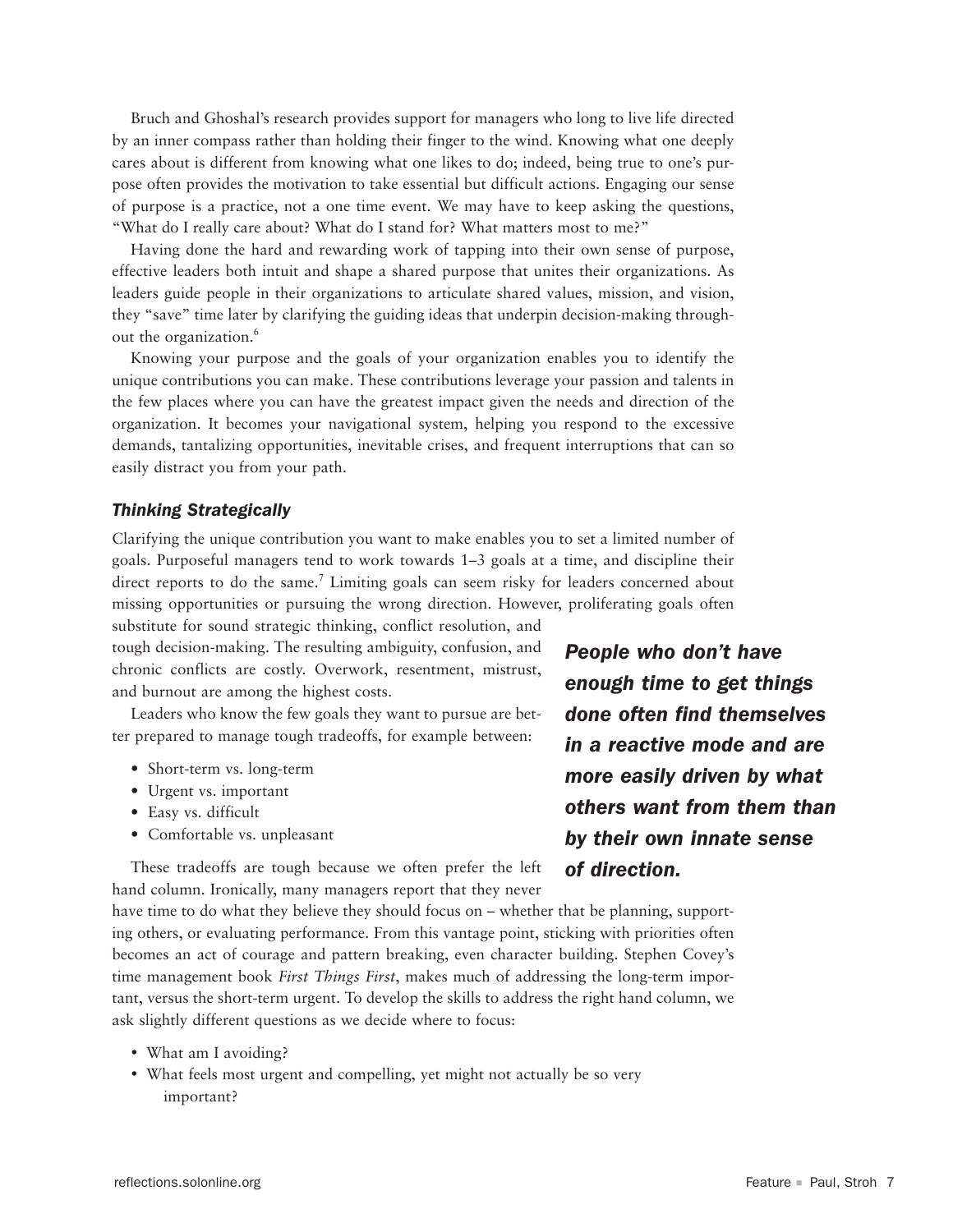- What essential tasks have I "not gotten around to" for the past several days, or weeks, or months?
- Who am I blaming for their part in not getting something important done? What is my role in that?

Raising awareness of the right-hand column can lead to additional questions that help people focus on what they have been avoiding that is truly important:

*One manager said, "In our company we never have time to do it right, but we always have time to do it over."*

- 1. What specifically are you avoiding? Why?
- 2. What are the consequences of avoiding this? How important is it really?
- 3. What is your goal for addressing it?
- 4. What is the first step you intend to take? By when?
- 5. What is the second step you intend to take? By when?
- 6. Who will you ask for support?

Since accurate time estimates can be pivotal in not only the success of a project but also the satisfaction of those involved, making them is an essential part of setting priorities and planning. To do so, we build on prior experience; learn how to include such hidden factors as collaboration time, transition

time, and dealing with unforeseen obstacles; and create a buffer for "surprises." These guidelines can help:

- Surface and challenge internal and external pressures to under-estimate how long things will take
- Include time for preparation, collaboration, transition and completion in your estimates
- Allow for unforeseen circumstances set personal deadlines well in advance of actual ones to ensure sufficient buffer time
- Use backcasting as a planning tool

Often people say that it is not culturally acceptable to tell the truth about how long a project takes. However, identifying the costs of under-estimating time can bolster the courage to develop better estimates up front. One manager said, "In our company we never have time to do it right, but we always have time to do it over." That is the essence of phantom workload, and good time estimates can reduce it substantially.

#### *Building Relationships*

Trust and respect are the coin of the realm in today's increasingly networked organizations.<sup>8</sup> Establishing clear priorities, managing difficult trade-offs, and effectively predicting how long things take all help build trust. The ability to make reliable commitments reduces the domino effect produced by missed deadlines, where one person's failure to deliver on time undermines others' abilities to do the same. It also eliminates the need for people to take time away from their own commitments to help complete someone else's work, which is a time-waster and relationship-killer all in one.

No matter how important reliability is, in some organizations it is hard for people to keep their word. Requests to do additional work come frequently and in many forms: as demands, interruptions, crises, and opportunities.

Being true to yourself and your word requires the willingness and courage to resist saying "Yes" when a request takes you away from your chosen goals, or you are not sure you can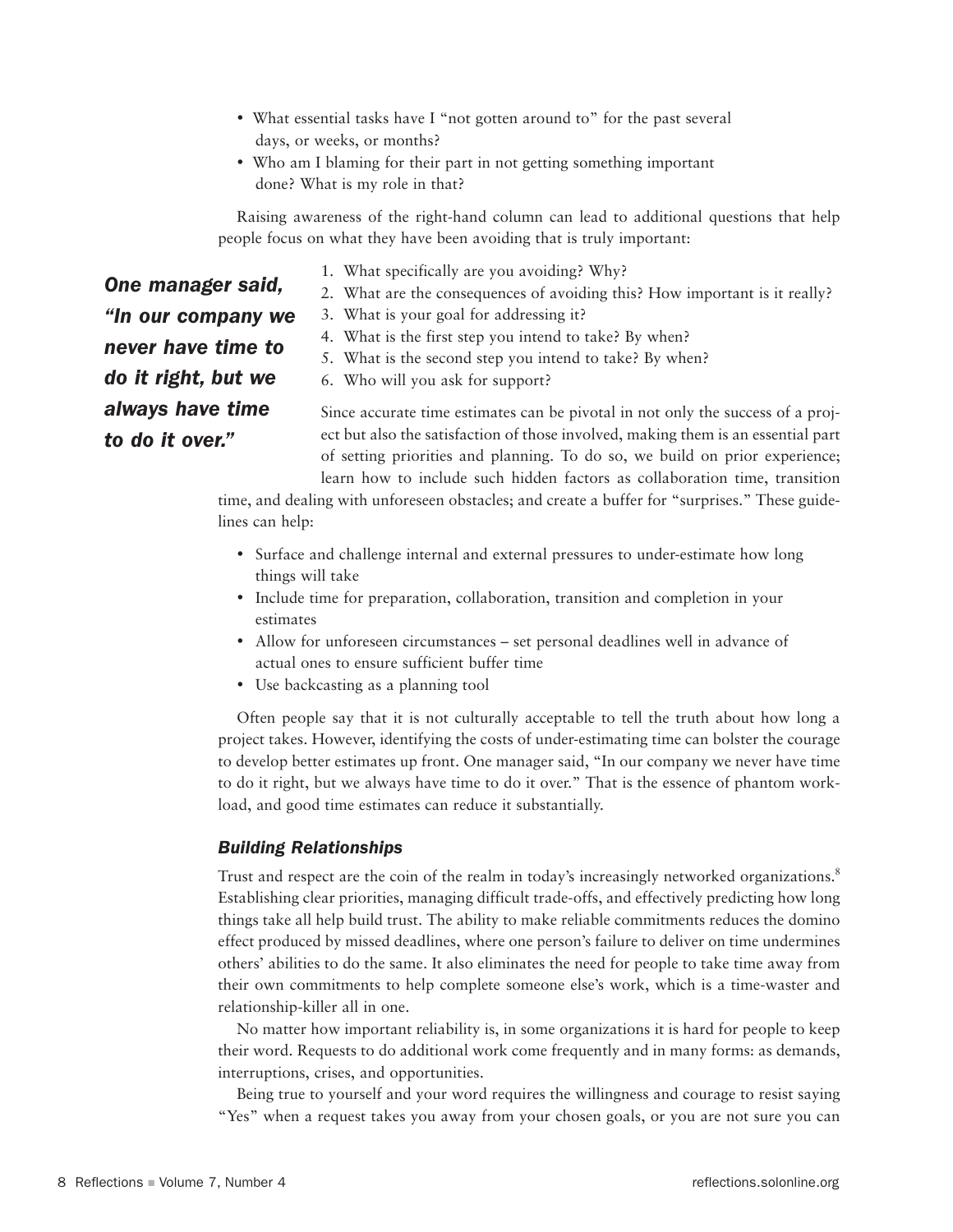deliver. Saying "No" is not perceived as an option in many organizations. Moreover, to please others, people often accept ambiguous or unrealistic requests. Clarifying the nature of the request can be construed as not being cooperative or a team player. For example, several members of the clinical informatics group believed:

- "I am not allowed to push back. We know programmers don't code 6 hours per day, but that's what we budget for."
- "Client expectations are totally out of our control."

Furthermore, in organizations that value busyness over effectiveness, challenging others to keep their word can be equally unpopular. How do we hold people accountable for being late on a project or to a meeting when we know how stretched we all are?

 Despite the temptations to say "Yes" to requests, it helps to buy time first to consider the following:

- 1. Is meeting the request congruent with your personal intentions, skills, and resources?
- 2. If the requested work does not directly support your goals, does it build sufficient social capital that enables you to be successful in the ways you choose?
- 3. Is this a SMART request?<sup>9</sup>
	- **S** Specific: the details are clear
	- M Measurable: one understands the requester's standards
	- **A** Attainable: the request is achievable
	- **R** Realistic: one can meet the request
	- T Time-limited: there are clear dates for completion and mid-course correction

The following questions further support the hard work of making effective agreements:

- When and with whom do you feel that you cannot take the time to clarify the nature of the request?
- When and with whom do you over-commit (Clients, colleagues, bosses)?
- What beliefs and thinking patterns lead you to take on ambiguous work that you are not sure you can deliver on?

Finally, it is important to note that there are options between responding to a request with an unqualified "Yes" or "No." Sometimes, the most responsible answer – one that best honors the other person's needs as well as your capacity – might be to:

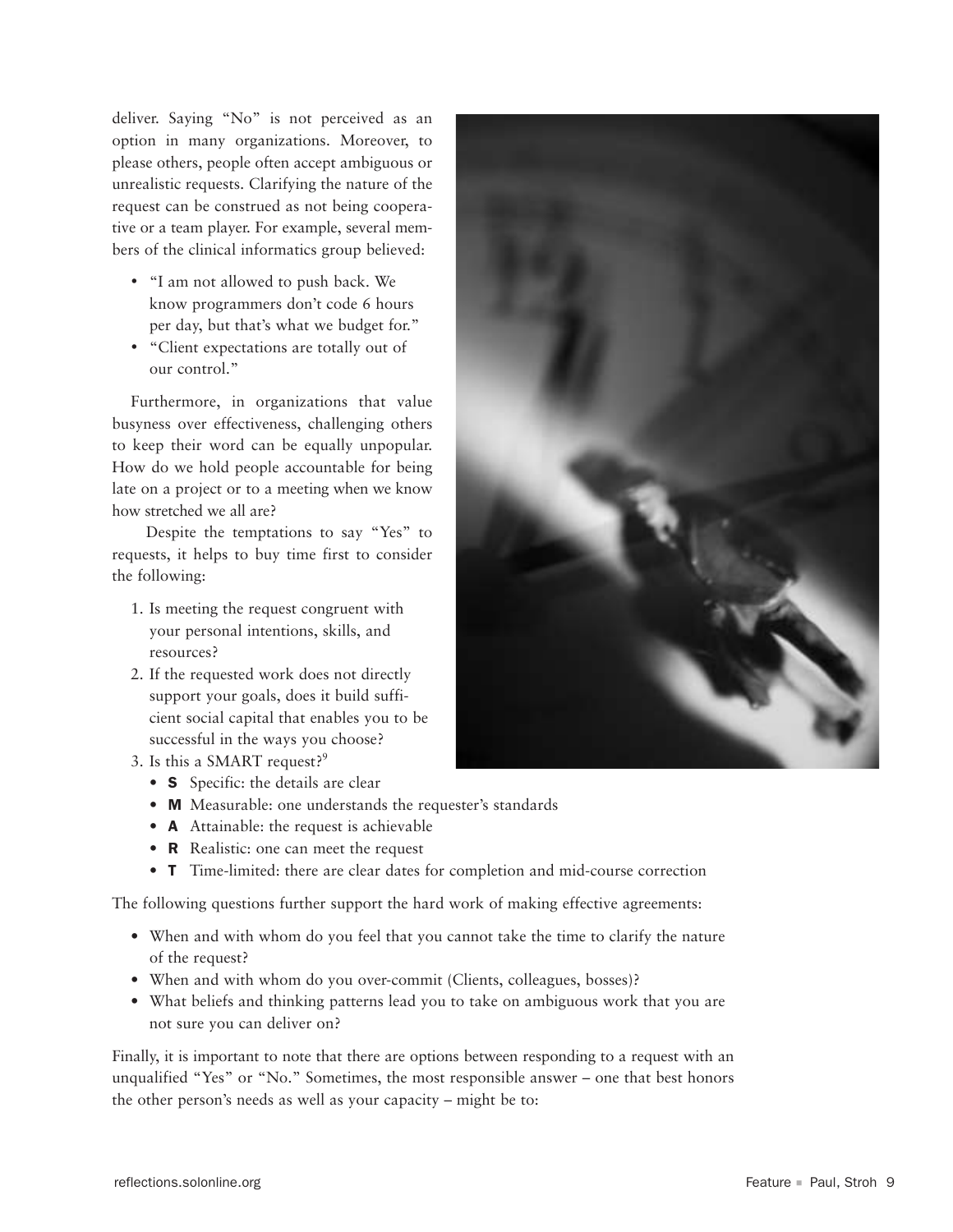- Ask for clarification; ensure you receive a SMART request
- Offer to check your resources and get back to the requester in a specified amount of time
- Make a counter-offer that you believe can still meet the requester's needs
- Clarify the tradeoffs you see and jointly problem-solve an alternative

The flip side of making reliable commitments is ensuring that others keep their agreements with you. Managers often avoid delegating because they feel that they can do the work better or faster themselves. This might be true, but it means that the manager is not creating conditions for others to be successful. Moreover, if the job being delegated is repetitive, the benefits gained over time by not doing it oneself should outweigh the up-front work involved in coaching someone else to do it.

The following guidelines can help you make others' word good:

- 1. Remember that getting others' support requires clear and regular two-way communication – both at the outset and over the course of the commitment.
- 2. Ensure that your own requests are SMART ones.
- 3. Give people the opportunity to question or modify the request.
- 4. Take time to monitor progress, provide support when asked, and encourage learning from failures as well as successes along the way.

Meetings also consume an enormous amount of time. As organizations become flatter and more networked, many meetings across units seem to be required in addition to the more traditional internal ones. Between endless meetings and emails, many are concerned that they

*There is so much flux in organizations that in some cases meetings have become a substitute for organizational structure and organizational norms.*

have precious little time for *productive* work.

Improving the productivity of meetings, including evaluating the need to have them at all, is an important part of time management.<sup>10</sup> At the same time we think the proliferation of meetings in today's organizations requires a second and more comprehensive response as well. There is so much flux in organizations that in some cases meetings have become a substitute for organizational structure and organizational norms. An organization-wide task force can be charged with assessing the way the organization uses meetings overall, gauging their effectiveness, training line and network leaders to better use this essential resource, and simultaneously determining what meetings can be eliminated

entirely or replaced with alternative forms of communication. One partial solution, used by some companies to reduce meeting gridlock in today's networked structures, is to segment types of meetings and schedule all meetings of a similar type on the same days or weeks.

Finally, as we look at how relationships affect people's ability to manage time, we want to call attention to that most essential relationship – the one we each have with ourself. Our experience of vitality is our key "time management" resource. When we feel awake and alive we can meet our work with strength and energy. When we are dragging ourselves around, our best hope is to get through the day. One colleague says, "When I am well rested and in good shape, I can do in four hours what otherwise takes me eight."

It is easy to neglect self-care in the name of productivity, but working harder and longer is not more productive beyond a certain point.<sup>11</sup> Taking care of ourselves is essential for sustaining joy and commitment to work. Claiming the value of self-care challenges our mental models. For example, one leader who participates in the daytime yoga class offered at his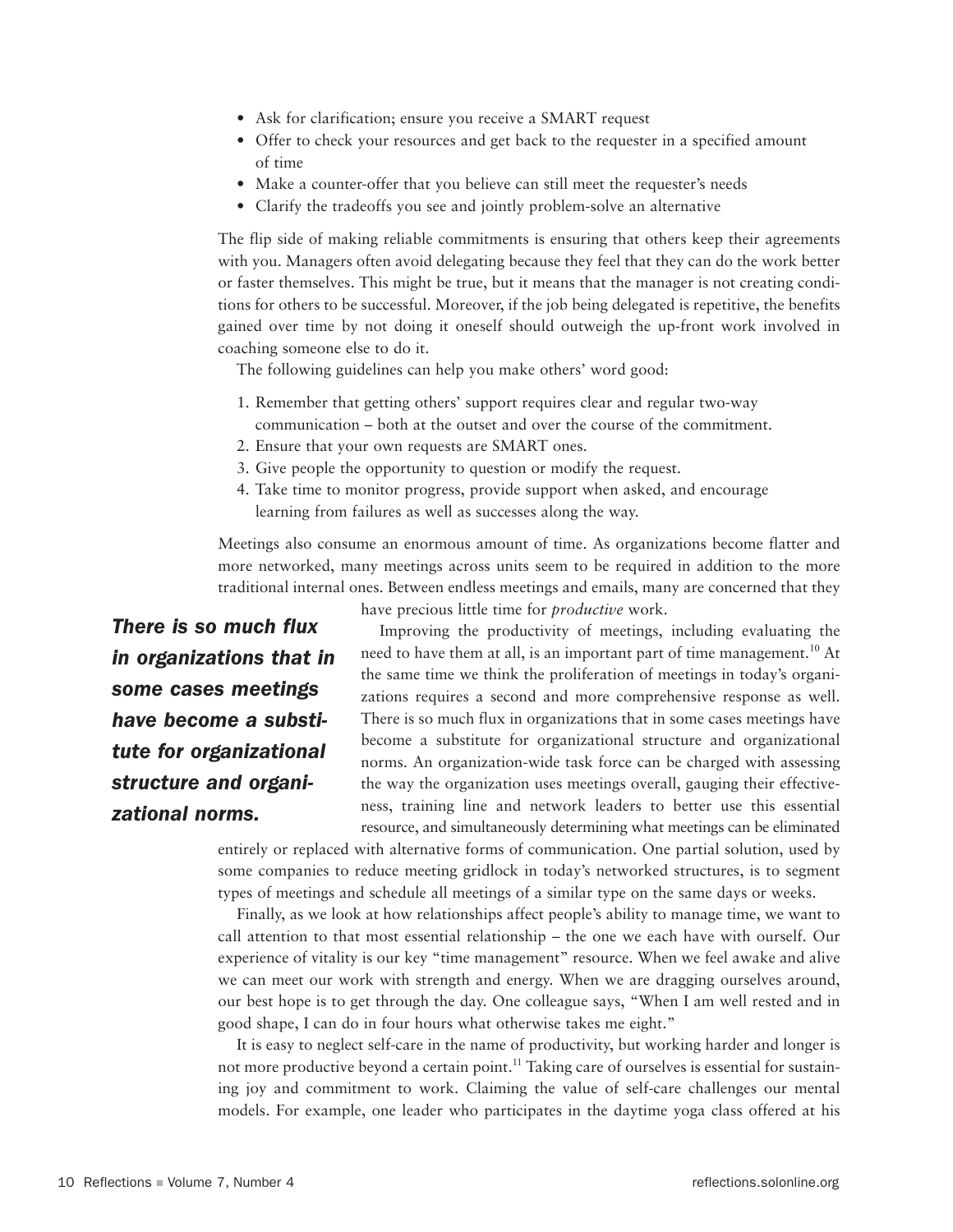bank tells his colleague, "I'm off to increase my productivity." Other companies force their employees to take vacation by limiting email access during certain periods of the year.

Jim Loehr and Tony Schwartz, who have worked extensively with both senior managers and professional athletes, conclude that *energy* not time is an individual's most precious

resource.<sup>12</sup> They recommend ways to mobilize energy in four areas – spiritual, mental, emotional, and physical – which correspond to the four leadership domains described here. Developing periods of selfrenewal during the day, like five-minute stretch breaks, can extend and increase energy. For many, the most important source of renewal is their family. Unfortunately, the demands of work often show up at home, where people feel more comfortable expressing the negative energy that builds up during the day. Approaching family and friendship as an afterthought or even a dumping ground threatens the very support that many people need to maintain sustainable productivity at work.<sup>13</sup> Refreshing ourselves at all

levels is key to sustaining interest in work and life. Self-care breaks throughout the day, week, and year are essential to making the most of the time we have.

#### *Organizing for Action*

Taking action inevitably leads to natural disorder: papers and books are placed on surfaces, e-folders and files are opened, notes are written down, etc. The critical point in keeping track of information and "stuff" is what we do *after* we create the disorder. Do we put things away in places where we can easily retrieve them, or do we allow the temporary chaos to expand indefinitely? Do we clean up our creative messes or create toxic ones? Honestly answering these questions can be especially difficult for leaders who see the big picture and don't want be bothered with details.

It can be helpful to remember that effective leadership involves implementation as well as ideas, and that implementation *is* in the details. People can accomplish great things without taking care of some of the basics, but there may come a time when addressing fundamental organizing skills is necessary.

Organizing for action means creating useful, workable systems and habits for accessing information quickly, tracking commitments, and managing email effectively. The objective of a good filing system is retrieval, not storage. After you set up meaningful categories and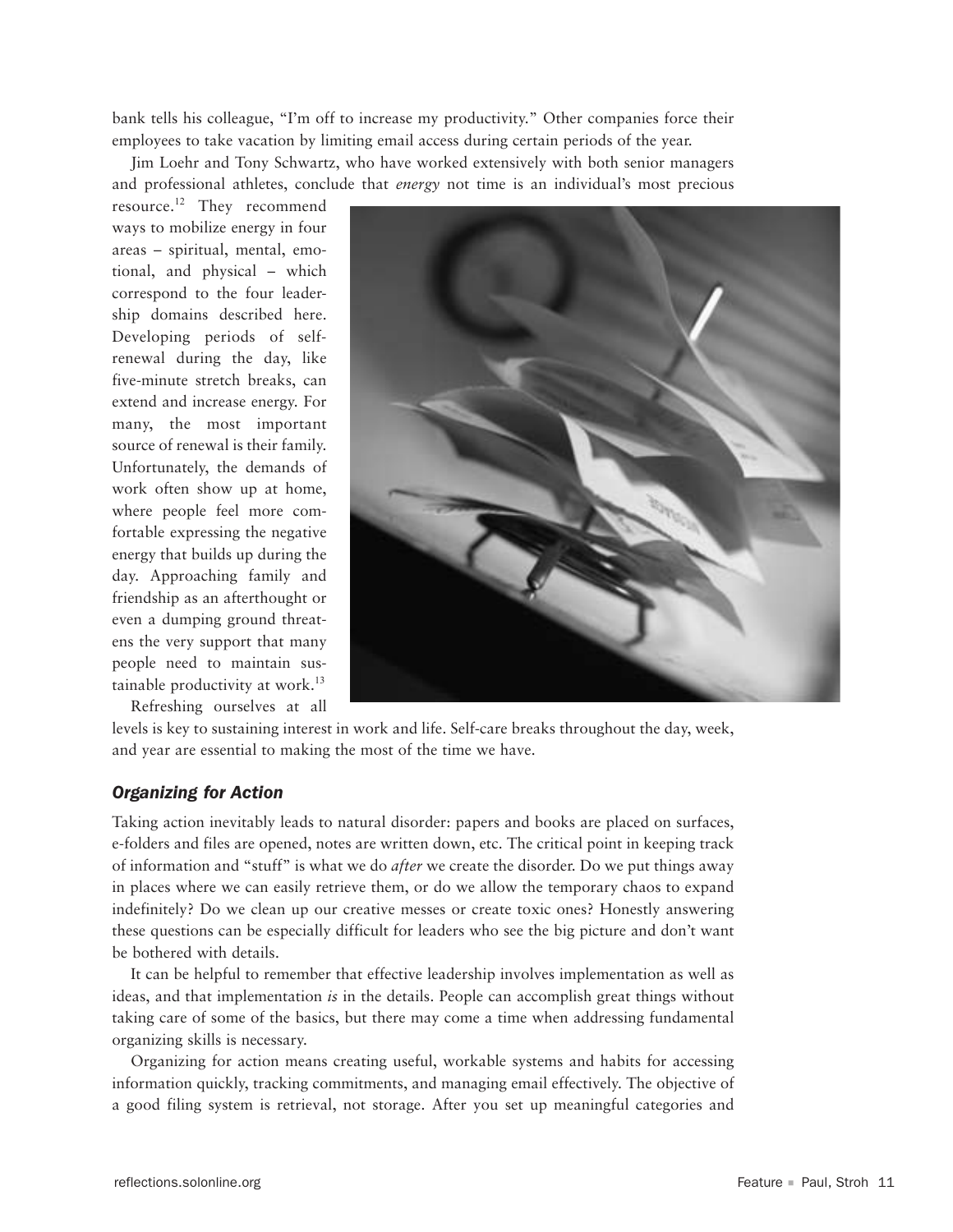locate items where you can quickly find them again, it is important to develop a practice of sorting through files regularly. Though this can seem like a waste of time, looking for lost items wastes more. According to one study of offices, 15% of papers are irretrievably lost regularly, and each lost paper costs the business an average of \$120.<sup>14</sup>

The initial backlog is daunting. Beginning to sort through piles of accumulated paper can create anxiety because they are often the build-up of unmade decisions, projects to let go of, or confusion about tasks. The piles are there because we don't want to deal with them. Remember your purpose and vision for managing time. Enlist the support of an executive assistant or professional organizing coach. Repeated short efforts (e.g. 10-30 minutes per day), can eliminate unwieldy piles. Building in the habit of regular filing – once per day, week or month – prevents the piles from coming back.

A second organizing challenge is tracking the commitments you make to others and others make to you. Leaders establish commitments in many places throughout the day. We recommend putting them in writing immediately and then, at least once a day, compiling them in one location. However the list is developed, it is important to select a manageable number of items for each day before the rush descends – ideally the night before or before opening one's email in the morning. Finally, we recommend that leaders conduct a weekly review to update their commitments and ensure that others are keeping their commitments to them.

Email has become the boon and bane of many people's organizational lives. It is a timesaving device, which, along with cell phones and Blackberries, has ironically left us with less discretionary time than ever before. One recent client labeled it "a faceless way of delegating thoughtlessly." We have found that some people can make best use of email when they follow certain guidelines such as those in Figure 4. Leaders also have a responsibility to help their teams and organizations create effective email protocols.

## Changing Behavior

Time management practices are habits of thought and action, and thus require time and effort to change. The challenge is to alter some very personal ways of being in the world. While personal change is by definition individual, we suggest that the following seven steps may help the process.<sup>15</sup>

#### *Know Your Purpose for Change*

Establishing a powerful purpose for change is key to sustaining energy and motivation for engaging new practices. Ask, "What are the costs of continuing this way, and what are the benefits of changing?" The costs of mismanaging time can be very high: sustaining damage to one's work reputation, losing health and well being, and destabilizing love relationships. It's hard to face these costs; yet one's pain can lead to commitment to a more sustainable way of living. Identifying the benefits of change can also be motivating: a more stable family life, better health, a sense of well being, and greater work success might be among them.

#### *Create Your Vision*

Visioning helps people establish a new direction that lifts them out of today's problems. It is often used to describe a long-term, big-picture aspiration. Athletes use visioning to picture their desired high performance in a particular event. Visioning is a useful tool for re-crafting actual days and weeks. Without a picture of a desired daily life, it is easy to get lost in daily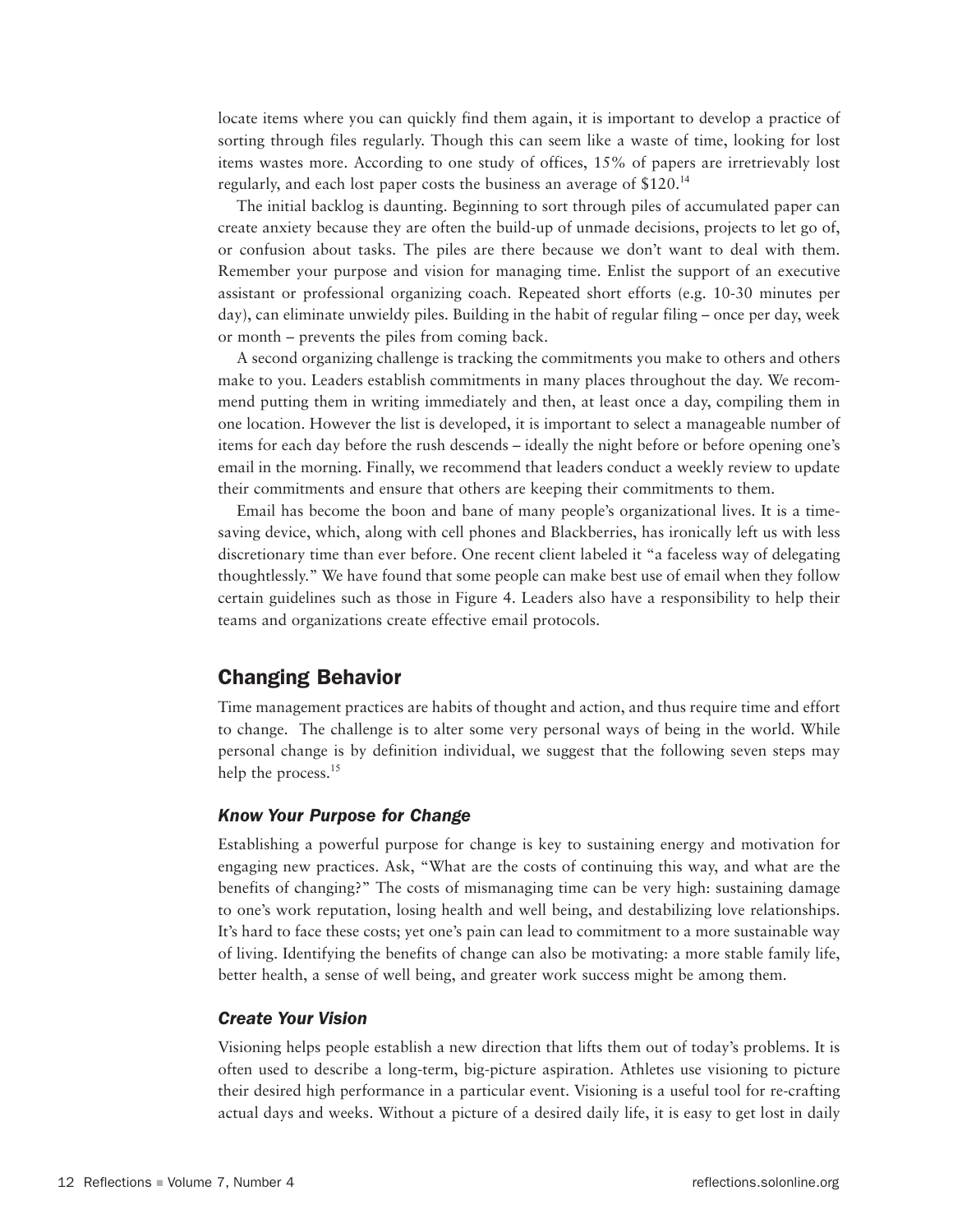## Managing E-mail

- 1. Focus on your strategic priorities for the day before answering e-mail
- 2. Limit items during the day to check e-mail
- 3. Immediately discard all impersonal irrelevant messages
- 4. Briefly answer messages that require an immediate response
- 5. Use subject line protocols to speed up communication
- 6. Put all information-related e-mails into folders that you have created for that purpose
- 7. Keep only alive messages in your inbox
- 8. Allocate time daily or weekly to deal with complex responses
- 9. Empty your inbox every week
- 10. Ask people to remove you from their distribution lists that are no longer appropriate
- 11. Do not write a message when you are upset nor use e-mail for sensitive communications

pressures. Some good questions for visioning are: "How would I like my days to be? How can I imagine feeling on top of my work and energized? What details of the workday would I like to handle differently?"

#### *Take Stock of Current Reality*

Many people puzzle over how hard it is to get their time under control. They try to manage their time well, but outside pressures always seem to overwhelm them. Often this dilemma arises because they have never accurately assessed the sources of their time problems. They say, "It's my boss. It's the culture here. It's all those meetings. It's my Blackberry." Since these answers seem true, they don't feel the need to inquire more deeply.

Taking stock of current reality involves recognizing the cultural, organizational, and personal pressures that influence your workload; accurately describing your current work day; and identifying underlying beliefs and assumptions that determine how you spend your time. It requires taking personal responsibility for the way things are – recognizing both one's conscious choices and unconscious reactions to external pressures.

People often avoid exploring their time management challenges because they feel they don't have time to look at how they behave. Surprisingly, though, self-observation doesn't take extra time. It takes a willingness to activate an inner witnessing part of the self. When you lift the veil of labels, judgments and illusions, connecting with reality in an accepting way can be remarkably satisfying. For many people, it is powerful to start simply observing and getting to know oneself without empowering the haranguing inner voices, without defending or shaming oneself.

Taking stock at an organizational level involves developing a systems diagnosis of the root causes underlying the organization's problems with time. For example, Figure 2 illuminated the reasons why the clinical informatics group felt so stressed and under-resourced. It helped them have honest conversations about their responsibility for creating the dynamics they experienced and to consider alternative responses to company-wide pressures.

#### *Get Support*

Support helps us make the often deep changes associated with reallocating our time. It can decrease the sense of isolation – the feeling of being the only one struggling with these issues.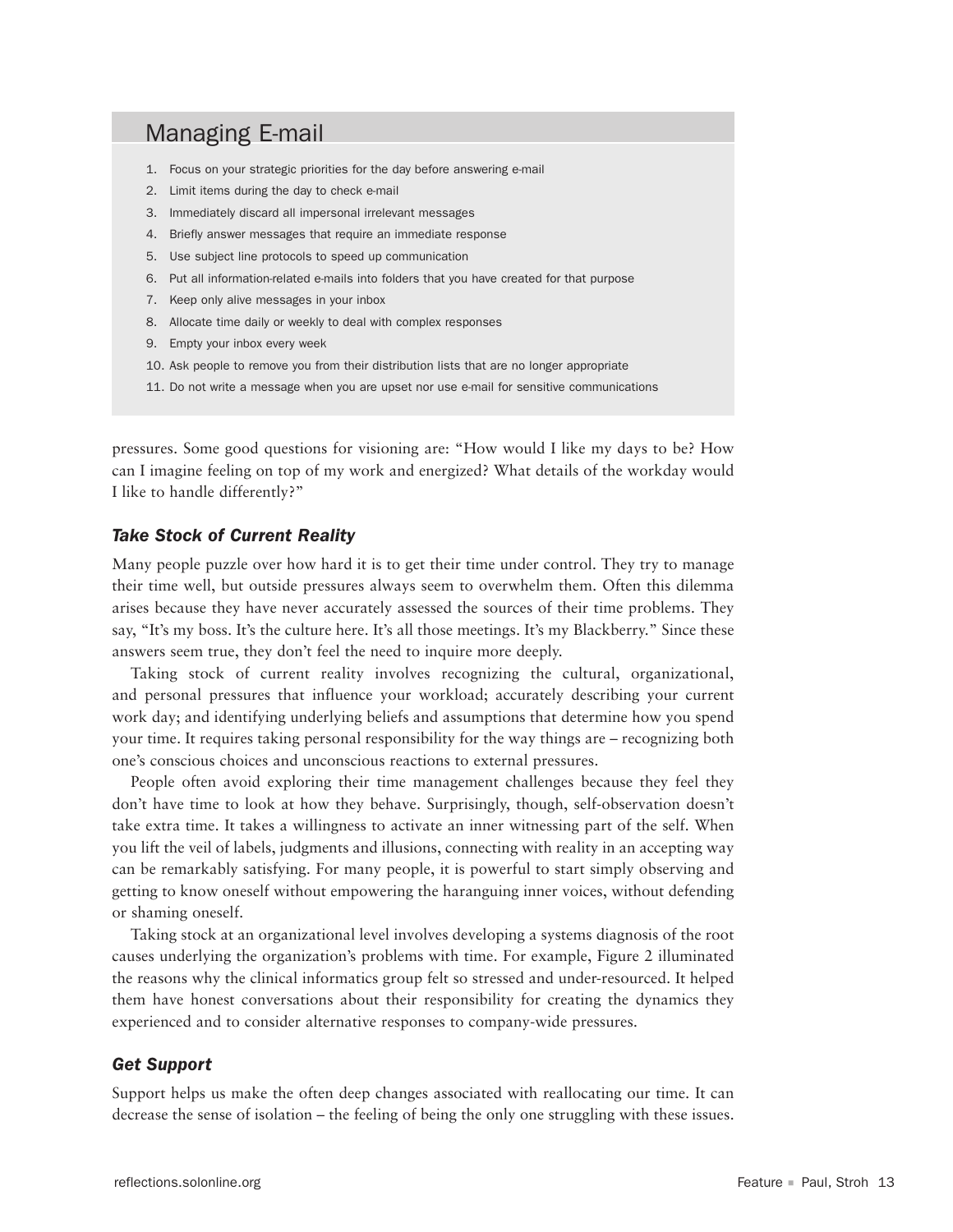

It can provide accountability or encouragement when the going gets rough. One powerful form of support is appreciative confrontation: "You are very creative, visionary and wonderful to work with in many ways, but I don't trust that you will meet our deadlines. It is important that we work together differently."

Talking about disorganization or poor time management habits is intensely personal. Thus, getting support should be done with care. Support for change helps counter the type of encouragement that reinforces our current behavior. "You're not leaving early are you? We have so much to get done." Or, "I can't believe you got that done

ahead of schedule. Are you sure you covered everything?" Or, "You were working until ten last night. I wish everyone had your dedication."

#### *Identify Strategies for Time Management*

We have covered many strategies for time management. But, of course, there are many more. Time management strategies range from clarifying mission, vision and goals to managing to-do lists, phone calls, and software such as Microsoft Outlook with skill. The key is to implement a few strategies that yield high leverage for change.

#### *Take Effective Action*

In *Man's Search for Meaning* Vicktor Frankl noted, "It is not enough that we observe ourselves; we truly learn about ourselves as we take action towards a meaningful goal."

Taking action in this framework involves testing and experimenting. There is no 'one size fits all' time management strategy. The key question is, "What works for you? How will you try on a strategy and customize it for yourself?" The main thing is to look for leverage and the most impactful change. For example, one of our clients determined that getting more sleep would dramatically help his performance at work. He had been trying to save time by sleeping less, but that was backfiring because his afternoons were so unproductive. Another client decided to stop working at home after dinner. The work she did late at night was uniformly poor quality and always had to be redone. A third client decided to try out the Friday afternoon weekly review.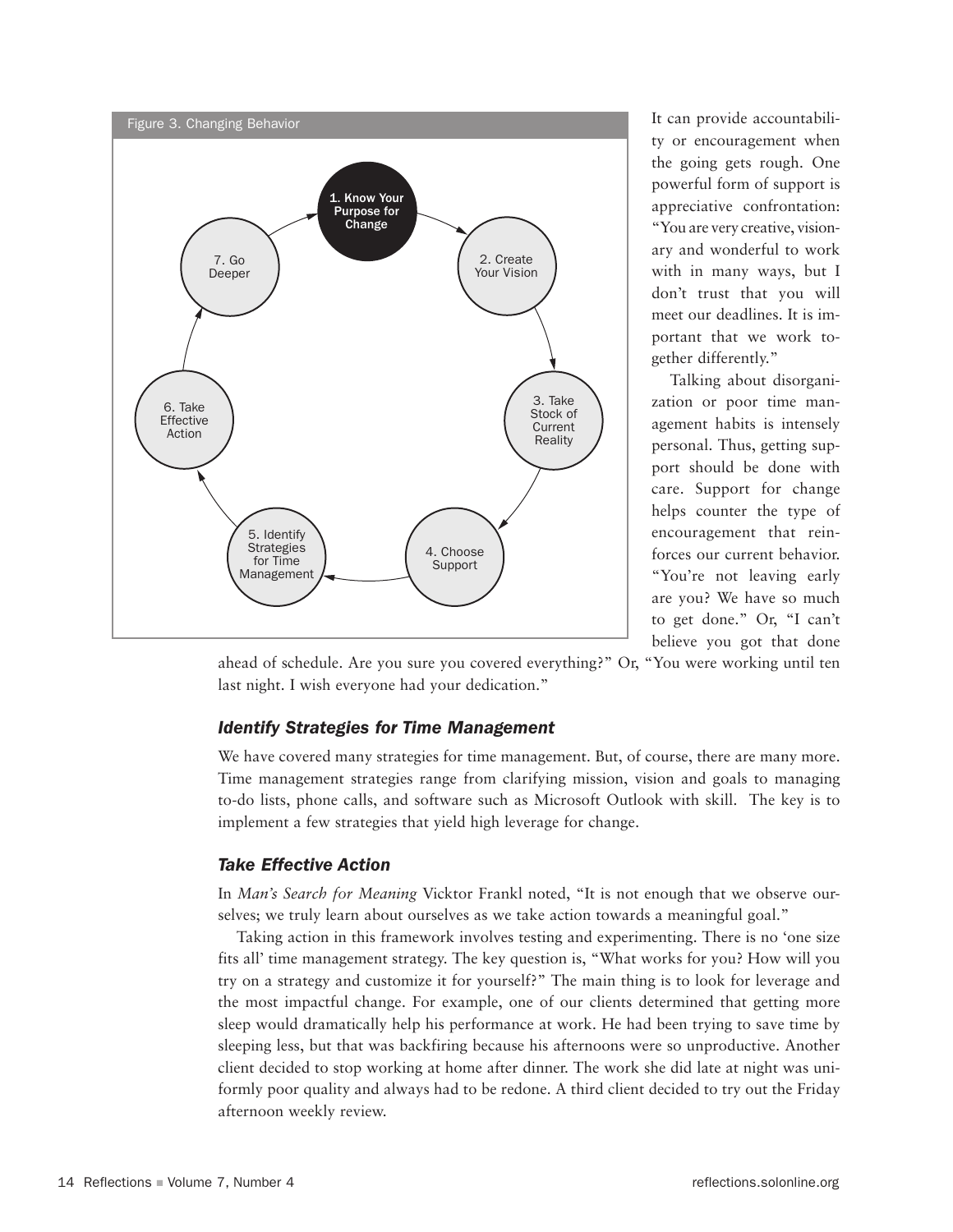As we take action to change ourselves, we must remember that change can be slow. It often takes repetition and recommitment, like learning any new behavior. Here it is important to not give up on change, but to try again – and again if necessary. The stakes are too high to give up.

#### *Go Deeper*

Resolutions to change are inherently suspect. We move forward only to encounter all the reasons we were better off in the first place. The Biblical story of the Hebrews' exodus from Egypt dramatically points out how people conditioned to servitude would rather remain enslaved than risk becoming free. In their book, *How the Way We Talk Can Change the Way We Work*, Robert Kegan and Lisa Lahey coin the term "competing commitments" to capture the payoffs we experience in the way things are and the costs we might have to incur to achieve the results we want.

*Resolutions to change are inherently suspect. We move forward only to encounter all the reasons we were better off in the first place.*

Making new behavior stick requires clarifying the *benefits of not changing and the costs of change* – and then testing to see if those factors are indeed as powerful as the benefits of change and the costs of not changing. For example, Beth, a member of the clinical informatics group, agreed with her supervisor about the risks of saying "No" to clients' requests. However, she decided to test her assumptions by asking clients for a specific amount of time to get back to them with a carefully thought-out answer about what she could – and could not – deliver. She discovered that, while some clients viewed her as uncooperative, others respected her professionalism. She decided to continue her new behavior having determined that the costs were well worth the rewards.

## **Summary**

In today's 24/7 world, leaders need to focus on ensuring the sustainable productivity of themselves and the people in their organizations. They need to think of time management as a discipline of making wise and sometimes difficult choices – not an exercise in doing more with less. They can do this by identifying and reducing phantom workload, drawing on numerous strategies to manage time more effectively, tapping resources other than time to increase productivity and effectiveness, and engaging themselves and others in a process of changing behavior. Their lives and the lives of others depend on their ability to manage this precious resource.

#### Endnotes

- 1 "Overloaded Circuits: Why Smart People Underperform," Edward Hallowell, *Harvard Business Review*, January 2005
- 2 *Primal Leadership: Learning to Lead with Emotional Intelligence,* Daniel Goleman, Richard Boyatzis, Annie McKee, Harvard Business School Press, 2004
- 3 See, for example, *The Time Trap: The Classic Book on Time Management,* 3rd edition, R. Alec Mackenzie, AMACOM, 1997
- 4 See, for example, "Conquering a Culture of Indecision," Ram Charan, *Harvard Business Review,*  January 2006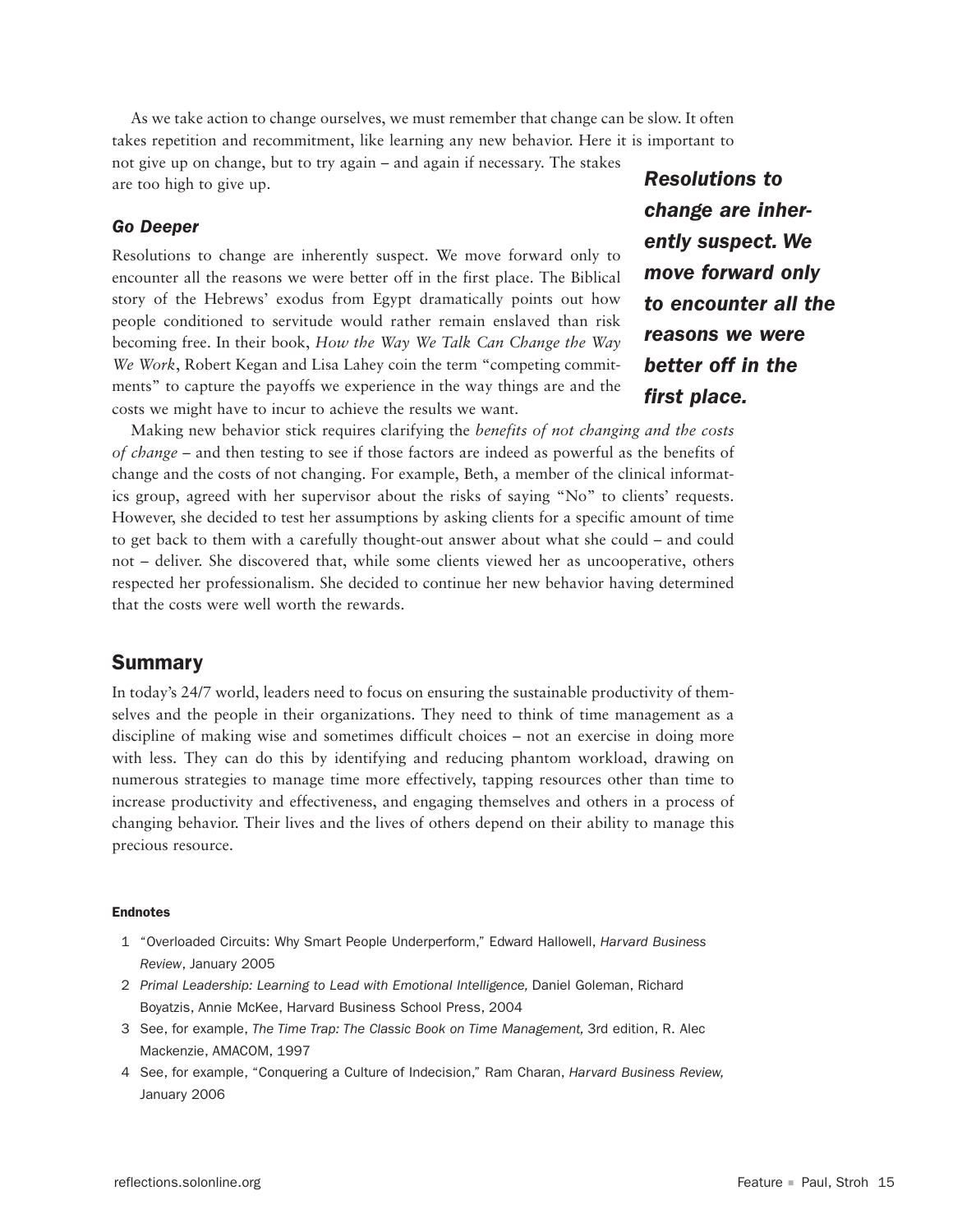- 5 "Beware the Busy Manager," Heike Bruch and Sumantra Ghoshal, *Harvard Business Review,* February 2002
- 6 See, for example, *The Fifth Discipline Fieldbook* by Peter Senge et al, and *Built to Last* by James Collins and Jerry Porras
- 7 See reference #5 above and "The Five Messages Leaders Must Manage", John Hamm, *Harvard Business Review,* May 2006
- 8 "Karen Stephenson's Quantum Theory of Trust", Art Kleiner, *Strategy + Business,* Issue 29
- 9 Based on the work of Fernando Flores
- 10 See, for example, *How to Make Meetings Work,* Michael Doyle and David Straus, Jove Books, 1976
- 11 *Take Back Your Time,* John deGraff (editor), Berrett-Koehler Publishers, Inc., 2003
- 12 *The Power of Full Engagement,* Jim Loehr and Tony Schwartz, Free Press, 2003
- 13 *The Time Bind: When Work Becomes Home and Home Becomes Work,* Arlie Hochschild, Henry Holt, 2000
- 14 "So many reasons to neaten up, but it's too imposing", *Boston Globe*, March 12, 2006
- 15 *It's Hard to Make a Difference When You Can't Find Your Keys,* Marilyn Paul, Penguin Compass, 2004

#### Recommended Reading

- "Beware the Busy Manager," Heike Bruch and Sumantra Ghoshal, *Harvard Business Review*, February 2002. This article describes the research that demonstrates the importance of a proactive or creative orientation to effective time management and high performance.
- *The Power of Full Engagement*, Jim Loehr and Tony Schwartz, Free Press, 2003. Managing one's energy and learning how to renew oneself are essential to sustainable productivity. This book provides a comprehensive approach and sound research to support it.
- *It's Hard to Make a Difference When You Can't Find Your Keys*, Marilyn Paul, Penguin Compass, 2004. This book enables disorganized people to meet the challenge of organizing for action. Numerous tips are presented within the context of the personal behavior change approach described in this article.

#### **ABOUT THE AUTHORS**

Marilyn Paul, Ph.D. and David Peter Stroh are the principals of Bridgeway Partners *(www.bridgewaypartners.com)*. They combine over 40 years experience consulting to business, public, and social sector organizations around the world.

Marilyn's special areas of interest are time management, disorganization, and managing workload systemically. She is the author of the acclaimed book *It's Hard to Make a Difference When You Can't Find Your Keys* (Penguin Compass, 2004).

David was a co-founder of Innovation Associates, the pioneering consulting firm in the area of organizational learning. His expertise lies in visionary planning, leadership development, systems thinking, organization design, and change management.

*mpaul@bridgewaypartners.com dstroh@bridgewaypartners.com*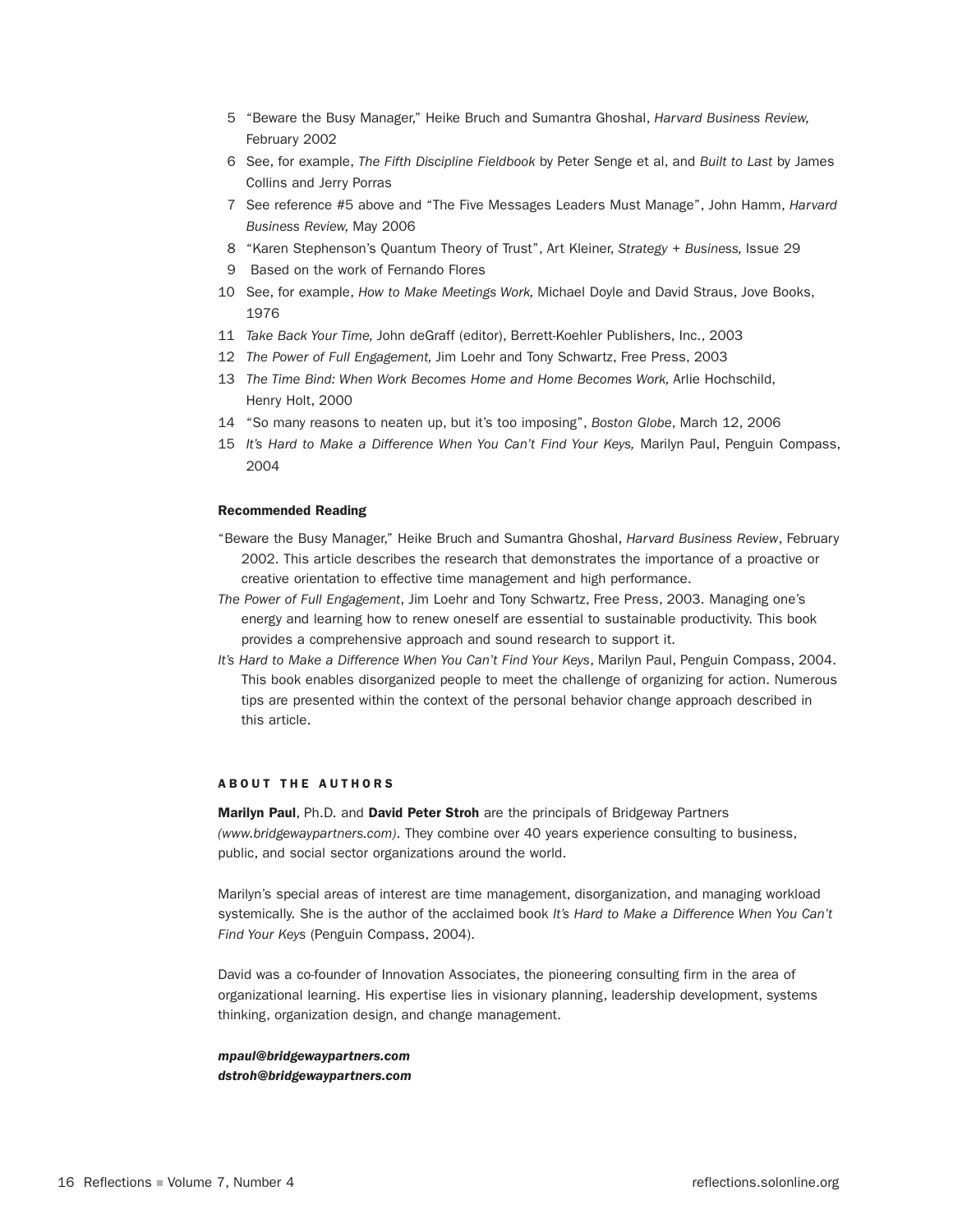# Systems Intelligence: A Key Competence for Organizational Life

Raimo P. Hämäläinen and Esa Saarinen



Raimo P. Hämäläinen



Esa Saarinen

e all have to act without knowing for certain what our choices will bring. We can-<br>not seize a situation or stop the flow of time in order to analyze the various under-<br>lying patterns of the system in which we are embedded not seize a situation or stop the flow of time in order to analyze the various underlying patterns of the system in which we are embedded. And yet we all wish to act intelligently – indeed, we must.

By *systems intelligence*,<sup>1</sup> we mean intelligent behavior in the context of complex systems involving interaction and feedback. A person acting with systems intelligence engages successfully and productively with the holistic feedback mechanisms of her environment. She experiences herself as part of an interdependent environment, aware of the influence of the whole upon herself as well as her own influence upon the whole. With this heightened awareness, she is able to act intelligently.

We believe that systems intelligence is a higher-level cognitive capacity, similar to the many forms of intelligence Howard Gardner identifies in his theory of multiple intelligences,<sup>2</sup> and that it can provide a significant fresh approach for organizational learning practitioners. The systems intelligence approach acknowledges the systemic nature of the external world, but its main emphasis is on the concept of a system as part of the *human* experience and orientation. A "system" is a generative frame within which a subject experiences her life as taking place. The system moves, pushes, restricts, conditions, encourages, suggests, seduces, and commands: It seems to have a will and voice of its own. There is no way to fully know what it is.

The human race clearly must have had some form of practical intelligence to have survived as long as it has. That intelligence must have demonstrated itself in *action*, as humans reacted to, adjusted to, and made use of sometimes rapidly changing circumstances. Insight, knowledge acquisition, judgment, and analysis must have had prominent roles in the success story of the human race, of course, but before them came action – action that must have been intelligent before being acknowledged by a rational subject *as* intelligent.

## From Systems Thinking to Systems Intelligence

When we launched the systems intelligence project, our starting point was Peter Senge's *The*  Fifth Discipline.<sup>3</sup> But we felt that a link between Senge's discipline of "personal mastery" and his discipline of "systems thinking" was missing.

The systems intelligence approach basically takes Senge's discipline of personal mastery and the systems *perspective* as fundamental, and considers the discipline of systems *thinking* as secondary. We feel there is an objectifying bias in systems thinking, a bias for cognitive rationality and external viewpoint. Systems thinking highlights a domain of objects it believes is neglected – systems. But systems remain objects nonetheless, entities to be identified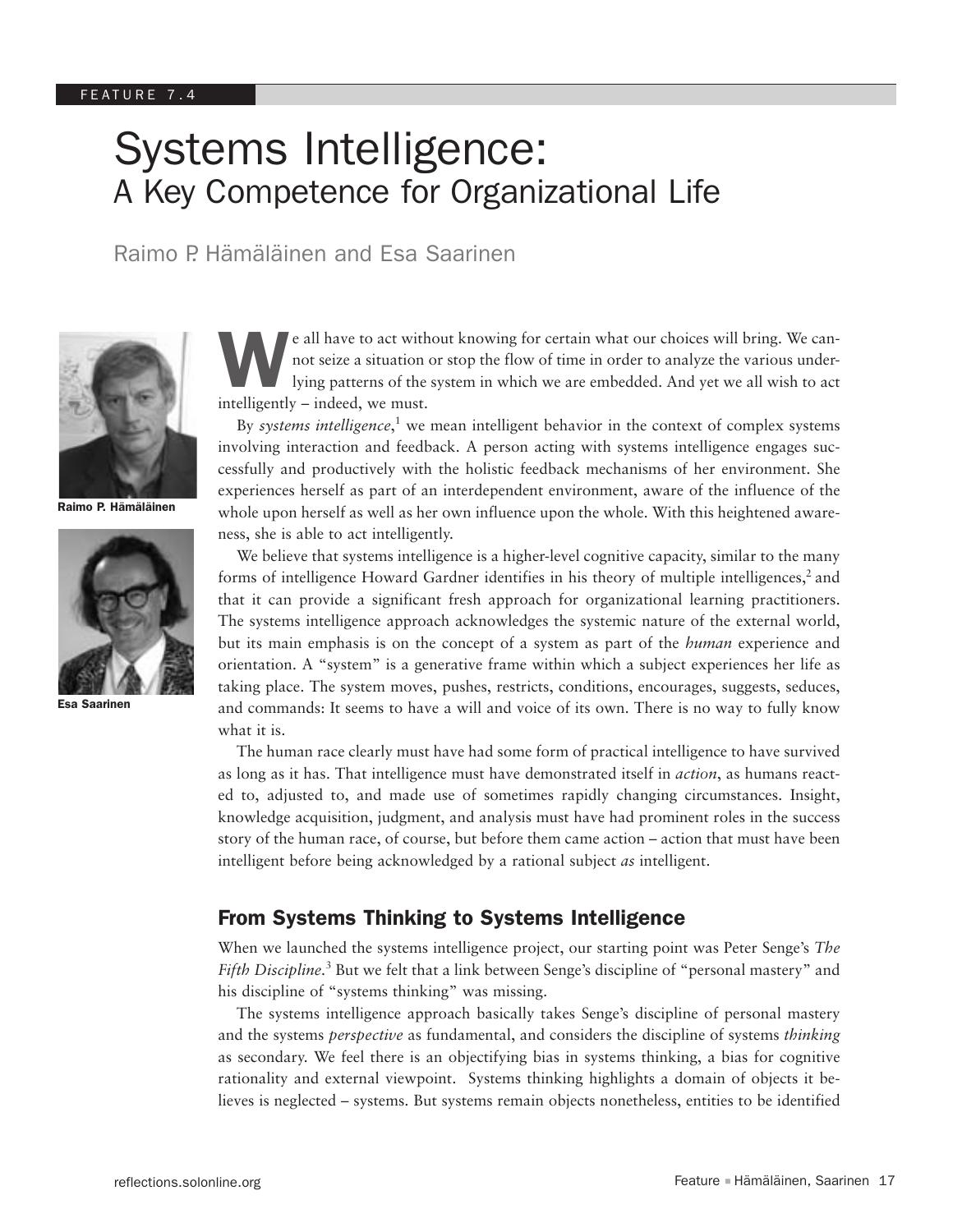and reflected from the outside. The systems intelligence approach avoids this externalist trap. Another aspect of the descriptions of systems thinking we felt uncomfortable with was the negative impacts that systems are often portrayed as producing. In the beer game described in *The Fifth Discipline*, for example, the individual can never fully succeed. He cannot flourish. He can improve his game performance somewhat, but ultimately the system structure

*Insight, knowledge acquisition, judgment, and analysis must have had prominent roles in the success story of the human race.*

forces him to acknowledge failure.

Similarly, the "system archetypes" of systems thinking focus on describing how things can go wrong when systems structures are not acknowledged. "Limits to growth," "shifting the burden," "eroding goals," "tragedy of the commons," and "fixes that backfire" all highlight the negative traps people can fall into as a result of not appreciating the relevant systems structures.

The systems intelligence approach, in contrast, focuses on *what people do right and could improve upon in systemic settings*. It assumes that people possess a kind of inherent pre-rational and pre-reflective systems

thinking capability. The key idea is what we call *flourishment*, a capacity for flourishing, as opposed to simply avoiding pitfalls. Systems intelligence thus calls for a positive systems scholarship, and sides with "positive organizational scholarship"<sup>4</sup> and "positive psychology<sup>"5</sup> movements in its focus on human flourishing, in contrast to human malfunctions. Systems intelligence also reflects the approach of "action research."6

Since we proposed the idea of systems intelligence in 2002, it has been applied to avoiding conflicts in environmental management, merger and acquisition issues, classroom pedagogy, themes of rewards and compensation, the theory of constraints, Sun Tzu's writings, and management and leadership coaching, to name a few applications.<sup>7</sup> During the past few years, the systems intelligence approach has become something of a movement in organizational life in Finland, discussed even on the chief editorial page of our major national newspaper.<sup>8</sup>

## It Works in Practice, but Does It Work in Theory?

We began with the idea that it is essential to combine several perspectives that have traditionally remained isolated in academics and intellectual life:

- *1. Philosophy of life* as an everyday activity reaching out to people irrespective of their background
- *2. Systems perspective* with its emphasis on the whole and the complexity of the essential phenomena of human life
- 3. Human-centered *leadership for change* that builds on the hidden dimensions of human subjectivity, existential situation, and interaction
- 4. Appreciation for *humanly rich activities* such as sports, music, performing arts, and successful conduct of the everyday

We were interested in human activities that worked, even when there was no theory to explain why they worked, or even a recognized need for a theory.

The starting point was pragmatic and emerged from an engineering mind-set. Raimo Hämäläinen's background is in engineering sciences and operations research (often referred to as the science of making things better<sup>9</sup>); Esa Saarinen is a philosopher whose interest has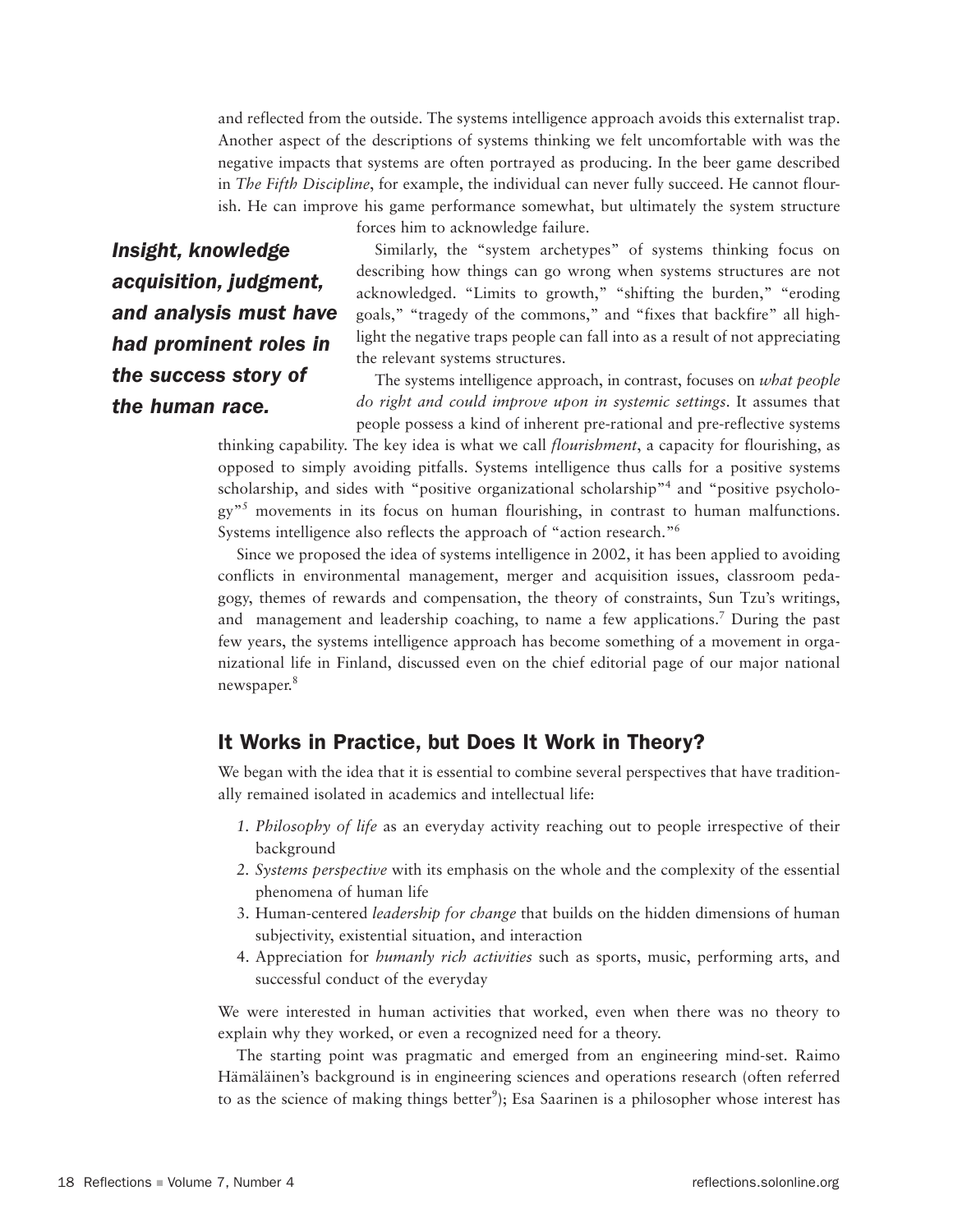been in bringing philosophy to everyday contexts and to organizational life. Like Hämäläinen in the decades of his tenure at Helsinki University of Technology, Saarinen has worked extensively with engineering organizations such as Nokia.

Engineering thinking is based on the idea of change. Make X work, it says, and improve upon what doesn't work. One uses rationality and creativity in order to bring workable solutions to a concrete reality. One celebrates success even when not understanding exactly why something that works does work. Thus, for an engineer's mind-set, a system that works comes first; understanding and explaining why it works comes second. In the realm of everyday life, a kiss or warm laughter, an apology or an uplifting glance might

resolve a tricky situation in a relationship. For the mind-set of a "master of the everyday," what works comes first; understanding why it works comes second.

Such was our starting point. We were saying: Let's allow *the system's working* to guide us; let's focus primarily on the actual emergence of a human system instead of focusing on our cognitive maps of that emergence. And we assumed that human beings do just that, as part of their inherent orientation toward living intelligently.

## Pitfalls of Systems Intelligence

The systems intelligence perspective is radical because:

- It wishes to account for an individual's fundamental ability (intelligence) in a way that does not conceptually presuppose the subject–object distinction, but seeks to connect her with a situation, a context, and other people's realities – a system – considered as primary as the subject herself
- It wishes to account for an individual's nonrational, nonpropositional and noncognitive capabilities, such as instinctual awareness, touch, "feel," and sensibilities at large, as capabilities that relate the subject intelligently to a system (the situation, context, other people)
- It explicitly seeks out the positive dimension of life, assuming humans will flourish; assuming magnificent success, uplift, and growth to be fundamental human realities rather than mere positive exceptions

A key contrast between systems thinking and systems intelligence lies in our *refusal to take the outsider's view* of the systems being addressed. Causal loop diagrams, for instance, are not as useful in systems intelligence as they are in systems thinking. The systems intelligence approach says the primary situation is one in which the individual already identifies himself as being in the loop and does not step outside the loop to reflect on it in isolation. He does not necessarily know and perhaps will never know exactly what the loop is, and yet that is the context of his actions and of potential flourishment. How can he behave intelligently?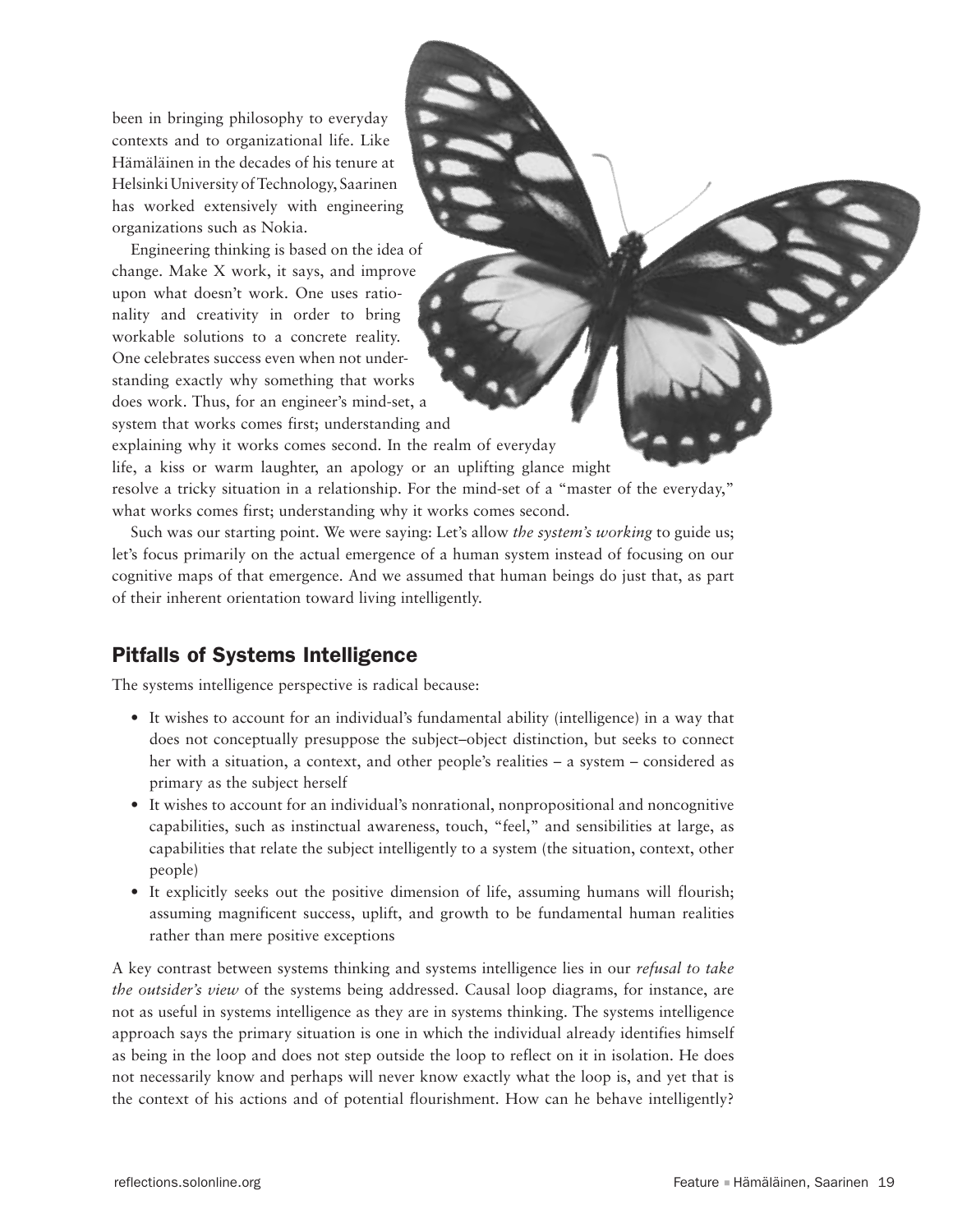How can a human act intelligently (indeed, act magnificently) in contexts, in environments, and among other people – in systems – when *a veil of uncertainty is always present*? What can intelligent choice mean when one cannot step aside and sort out the options and their systemic impact? These are the key questions of the systems intelligence approach.

Our conviction is that human beings *do* possess such systemic intelligence. We believe people do own an almost miraculous means of access to the realm of flourishment. People are intelligent creatures, more so than is sometimes appreciated. Positive reciprocity works: It can bring about wonders, and its dynamics are intuitively appreciated by all of us. Let's focus on that! The point is not so much to teach people something new but to awaken a competence they already have. The systems intelligence movement helps people excel in something they have exercised already, often with considerable success.

## Optimism for Change

Change starts somewhere. It might emerge from something trivial. And yet it might amount to a huge restructuring of the fundamental aspects of the entire system – because of the leverage created by:

- Change in the way people experience other agents of the system as a result of a small but significant change in others' behavior
- Change in the way people experience their own possibilities of acting within the system as a result of a small but significant change somewhere in the system
- Change in the way people experience the likely structure of the system in the long run

When Rosa Parks refused to give her seat to a white man in a Montgomery city bus in 1955, most people had not heard of Rosa Parks, considered the bus system a technical matter, did not perceive the city of Montgomery as being particularly significant, and would have considered irrelevant the question of a particular bus seat on a particular bus leg. But as Rosa Parks was arrested, the marginal incident snowballed, creating an avalanche that eventually reached epic proportions. Change was going to reshape the entire system of race distinction in the most powerful country in the world.

Our philosophy of change is optimistic because of our view of people's beliefs and the functioning of their internal system. Our conviction is that many of the core beliefs of the

## A Systems-Intelligent Organization

- Empowers people to share their mental models of the organization and to consider the effects of their own actions on the whole
- Fosters and sustains inquiry mode and reduces advocacy
- Keeps down fear factors
- Helps people be responsive to flourishing initiatives
- Builds trust in the goodwill of others
- Sees that its production capacity is not restricted to the measurable variables but is extended to the world of emotions and well-being
- Elevates innovation within an environment where emotional variables do not limit performance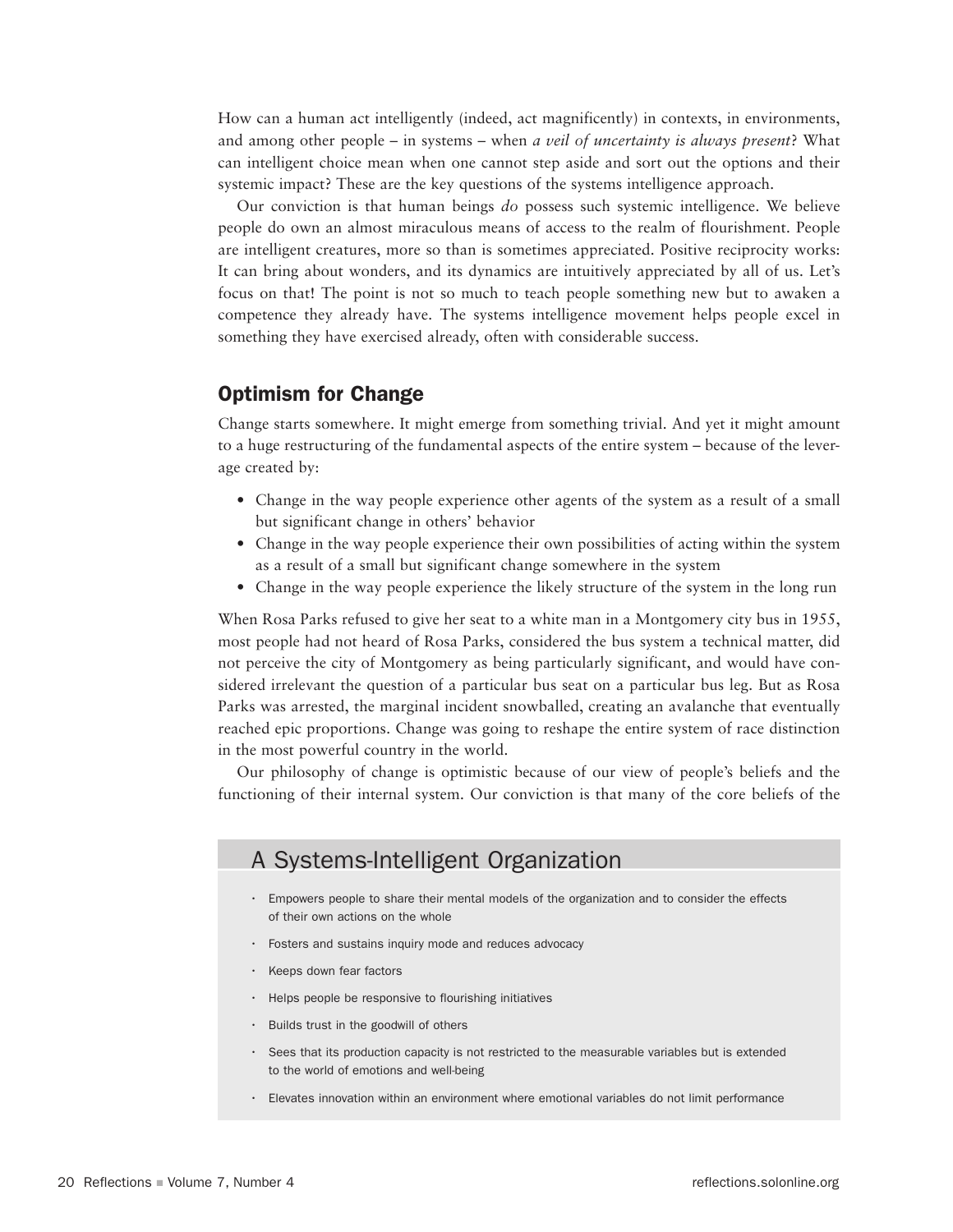

people around us do not show up in their actions. The actions reflect the assumed nature of the current system. People have adjusted to *what they believe is the system –* e.g., to the way whites regard blacks. But when the system is shaken, the latent beliefs might trigger a revolution. Given a small but critical change in the system, deeply held aspirations might suddenly surface, adding exponentially to the momentum.

Beliefs are distinctive in having a fundamentally ephemeral essence: They can be changed dramatically, massively, and instantaneously. People might get excited, might start believing in the future, might start to trust and respect one another as a result of something relatively small and mundane. For systems intelligence, this is the key: small changes that transform something major; a kind of "butterfly effect" in the context of our life systems.

Systems intelligence focuses on changes as leveraged by the dual force fields of the systemic and movable nature of the human mental world and the systemic nature of the context, situation, and behaviors around us. It takes the idea of people's internal and malleable world utterly seriously. We do not fear the subjective or the emotional, the experiential or the phenomenological *–* indeed, we embrace those things. Therein lies the source of emergence.

One might be terribly misguided regarding what others truly believe and what might move them toward flourishment. Our patterns of interaction, our tactics, might be utterly misplaced. There might be a systematic flaw in the way a group experiences the subjective worlds of others. The "reality" we form together might be a castle built on quicksand, destroying the higher possibilities of life.

Systems intelligence is based on humility and optimism. It acknowledges that one's perspective of others might be drastically mistaken, particularly regarding what others' true aspirations might be. An incremental and seemingly trivial change in my behavior might be a significant change for the better in the eyes of another, might intervene with her beliefs regarding me, might lead her to appreciate suddenly what life is all about, and might thus trigger a chain of changes in the actual behaviors of each of us and in the system we form together.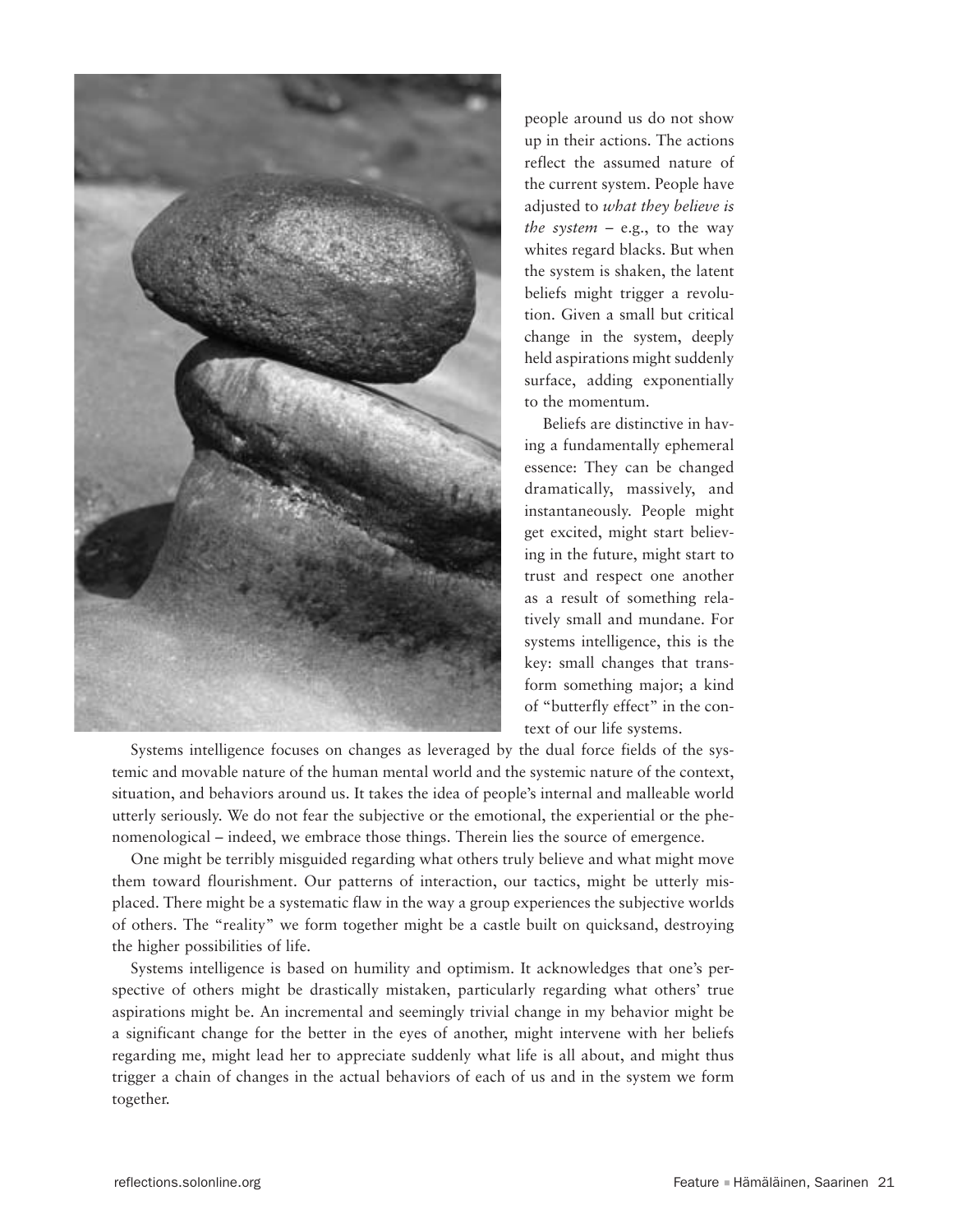To the extent that we are ignorant regarding the aspirations of others in the system, there is also a hidden possibility of cumulative enrichment and improvement through reciprocity. Fresh possibilities of flourishment are always there, simply because most forms of interaction have *not been tried*. Our patterns of interaction are highly standardized, are often low in

*People thrive on meaning. As a result, the most forceful forms of systems intelligence intervention are likely to be those that touch basic human aspirations.*

emotional energy,<sup>10</sup> and typically hide the positive options. Systems intelligence is an approach of realistic hands-on optimism, based on acknowledging the possibility of upward-spiraling change through human reciprocity.

This sort of thinking is often dismissed as wishful idealism. Yet it amounts to an appreciation of some of the most powerful moments of most people's lives – those moments when their actions flow with the situation, when people are in synch, when positivity rules, when the system flies and we fly with the system.

Adapting terminology from "systems archetypes," one could reconstruct many of one's best moments in life – or, for example, the

history of the civil rights movement in the United States – in terms of systems intelligence archetypes: "fixes that fire," "sharing the burden," and "miracle of the commons."

#### Marshall Mannerheim Enters the Stage

As Finland was fighting for its (eventually successful) independence against Stalin's Red Army during World War II, the Finnish commander-in-chief Marshall Mannerheim sometimes visited the front. A tall, cultivated man in his 80s in excellent physical shape, Mannerheim was a towering figure, respected by all Finns.

Mannerheim's junior adjutant at the time was Colonel Rafael Bäckman. According to Bäckman, Mannerheim would sometimes stop while walking in a trench and take out a cigarette. This, Bäckman explained, offered a possibility for a soldier standing nearby to approach and offer a light for the commander-in-chief. After the cigarette was lit, Mannerheim would talk informally with the soldier, typically about his home and loved ones.

Consider this an example of systems intelligence. Suppose you are a soldier out there in a trench and observe your charismatic commander-in-chief approaching with his entourage. How are you to strike a sufficiently impressive pose? You are trapped in a system that hardly allows you to breathe. And yet a small intervention – a cigarette lighting – can change it all. Being attuned to opportunities to make similar interventions is key to systems intelligence.

## Systemic Leverage

Our assumption is that people experience and interpret situations from a systemic point of view. Then they adapt to the system and operate within the system. But as we have said, the system could be different from what people believe it to be. There is tremendous leverage built into any human context, if only people would interpret the system as having changed. Even if it hasn't yet changed, it will change, when enough people believe it has changed. Here lies the opportunity of systemic intervention. In human contexts, almost anything has the potential to signal a *change for hope*. A clean subway car, completely free of graffiti, can become a powerful symbol of an entirely new era.

The interpretation of a given incident as a symbol of change in the human context is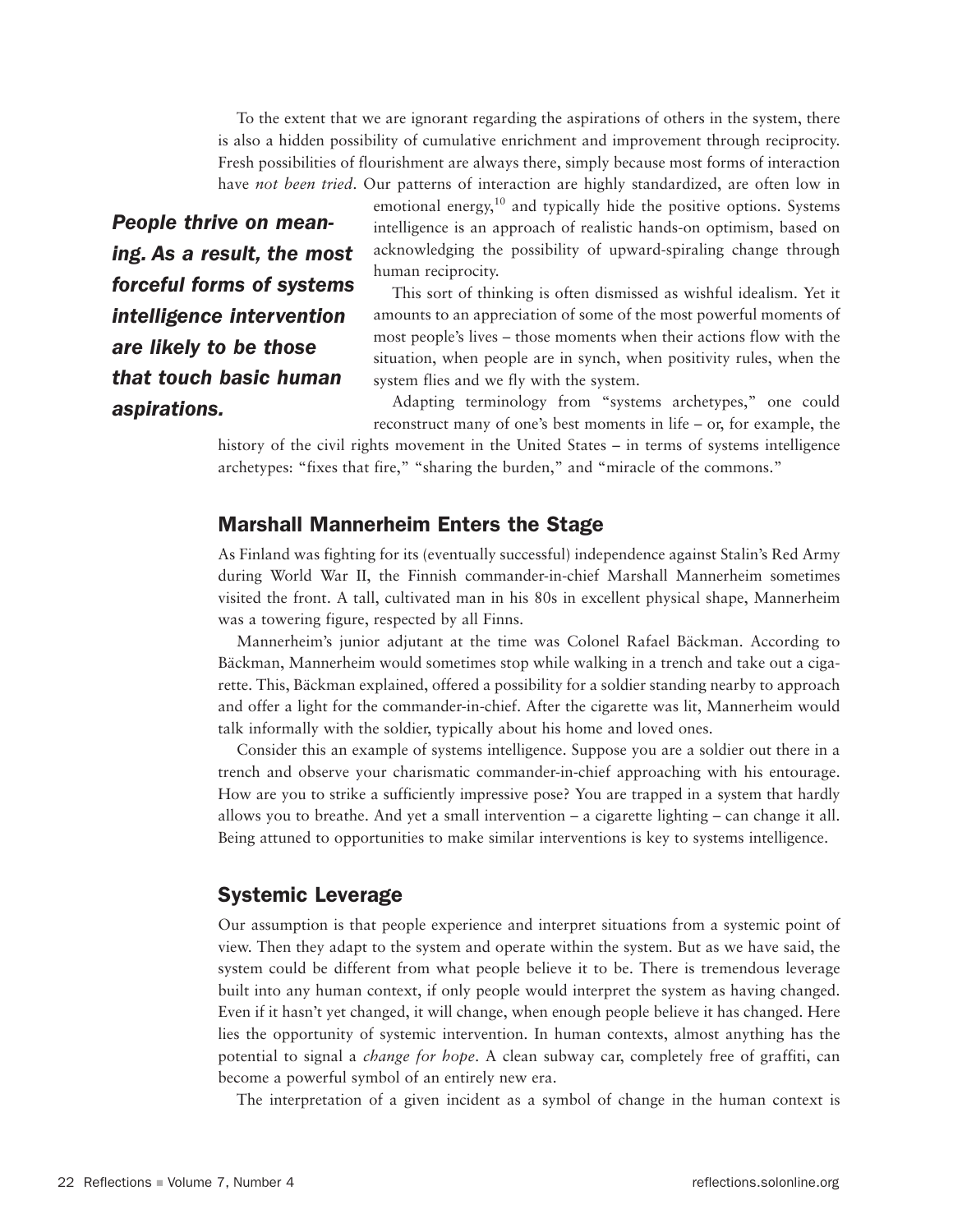highly variable. Interpretation is everything; it defines the realm of possibility. And sometimes people grasp that possibility, personally and powerfully. The catch for a rationalist lies in the lack of clear-cut predictability. In the context of human change, the logic typically is not "if *x*, then *y*." Instead, one needs to be sensitive, situation-conscious, emotionally alert, sufficiently distanced, and sufficiently connected; one needs to be fine-tuned to the nonrational undercurrents in the context in order to make things work and in order to flourish. It is such sensitivity that systems intelligence wants to elicit.

People thrive on meaning. As a result, the most forceful forms of systems intelligence intervention are likely to be those that touch basic human aspirations, especially:

- 1. A person's sense of worth and desire to be respected
- 2. A person's desire to feel connected in the company of others
- 3. A person's desire to feel connected with something meaningful

An intervention that touches upon a person's basic needs is likely to inspire change through the internal system of that person.

## Rose-Buying Finns

Most Finnish husbands do not buy roses for their wives spontaneously on normal weekdays. A *non-rose-buying system* is in place, creating behaviors that generate the lack of rose buying. The system is invisible, as part of the accepted reality. A man who buys a rose is experienced as having made a choice, but a man who doesn't is not experienced as having chosen not to buy a rose. It is almost as if some higher authority governs the rose-buying behaviors of all these non-rose-buying men.

The system, no doubt, is in place partly because of the experiences each particular man in his seasoned marriage has undergone over the course of years. His wife has changed, he feels, and is becoming increasingly negative. She is unenthusiastic about life. She never puts on lipstick at home just for him. His wife seems overly pragmatic. Not much of a spark left. He reacts to this, suppressing his more romantic ideas and



gestures, a dimension in which he was never strong to begin with. But the same is true of the wife: The two are caught in *a system of mutually holding back*. The two have created a system, and now the system rules.

Consider the rose buying as a metaphor for small behavioral actions that could touch the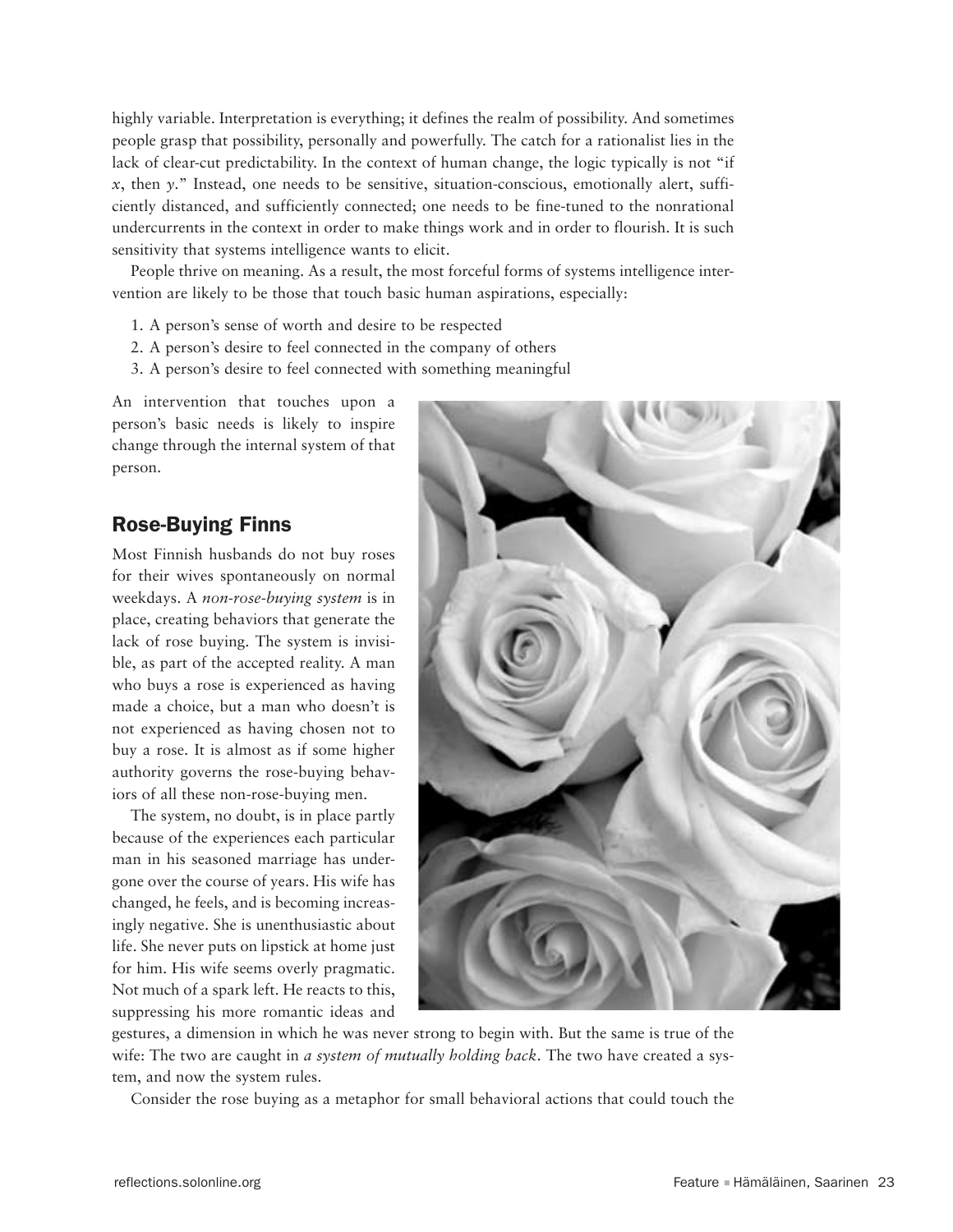other positively. A husband who buys his wife roses will strengthen her faith in life, optimism, hope, and sense of worth.

Now consider the workplace. One would expect the workplace to be unconditionally alert to such systems of "rose buying," i.e., to systems of generating faith, optimism, and strength in people, particularly as that will result in greater productivity for the business and because such systems can be created free of cost.

This turns out not to be the case. Instead, systems of holding back, in return and in advance, rule everywhere:

• Most managers want to support their team members more than they currently do. Most team members would like to get more support from their managers. Yet more support does not result. There seems to be *a lack-of-support system* in place.

*The sensitive, the instinctual, the contextual, the situational, the emotional, and the subjective elements and capabilities reside right there at the center of human individual and collective action, organizational behavior, and systemic change.*

- Most speakers would like to give their best in a presentation. People attending the presentation would benefit most if the speaker were at her best. But the speaker does not give her best, and the audience does not receive the best. There seems to be *a poor-presentation-generating system* in place.
- Most people would benefit from coworkers' generosity in everyday situations (showing interest, being polite or considerate, expressing appreciation, giving credit to others, etc.) Most people would themselves like to provide such gestures more than they do. But generosity is scarce. There seems to be *a non-generositygenerating system* in place.

Holding back is a key form of human interaction. Systems of holding back trap us from everywhere – from within and from without. Such systems trivialize reciprocity, decrease vitality, and depress human life. It requires intelligence just to adjust to them. Higher intelligence is needed if you want to overcome the system – a possibility that the systems intelligence approach offers.

## Five Levels of Systems Intelligence

- 1. Seeing oneself in the system: Ability to see oneself and one's roles and behavior in the system, and also through the eyes of other people and with different framings of the system. Systems thinking awareness.
- 2. Thinking about systems intelligence: Ability to envision and identify productive ways of behavior for oneself in the system and cognitively understanding systemic possibilities emerging from one's choices.
- 3. Managing systems intelligence: Ability to personally exercise productive ways of behaving within the system.
- 4. Sustaining systems intelligence: Ability to continue and foster systems-intelligent behavior in the long run.
- 5. Leadership with systems intelligence: Ability to initiate and create systems-intelligent organizations.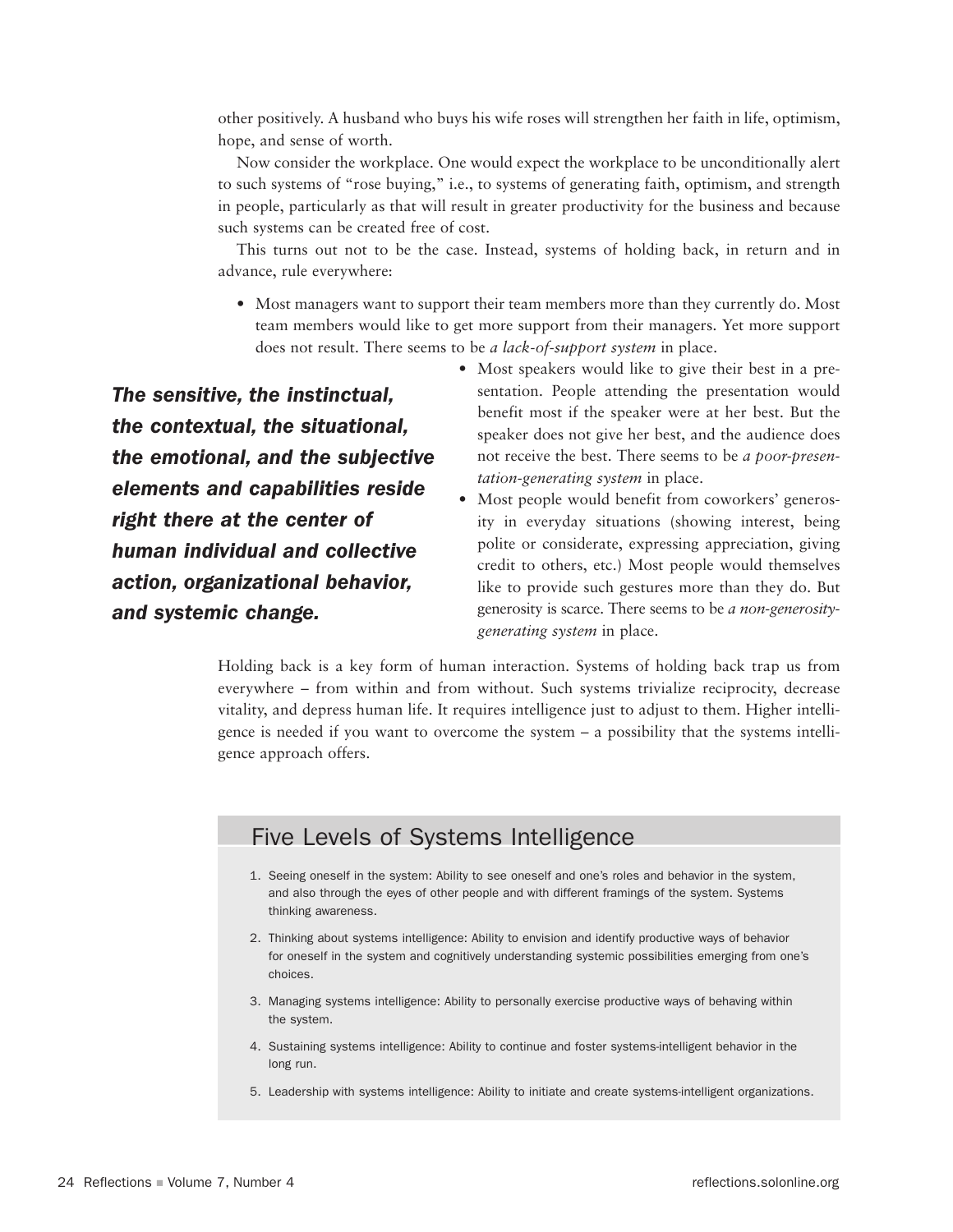## Window of Opportunity

Systems intelligence is based on the insight that *systems of holding back prevail everywhere, and yet do not tell the whole story*. Fear rules over courageousness, ingratitude over gratitude, taking over giving. And yet there is more to humans than meets the eye – more that is good.

An entirely different story is hiding beneath the surface, and it could be triggered to emerge by a marginal change. This is because people are not likely to reveal their discontent with what they believe is unchangeable. But suppose hope returns, excitement comes back, and someone realizes that a seemingly unchangeable system actually is a construction, an artifact from top to bottom, based entirely on human choice.

Saarinen's initial interest in systems of holding back grew out of his desire to find examples of choice that people could not deny. He was led to studying small behaviors that would benefit others, would not require any material resources, and yet failed to materialize. These included the failure of a longtime couple to hold hands in a shopping mall, or the failure of a professional to lean forward



and pay attention to a colleague giving a presentation, or the failure of a manager to start a meeting with a few informal, credit-giving words.

Why is there a universally accepted people's movement to, say, not give credit? Why a people's movement to not pay attention at meetings? The lack of positive small behaviors reveals a complement: the domain of small actions that could have been.

That domain is huge – and it is a source of tremendous leverage if perceived in systemic terms.

When people are shown examples drawn from marriage, it is remarkably easy regardless of their socioeconomic levels, age or education backgrounds, to gain insight into their own holding-back behaviors and to the unintended consequences created thereby. Systems of holding back are at the core of our everyday living, and of all organized life, in a way that is easy for people to comprehend intuitively and personally.

Systems of holding back are a route to appreciating the constructed nature of our everyday modes of being. As soon as that element is appreciated, the fundamental possibility of human choice enters the picture – choice conceived of as a personal possibility on the level of small everyday behaviors.

Personally perceived choice resulting in taking an action is a key idea in systems intelligence. The point is to highlight choice in order to pave the way to an empowered practice of change. It is essential to discuss behaviors in which the agent indisputably does have a choice, even when judged by his own perhaps distorted and biased internal belief system.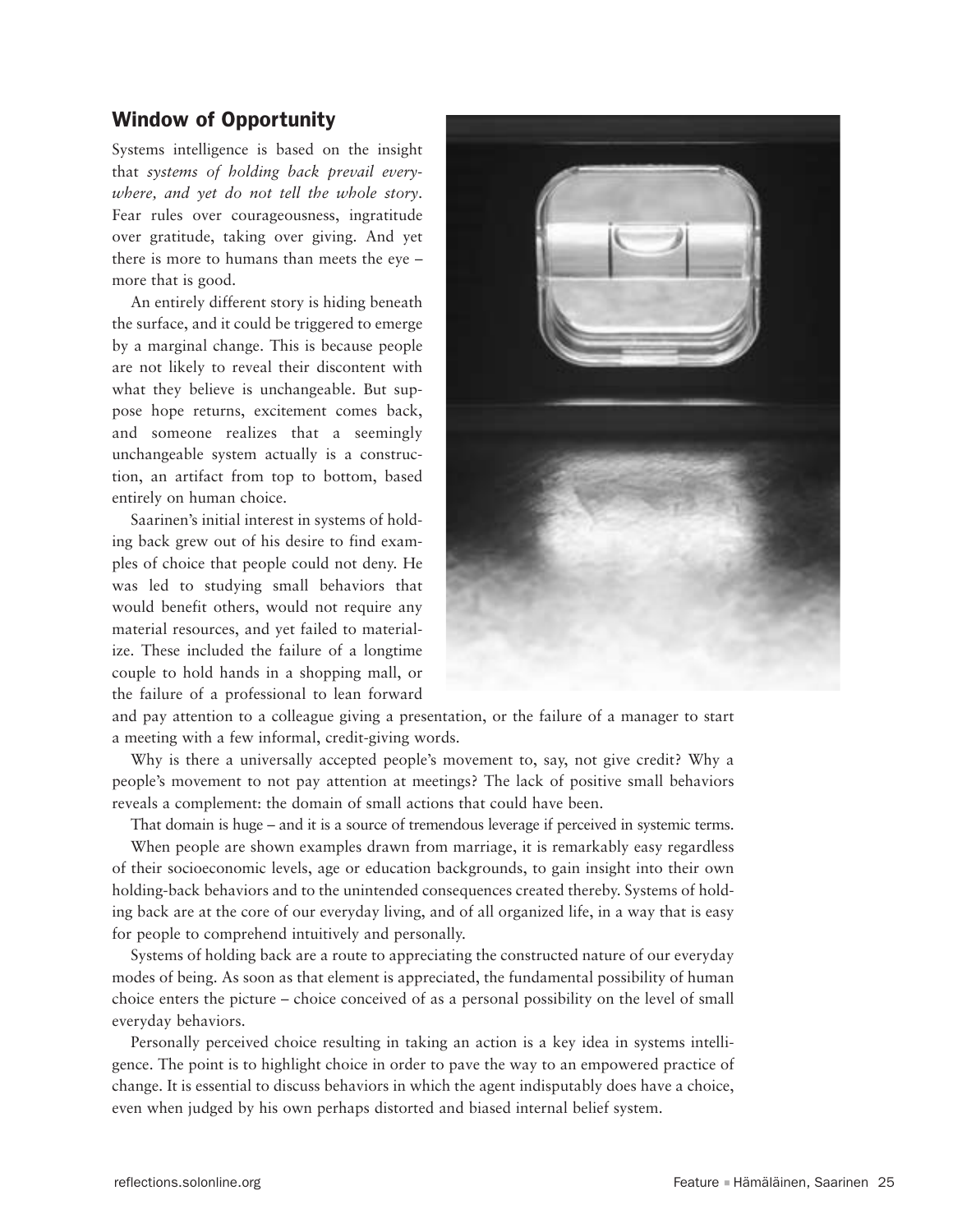## A Systems-Intelligent Leader

Strives to learn and reach Level 5 (See "Five Levels of Systems Intelligence," page 24).

- Sees herself in the system with a mission to develop a systems-intelligent organization
- Is aware of the human perspective and of the possibilities of human reciprocity
- Operates within the visible system and manages the emotional system simultaneously
- Is not held captive by a mechanistic perspective
- Identifies and eliminates structural systems dictatorships that alienate people from their own choices
- Recognizes systems intelligence as a personal growth challenge and an asset to success

The intellectual complexity of the choice is rarely the issue. As a result, causal loop diagrams are not likely to be of much use. What is the bottleneck if not lack of knowledge? Our answer is: *human self-centeredness, lack of sensitivity, and lack of belief in the human potential in us and around us*.

An egoistical, cynical person views a system coldly from the outside, intending to find an objective reality. He might be effective in the short run in his efforts to manipulate the system from outside. But the alternative is to step inside, open up the system, and open up himself; working openly, sensitively, attentively, with systems intelligence. In short, the alternative is to make the system flourish. The sensitive, the instinctual, the contextual, the situational, the emotional, and the subjective elements and capabilities reside right there at the center of human individual and collective action, organizational behavior, and systemic change.

## Why Systems Intelligence Projects Fail

Senge, in the revised edition of *The Fifth Discipline* (2006), openly acknowledges that building learning organizations has turned out to be significantly more difficult than what he envisioned in 1990. Likewise Jeremy Seligman, $<sup>11</sup>$  describing his experiences building a sys-</sup> tems thinking (ST) culture at Ford, writes bluntly, "sometimes it seems doubtful that ST will ever gain the critical mass required to make it an integral part of how major corporations practice strategic thinking." This is where we believe the systems intelligence approach points the way forward.

First, observe why systems intelligence projects can easily fail. ST projects aim to increase people's knowledge of an organization's systemic structures by teaching people the use of systemic tools such as loop diagrams and stock-and-flow computer models. But none of that knowledge necessarily touches their everyday holding-back behaviors, or the holding-back systems generated by such behaviors.

It is clear that a learning organization can never flourish if it remains a system of holding back. But systems of holding back lurk at the human level, in the dimension of the mundane; they are in many cases intellectually trivial, often seemingly invisible, hiding as they do behind the curtain of custom and conformity, and generally not approachable from the outside.

ST projects fail because people need not change their *small, behaviorally relevant* modes of thinking, mental models, and dialogical patterns as a result of increased knowledge of various aspects of systems intelligence or of the systems structures involved. But small behav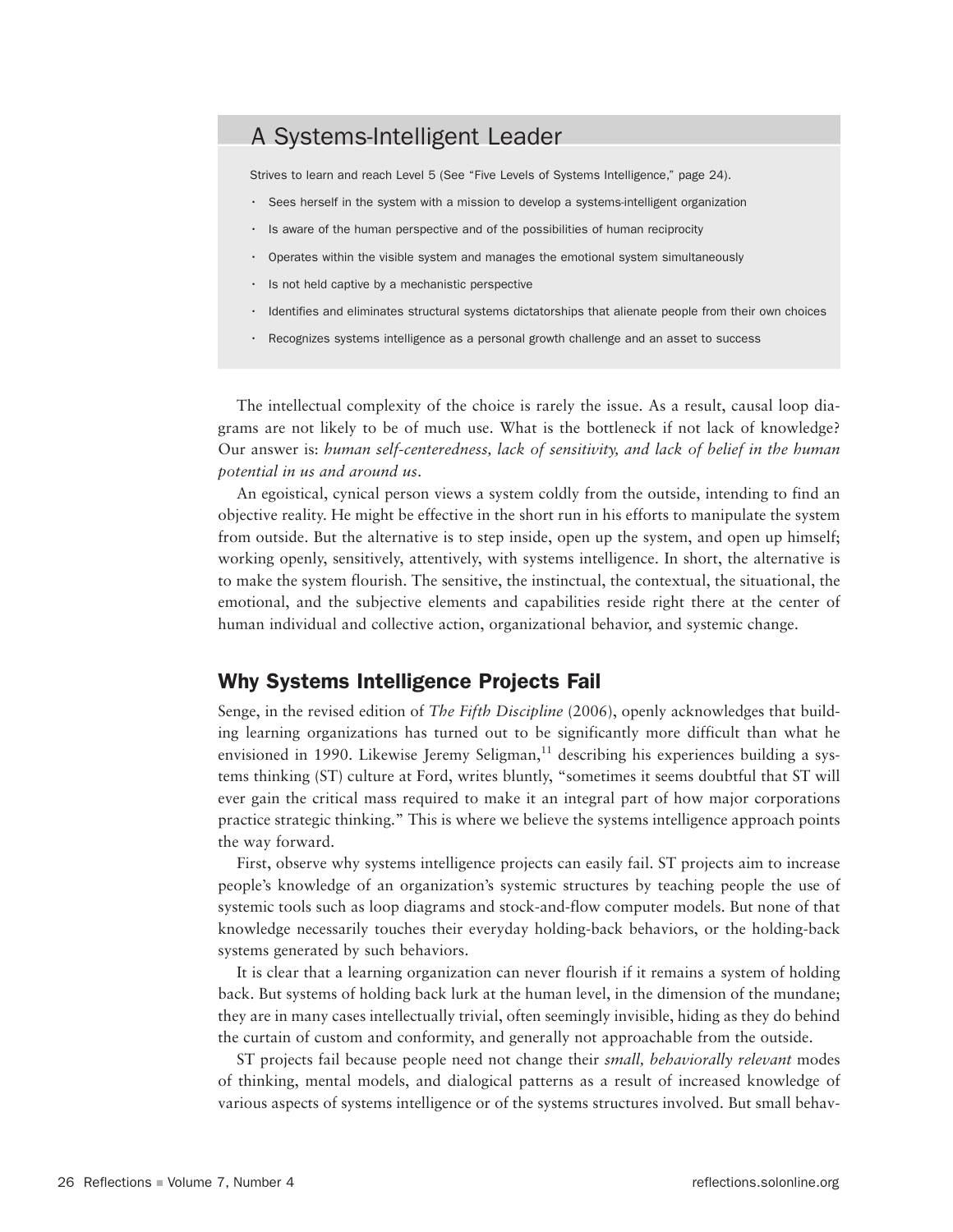iors generate systems of holding back, creating a hidden, crushingly powerful counterforce to the systems thinker's well-intended and rationally sound effort to launch ST initiatives in order for the organization to "grasp the big picture" and to "understand the long-term effects."

## Becoming More Systems Intelligent

The learning organization movement has struggled with the fact that as systems thinking programs are driven into organizations, surprisingly little changes. "Problems may get solved, but the organization will be no smarter," as Peter Senge puts it in the revised *Fifth Discipline.*<sup>12</sup>

We believe what is called for is a movement toward the individual, the subjective, and the emotional. This is what the systems intelligence perspective attempts to accomplish. We believe the systems intelligence approach offers a way forward from some of the traps the learning organization movement seems to have fallen into. At the same time, the systems intelligence approach builds upon Senge's original insight regarding the significance of the systems perspective.

The systems intelligence perspective has already proven its ability to stimulate learning. In the context of lectures and seminars, we have observed that people feel strongly encour*We believe what is called for is a movement toward the individual, the subjectivity and the ecmotional. This is what the systems intelligence perspective attempts to accomplish.*

aged to further develop a capability they already possess, more so than they might embrace cognitive learning of material they might feel is too abstract.

The concept itself points the way. It is heuristically energetic. In most cases only a few sentences of explanation are needed in order for people to feel ready to move ahead with the concept and apply it to their own situations. The word *system* encourages a hands-on attitude: It suggests something that is constructed, something that is working – and thus something that could work better. Learning together is important, but acting together for flourishment is even more so. That is the possibility the systems intelligence approach wishes to highlight.

#### Endnotes

- 1 The introduction of the systems intelligence concept and the seminal essays on it were first presented in Finnish in 2002, and they appeared in the report series of the Systems Analysis Laboratory. In 2004, the first essays in English were published in Raimo P. Hämäläinen and Esa Saarinen, editors, *Systems Intelligence: Discovering a Hidden Competence in Human Action and Organisational Life* (Helsinki University of Technology: Systems Analysis Laboratory Research Reports A 88, 2004). The key texts therein are the introduction and chapter 1: "Systems Intelligence: Connecting Engineering Thinking with Human Sensitivity," by Esa Saarinen and Raimo P. Hämäläinen.
- 2 For the MI theory, see Howard Gardner, *Frames of Mind: The Theory of Multiple Intelligences* (New York: Basic Books, 1983; 1993), and *Intelligence Reframed: Multiple Intelligences for the 21st Century* (New York: Basic Books, 1999).
- 3 Peter M. Senge, *The Fifth Discipline* (New York: Doubleday, 1990; 2006).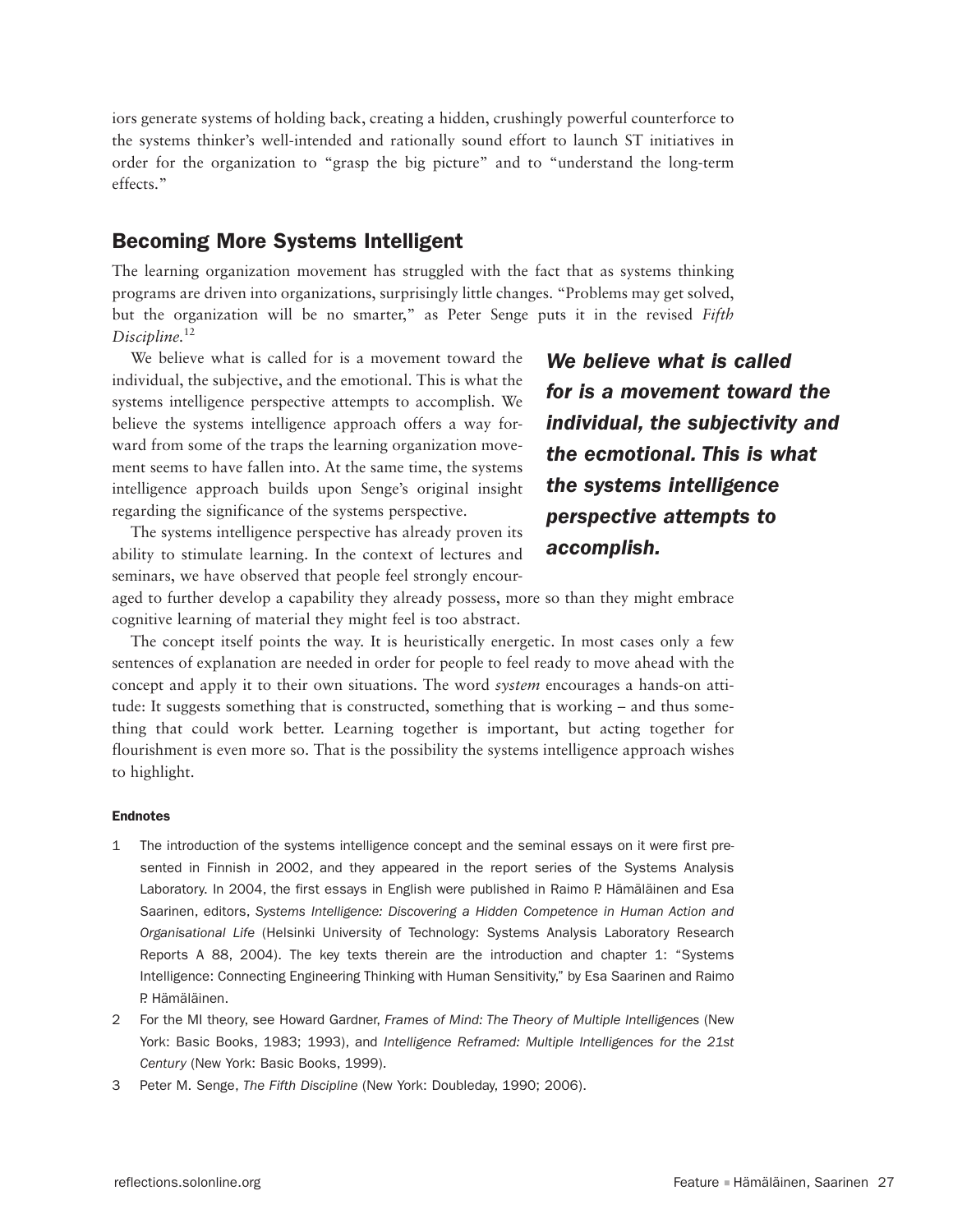- 4 See, e.g., Kim S. Cameron, Jane E. Dutton, and Robert E. Quinn, editors, *Positive Organizational Scholarship* (San Francisco: Berrett-Koehler Publishers, 2003).
- 5 See, e.g., C.R. Snyder and Shane J. Lopez, editors, *Handbook of Positive Psychology* (New York: Oxford University Press, 2001).
- 6 See P. Reason and H. Bradbury, editors, *Handbook of Action Research: Participative Inquiry & Practice* (London: Sage Publications, 2001).
- 7 The related essays are in the publication in note 1. The home pages of our research group provide free access to all the materials, essays, and slides. www.systemsintelligence.hut.fi
- 8 The article by the editor-in-chief, Reetta Meriläinen, titled "There would be a standing order for systems intelligence" ("Systemiälylle olisi kestotilaus"), was published in the daily newspaper *Helsingin Sanomat* on July 16, 2006.)
- 9 See "Operations Research: The Science of Better" Web site, www.scienceofbetter.org
- 10 On emotional energy, see Randall Collins's important *Interaction Ritual Chains* (Princeton: Princeton University Press, 2004).
- 11 Jeremy Seligman, "Building a Systems Intelligence Culture at Ford Motor Company," *Reflections,* Vol. 6, No. 4/5.
- 12 Peter M. Senge, *The Fifth Discipline* (New York: Doubleday, 2006). Page 332.

#### **ABOUT THE AUTHORS**

Raimo P. Hämäläinen is a professor of operations research and director at the Systems Analysis Laboratory, Helsinki University of Technology, Finland. His research interests range from systems intelligence to multi-criteria decision-making, negotiations and game theory. He also has extensive experience in the decision support and facilitation of environmental and energy policy studies. *raimo@cc.hut.fi*

Esa Saarinen is a philosopher and professor of systems sciences at Helsinki University of Technology. A highly acclaimed lecturer who has brought philosophy to an interface with everyday life, Saarinen has worked extensively with Nokia and other Finnish businesses. He has authored Imagologies: Media Philosophy (with Mark. C. Taylor) and numerous books in Finnish. *esa@hut.fi*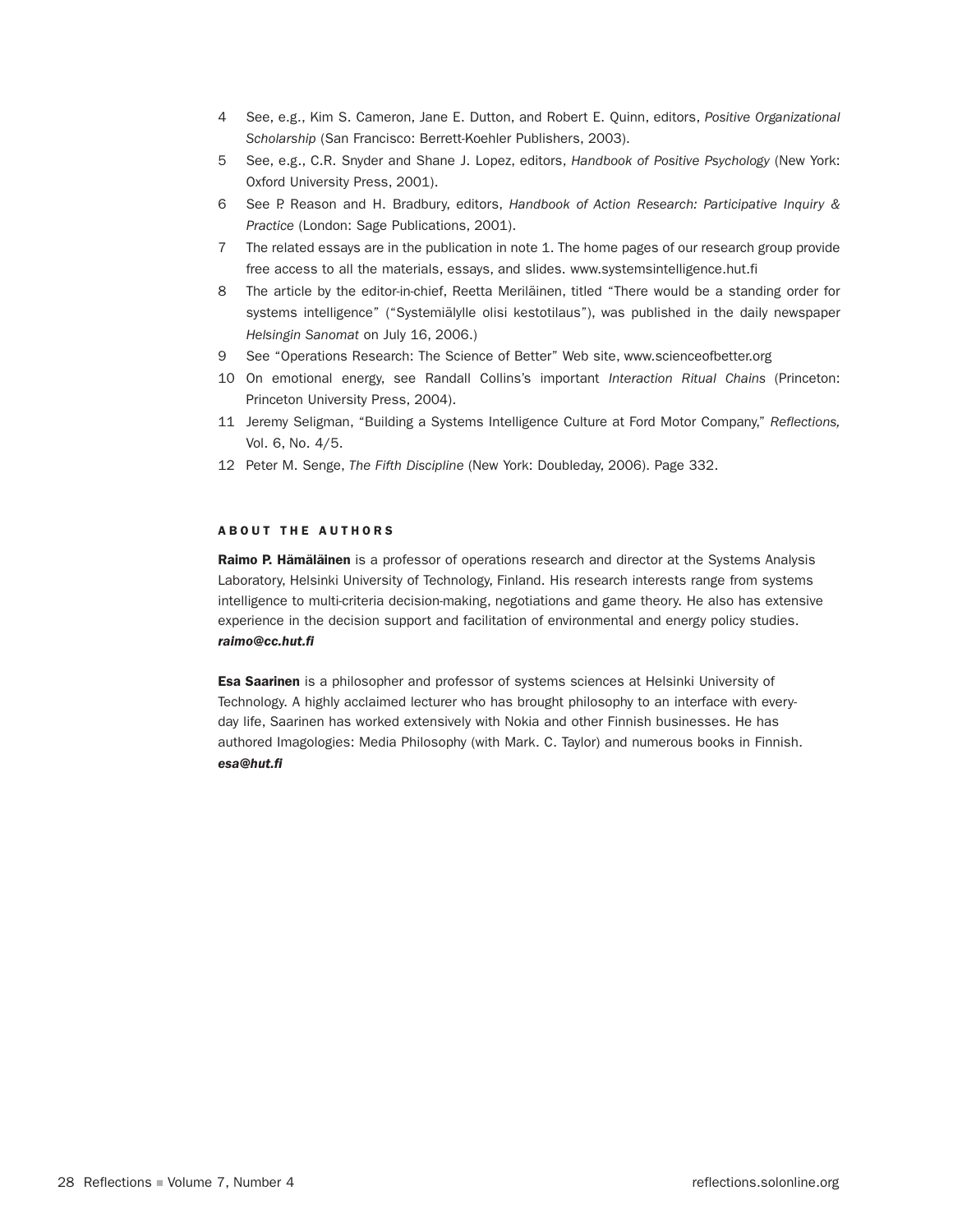# Teaching Organizational Learning: Permission to Exhale

Phil Ramsey



Phil Ramsey

When I first encountered organizational learning as a discipline I felt a deep sense of relief that, at last, I was able to teach issues that I knew were missing from "Management" curriculum, but which I had been unable to name or to justify from an academic perspective. I

felt that the world – including the world of business – was complex, and I had not been doing justice to that complexity. We were simplifying management by dropping some issues, and the issues we were dropping were the ones that appealed to me the most. These were the issues that organizational learning addressed.

As I learned about organizational learning it became apparent why this work addresses what I felt was missing. Organizational learning is the study of the gap between how we *think* our organizations work and how they actually *do* work.<sup>1</sup> In other words, whatever is missing from our understanding of organizational life and functioning can be legitimately investigated by those interested in organizational learning.

Organizational learning also seemed to me to be closely connected with another of my interests, the study of organizational culture. The connection I saw was that communities – including organizational communities – form cultures as they establish some values as legitimate while repressing other values. Organizational learning, therefore, deals with a cultural challenge: how to address a full range of human values, including those that are currently being repressed within organizations.<sup>2</sup> When people are

allowed to express previously repressed values, the effect is similar to being allowed to exhale after you have been holding your breath for a length of time. It feels fantastic, invigorating.

The challenge I felt as a teacher, was how to help students understand this invigorating aspect of organizational learning. I wanted to do more than teach students *about* organizational learning. I wanted them to experience what it is to be involved in organizational learning as a participant. In essence, I wanted to turn my classroom into a learning organization.

This is what I have been experimenting with over the last ten years. My primary opportunity for experimentation takes place during a week-long course on organizational learning, held midyear. The weeklong course is one component of a year-long course: students work collaboratively during the week, and individually throughout the rest of the year. This article is the product of my reflections on some of the lessons learned from my experiences attempting to create a learning organization in the classroom.

Oddly, while it might appear at first glance that learning in a university would restrict one's ability to create a "learning organization" environment, the prevailing university culture of "inhaling only" sets students up to experience the invigoration of exhalation.

## University Culture

What do universities generally have in common that makes them different from other organizations? A defining feature of their business is that high value is placed on people acting as experts.

Those who have established their expertise are in a position to teach others. Teaching generally involves what we might call "cognitive transfer" of knowledge: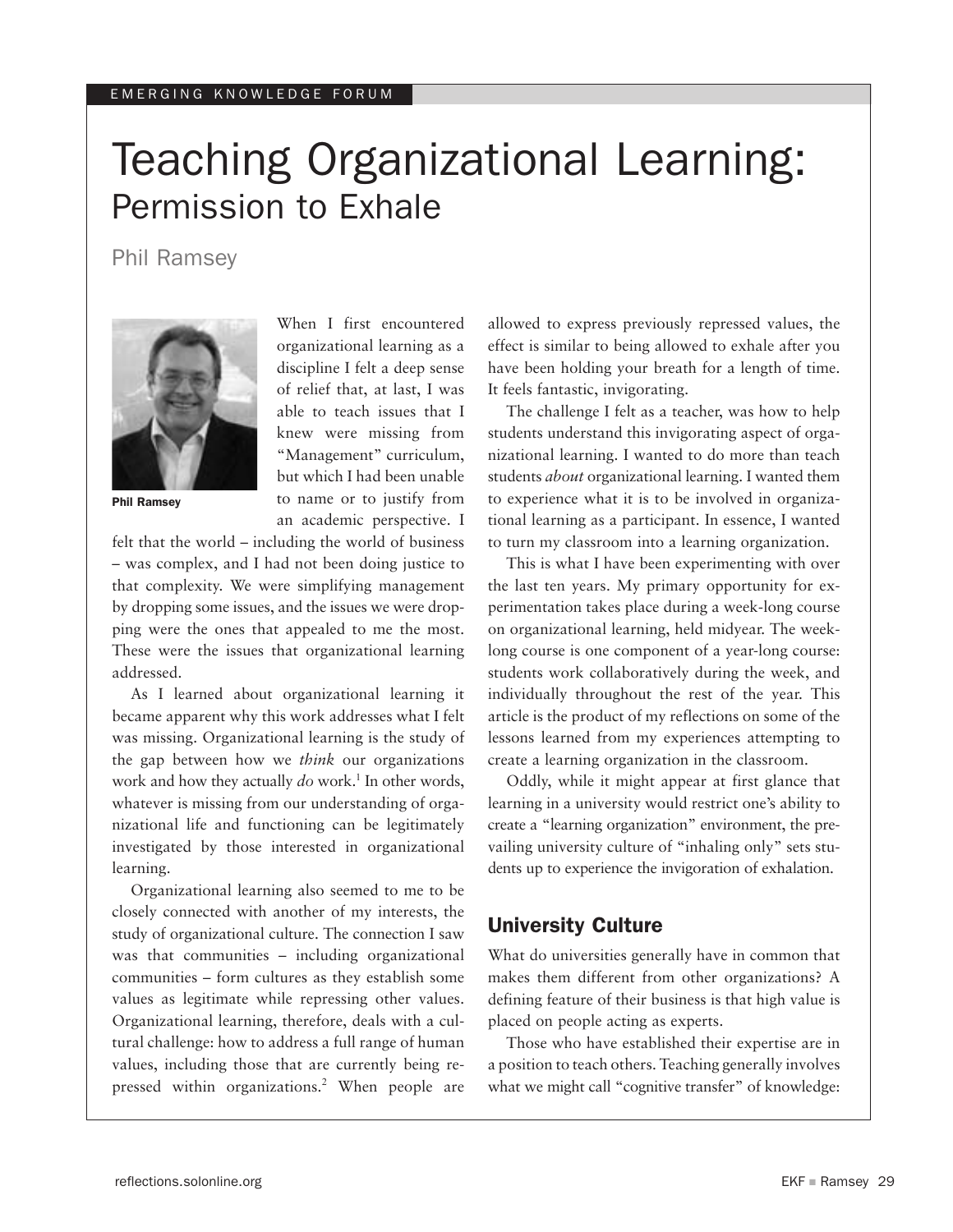

the expert teacher finds some way to express what they know so that the knowledge is transferred to the mind of the learner. Learners undergo processes of assessment in order to establish the extent to which the transfer has been successful. The assessment determines where learners sit in the journey toward becoming experts themselves.

This process is well established in universities, so much so that little thought is given to the assumptions and values upon which it operates. A central assumption is that learning is a cognitive process: it is about concepts and facts, and not about relationships and emotions. A student needs only to know the answers in the examination: there is no extra benefit in caring about the subject or wanting to be part of a community that uses the knowledge. You might observe that students tend to get similar grades across subjects: one might be an "A" student and one a "C" student irrespective of whether they care about the subject or whether they want to use the knowledge they have gained. Such issues are peripheral and treated by many as a distraction from the real business of assessing cognitive transfer.

Acting in this way encourages one set of values while repressing others. People are encouraged to act as individuals, taking care of what they personally need to do to qualify. Collaboration is not valued: students often feel deeply uncomfortable, even aggrieved, when they are assessed on work they have done as part of a group. "Good" students feel obliged to carry the group on their individual shoulders, rather than learn skills of collaboration.

Teachers are encouraged to act in a disconnected, emotionally-neutral way when it comes to assessment. They make a clear distinction between themselves and the student body so that they do not give an unfair advantage to any student. While the power difference between the qualified, expert teacher and the not-yet qualified students may be somewhat hidden at other times, it becomes magnified during assessment. A teacher's emotional engagement with students as part of a closely connected learning community is not valued. Rather, it is treated with suspicion because it is likely to affect what is more highly valued: objectivity in assessment.

How does this culture provide a context for experiencing organizational learning as an invigorating process? The assumptions and values discussed here – teaching as cognitive transfer, expertise, individualism, and objectivity – are taken for granted by most within the culture. They repress values associated with collaboration, community, and emotional engagement without intending to do so. Teachers of some courses in universities will teach people *about* the need for the repressed values in learning, and still revert to methods of assessment prescribed by the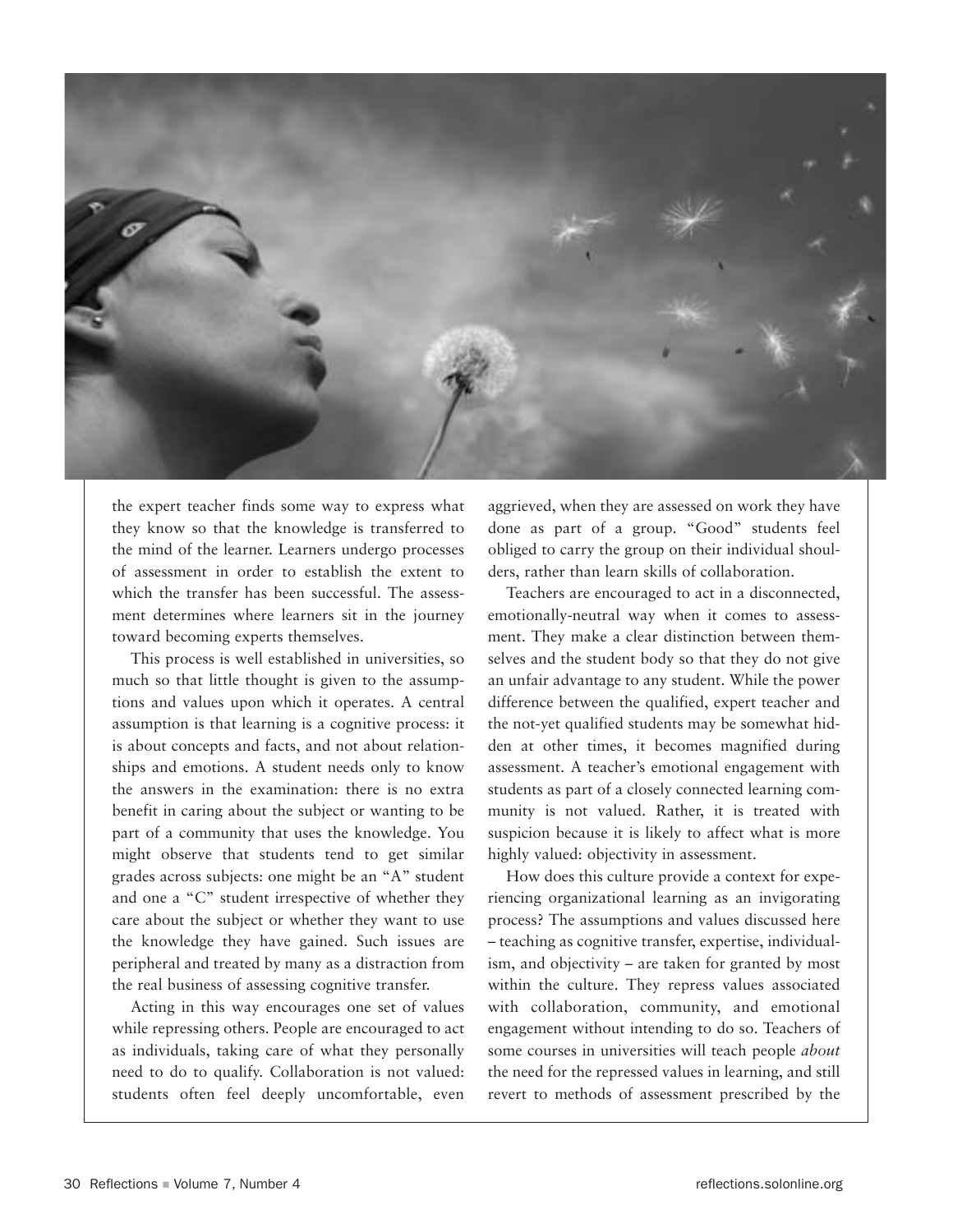culture.<sup>3</sup> The university culture has set students up to experience a sense of relief if they should ever encounter learning that allows them to experience the repressed values in action: they are, in fact, waiting to exhale.

Teaching organizational learning is an ideal opportunity to enable students to experience this exhilaration. The subject matter of organizational learning is directly aligned with the values that are traditionally repressed in universities. As an organizational learning teacher, I am in an envious position where, if I practice what I preach, students will experience exhilaration! The challenge has been to find ways to do this in a university context.

## Lessons Learned

Practicing what I preach has been an on-going journey of discovery. Over the past ten years I have experimented with strategies aimed at closing the gap between my teaching practice and organizational learning concepts. At times the lessons I learned were the result of thoughtful application of a technique I had learned. Often lessons were serendipitous, as my students and I stumbled upon ways of handling challenges that presented themselves. While the latter involved actions that were not the result of carefully applied concepts, we have been able to make good use of hindsight, linking actions to organizational learning concepts after the event. Following are some of the key lessons I have learned. Notice that many of them are inter-linked: the classroom needs to be treated as a system.

## *Learning to collaborate requires interdependence*

People in universities are used to working in loosely formed groups. Academics often operate in units where they may interact with one another regularly, but do not actually depend on one another in meaningful ways. Similarly, students may interact with one another in classes, but when it really matters – when they are being assessed – they operate independent of one another. In many institutions, relying on the work of others is considered "cheating."<sup>4</sup>

A class on organizational learning needs to contain some aspects of assessment that students complete in teams. These teams can act as a vehicle for teaching a variety of organizational learning concepts while allowing students to experience how the concepts apply to a situation that is meaningful to them: the healthy functioning of a team to which they belong.

## **Expand the Core Group<sup>5</sup>**

The "core group" in a community consists of those who really matter. People look to the core group to determine what is important to the community.

Often structural elements in universities make it clear that the core group consists solely of the teacher. For instance, the chairs and desks in many classrooms are laid out in rows so that everyone is looking at the "expert" teacher at the front. Communication happens between individual students and the teacher. The physical layout discourages students from talking to one another: the arrangement encourages students to attend to the teacher, not to one anther.

For several years whenever I ran the course, I would spend some time rearranging furniture, moving desks out of rows to create enlarged café tables at which teams of five or six could work. This arrangement prompted students to interact directly with one another. Teams formed their own core groups, with each team acting as a "fractal" of the class as a whole. The amount of interaction was radically enhanced. When I interacted with one team – for instance, when giving feedback – members of the team responded as if it were personal interaction with them as individuals.

Then one year a variety of events prevented me from rearranging the furniture in advance. When I arrived to teach, students were already seated in rows. It was clear from their faces that they were already bored: the layout of the room generated the expectation that they were going to be sitting and listening for the duration of a five-day course.

I decided to begin with a short discussion about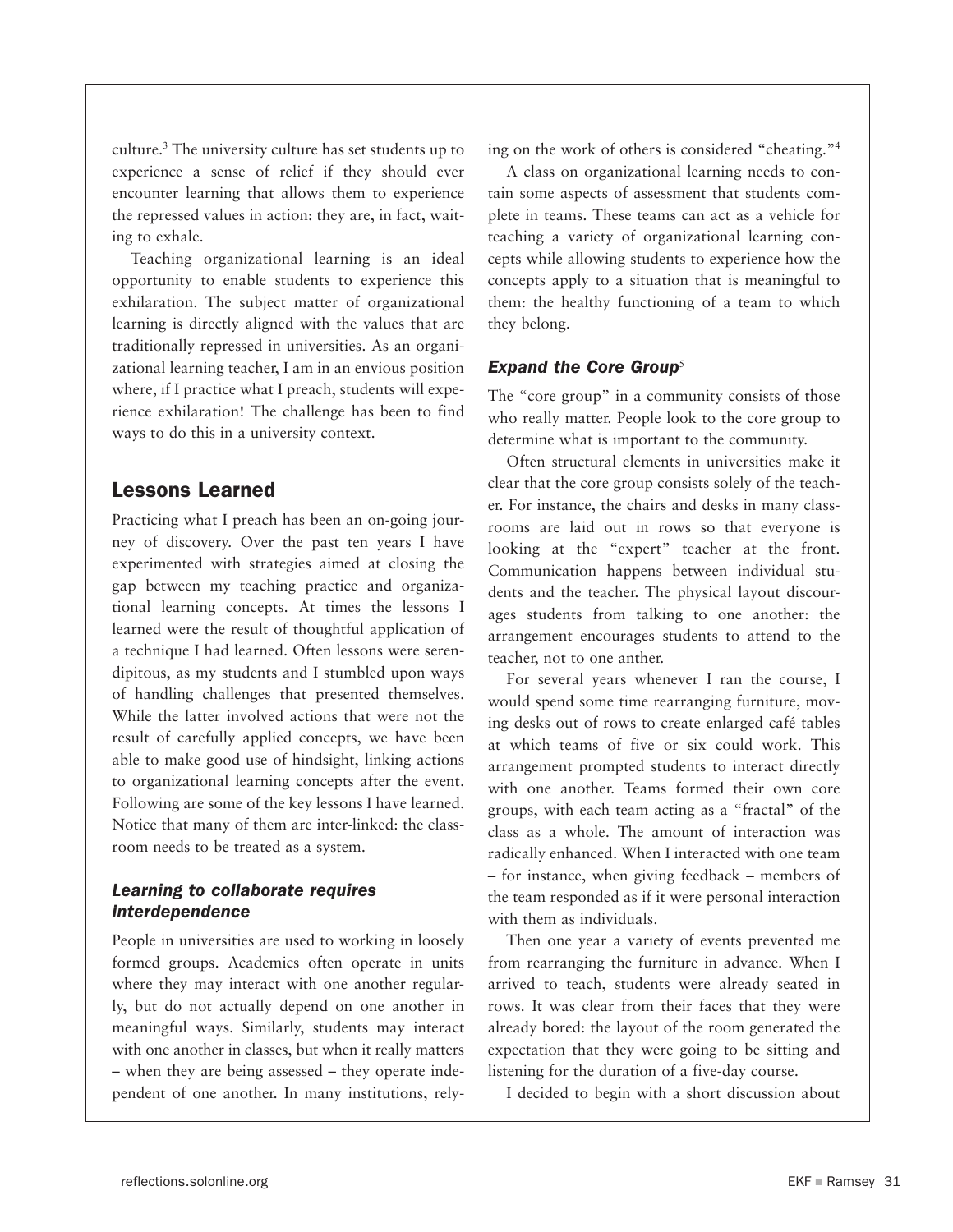the mental models of whoever chose to set the furniture out in rows: what assumptions could the class see embedded in the arrangement? Then I asked students how we might arrange the room to represent more of what they had learned about organizational learning from their pre-course readings. I shared my experience of working with teams in small groups. Then the students moved the furniture to where they wanted it.

The result of having students move the furniture themselves was remarkable. There was a burst of energy as they took control of their own space and began interacting with one another with freedom and vigour. Physically organizing their own space dramatically altered student's expectations and was a powerful example of being allowed, finally, to exhale. Further, students were left with a deep understanding that the room belonged to them and that they could alter it in ways that enhanced their interactions and learning.

Having the class shift the furniture also allows me to establish myself as a host rather than the class expert. As people organize the furniture and themselves into teams I have them move into the first "café conversation" of the course: discussing how we will work together if we are to ensure that we create a learning organization experience. As the conversation begins in the various groups, I move through the classroom placing a vase of flowers on each team's table. While only minimally decorative, students recognise my effort as an indication that we are creating an environment in which conversation and interaction is welcomed.

As the teacher, I recognise that, even though I have expanded the core group, I am still in the central position in that core. In taking this action I am helping to ensure that my actions are in line with my espoused theories regarding organizational learning.

#### *Create a vibrant "Community of Practice"*

There is a growing recognition that learning is a social process and that teachers need to give much greater attention to issues of community. People are motivated to learn out of a desire to move into a community that is meaningful to them. Often they want to learn things that will enable them to move to a more central position in a community of which they are already a member. Alternatively, they may be motivated to learn so that they can move into a new community.<sup>6</sup>

Academic programs traditionally concentrate on subject matter, with teachers focusing their efforts on a body of knowledge. Social issues are peripheral. If people within a class form social bonds that is a bonus (or, occasionally, a threat) for the teacher whose job is to cover a predetermined amount of material. Our teaching more closely reflects the actual motivation of learners if we make social factors a central concern and make "covering the material" more peripheral.

Ask educators about the most common mistake they make and you are likely to be told "I tried to cover too much material." This is symptomatic of focusing attention on subject matter. When I began teaching the week-long course I made the mistake of thinking that, to give value to learners, I needed to introduce them to as many concepts and techniques as possible. The result was a course that felt fragmented and rushed, and which was exhausting for everyone.

Now the course is structured around the two pieces of work that people complete in teams. My role is to ensure that there is an appropriate mix of the "familiar" and the "exciting"; that teams engage in routine work that is punctuated by the injection of challenging concepts that illuminate the work they are doing and the challenges they encounter. Challenging concepts need to be presented in a way that takes people out of their routine: either with an innovative approach to presentation or a guest speaker with high credibility.

#### *Assessment is a point of leverage*

Students are familiar with situations where they establish a healthy productive relationship with a teacher, only to have everything change when it comes time for assessment. At assessment time the teacher ceases to be the person interested in facilitat-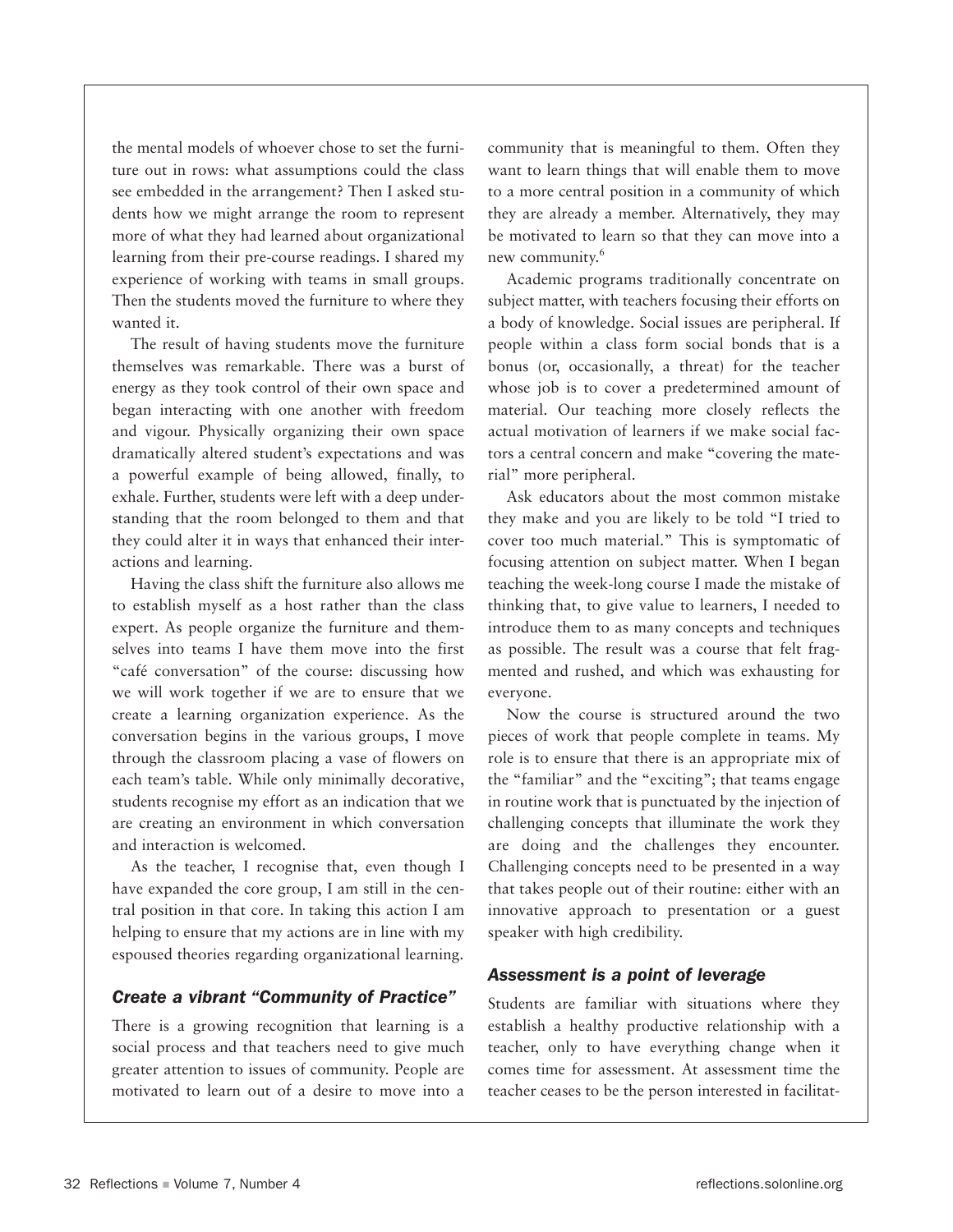

ing your learning and development, and shifts back to a command and control learning style of operating. Students are reminded of the power held by the teacher. They inhale and hold their collective breath.

Typically, student's primary concerns are that (1) they pass, and (2) the assessment is equitable. As a consequence they feel torn by the changes described above. They welcome the opportunity to work collaboratively within a learning environment that is free from the excesses of command and control learning management. At the same time, they have qualms about what this will mean in terms of assessment. As a consequence, issues of assessment always arise during the initial café conversation on how we can create a learning organization experience.

What lies behind the qualms students feel? By the time they have reached post-graduate level they have usually experienced assessment based on group work. Often, their experience has been a difficult one leaving many feeling they were exploited by less able or less motivated students in the same group. Because assessment is a high stakes activity they tend to avoid too much diversity in the group for fear that problems with communication or other differences will be an obstacle to success.

Further, one of the safeguards against exploitation is the power of the teacher. The value of command and control learning is that it operates to ensure equity. The changes outlined above leave many students feeling vulnerable.

The first time I ran the course these issues surfaced in the opening conversation and the concerns of students became apparent to everyone present. Fortunately, a student suggested – somewhat jokingly – a strategy that dissolves the problem.

The traditional approach to grading student work is, of course, to have students present their work to an expert teacher who

arrives at a grade by judging the work against "expert" standards and the work of other students. The proposed strategy was that we take grades out of play by negotiating the grades before the students undertake the work. Groups of students who are willing to commit to extending themselves during the course, working hard and being open to feedback are able to negotiate an "A" grade. Groups can also opt to put in a less committed effort and be awarded a "C" grade, though in the ten years the course has run no group has taken this option.

The impact on students is remarkable. The interference<sup>7</sup> associated with assessment evaporates, and students engage fully with the process of learning. This occurs even when the group work is in an area they find difficult, such as Systems Thinking. Students are also far more open to feedback, seeking an indepth critique of their work safe in the knowledge that they will learn from, rather than be punished for, any errors found.

Usually at assessment time it is the student who bears all the risk. They are at risk of being penalised by factors outside their control, including the ignorance or capriciousness of teachers. With this approach I, as the teacher, also bear some of the risk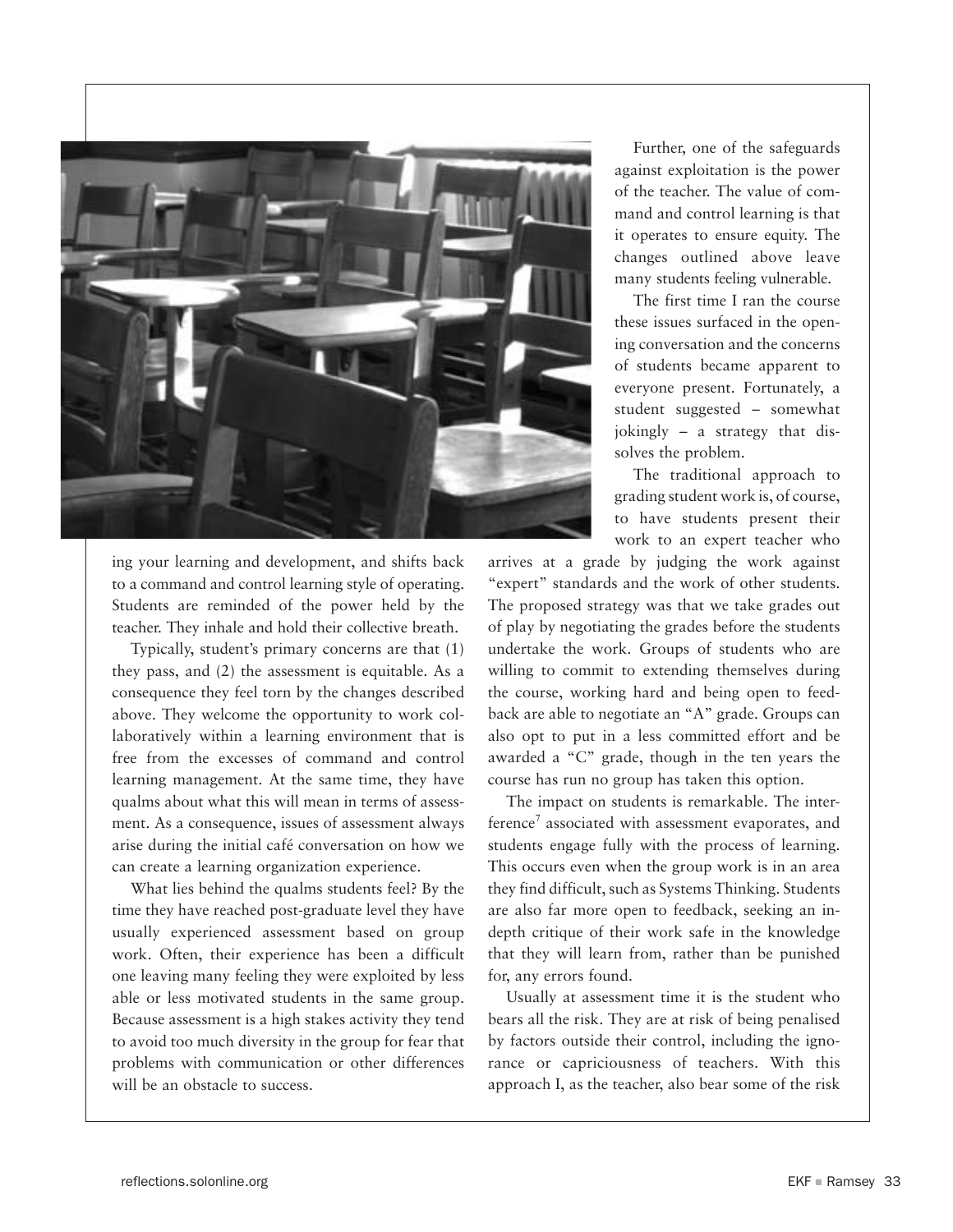that the course will not produce the results we are hoping for. And the risk is minimized for me in that, if it is evident that a group has not lived up to its side of the negotiated agreement I do not have to award the grade.

These issues are all discussed openly by the class as a whole. And in ten years over 60 groups have responded with remarkable levels of enthusiasm and goodwill which is sustained throughout the five days of the course and in the weeks following. Every year I am confident that the grades awarded represent outstanding work on the part of students. Students report that they have not previously experienced such satisfying collaboration in a university course.

Of course, not everything runs smoothly in terms of assessment. On one occasion a group became somewhat dysfunctional: key members decided that to truly deserve the A grade they needed to ensure the presentation was perfect and consequently made choices where they sacrificed understanding and learning for a veneer of competence. In subsequent years I have been much more explicit in describing the environment we are going to create and the need for all members of groups to be fully engaged with the work being undertaken.

During this period there have also been times when I have felt that the grades are higher than would have been awarded by an objective assessor. I view this as an "academic trade-off." I am prepared to trade-off a little objectivity in order to create an outstanding learning experience for students. I view this as no worse than trading off student's learning experiences and the validity of assessment processes in order to attain a degree of objectivity. Indeed, because my university's charter explicitly encourages innovation, teaching quality and life-long learning and makes no mention of objective assessment (an unspoken value) I believe I have good reason to make such a trade-off from time to time.

#### *There is no need to go too far*

It is an exhilarating relief to exhale after you have held your breath for some time. It would be wrong to think, though, that this relief is proof that exhaling is superior to inhaling. The feelings highlight the need for both, and the dangers of suppressing either.

I am aware that the student reaction I have enjoyed happens as a consequence of the context. The values represented in my course are enjoyed by students, not because they are better than traditional university values, but rather because they have been missing. I also need to ensure that the traditional values of expertise, individual accomplishment and objectivity are also present in my work.

Students studying organizational learning do not feel that every aspect of the course must reflect the values present during the week-long course. The negotiated assessment represents 40% of the final grade they receive on the course. The remaining 60% is completed individually and a full range of grades are awarded, depending on student performance. Interestingly, the relationship established during the week of the course influences student reactions to subsequent assessment: students continue to welcome feedback and it is rare to have a student challenge a grade. I believe this reaction reflects the desire of students to both work collaboratively and be recognized for their personal achievements.

Understanding this need for balance prevents me from crusading to have other courses in my College adopt the same processes. I believe that students learn more about organizational learning by experiencing the difference between my course and those run on more traditional lines. It is the same difference people experience when they move from a highly prescriptive, bureaucratic role into an innovative and collaborative team environment.

## Lessons Yet to Be Learned

In undertaking the work described earlier I have deliberately acted in ways that run counter to the prevailing culture of my university. Even though this has enabled me to create the experience I want for my students, there is a price to pay. I am still looking for ways to "have my cake and eat it too": to run a course that is culturally different, and also accepted within the culture of the university.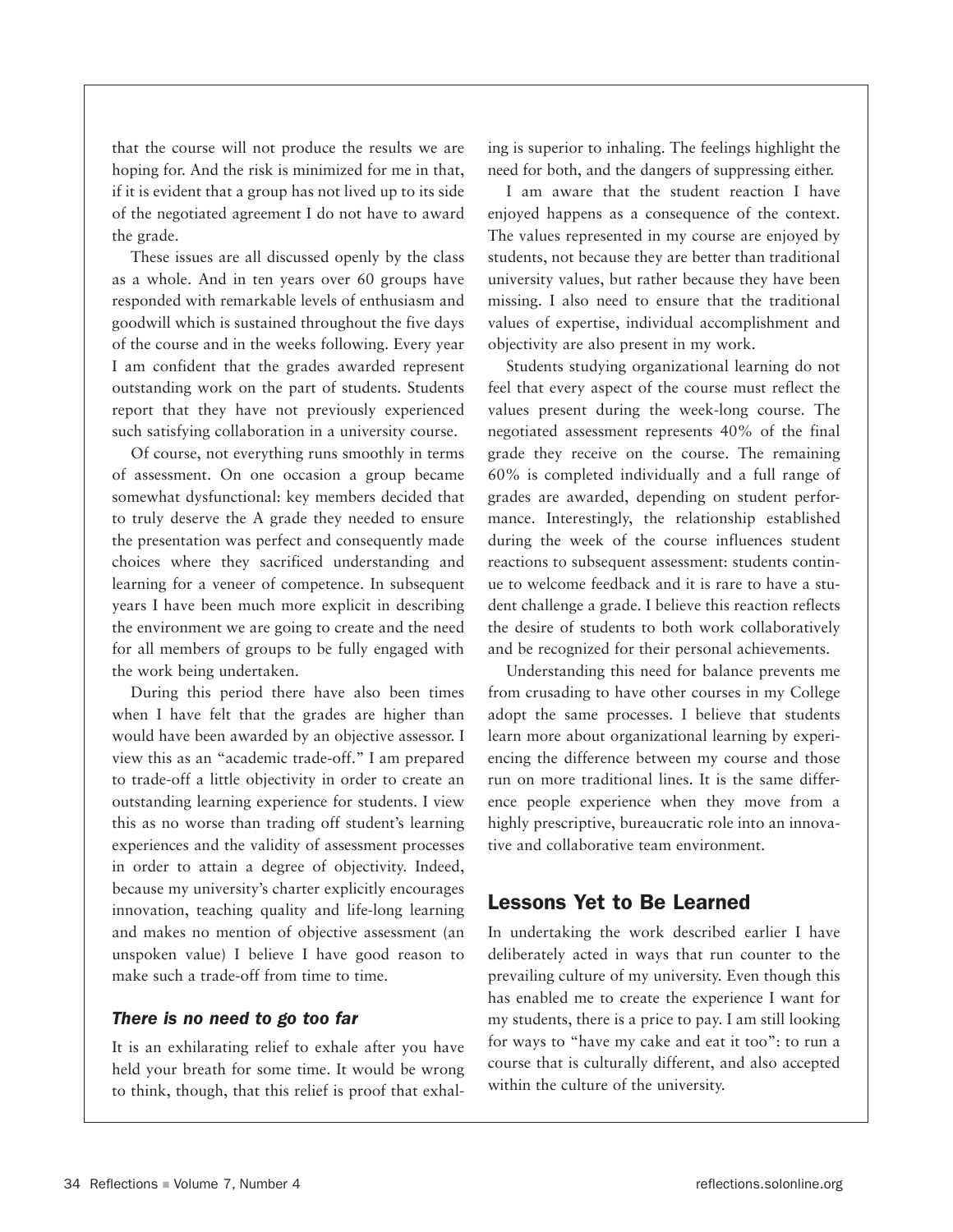

When I began working on the course I recognized the danger of having my strategies and the course itself rejected by the college. I chose to operate as a "skunkworks": staying quiet about any experimentation and letting people judge the course on its reputation among students.

In recent years the college I work in has become deeply concerned with issues of academic accreditation and, therefore, with teaching quality. Predictably, rather than viewing student reaction to the course as evidence of a quality learning experience, the college Examination Committee8 has viewed the betterthan-usual grades achieved by students as an indication that quality is being compromised.

The college has held to the traditional view that the way to ensure quality is to have only a small proportion of students in any class, achieve grades of distinction. One consequence of this is that assessment processes are designed to generate the right distribution of grades rather than to enhance learning or the experience students have while studying. Further, the traditional view encourages a view that teaching quality is the result of externally derived standards, rather than emanating from the identity and integrity of the teacher.<sup>9</sup>

When taken-for-granted assumptions are chal-

lenged people express their concerns in a variety of ways. With the organizational learning course, this happens when people learn that all students are awarded the same grade for a piece of assessed work.

Some academics express the view that the only justification for a non-standard grade distribution is that there has been an "exceptional year": one in which a higher proportion of able students take the particular course. This view perpetuates a belief that, of all the variables influencing student achievement, the only one that truly matters is the innate potential of individual students; "A Students" will get As and "C Students" will get Cs. Those expressing the view do not accept that exceptional teaching or the creation of an exceptional learning environment could influence student achievement. Nor do they see that a policy that requires distinctions to be made between students becomes self-fulfilling: teachers are forced to design "valid" assessment practices, with validity determined by whether they produce the same distinctions as those being made in more traditional courses.

Concern has been expressed that giving all students the same mark creates problems of equity between those in the class: that more capable stu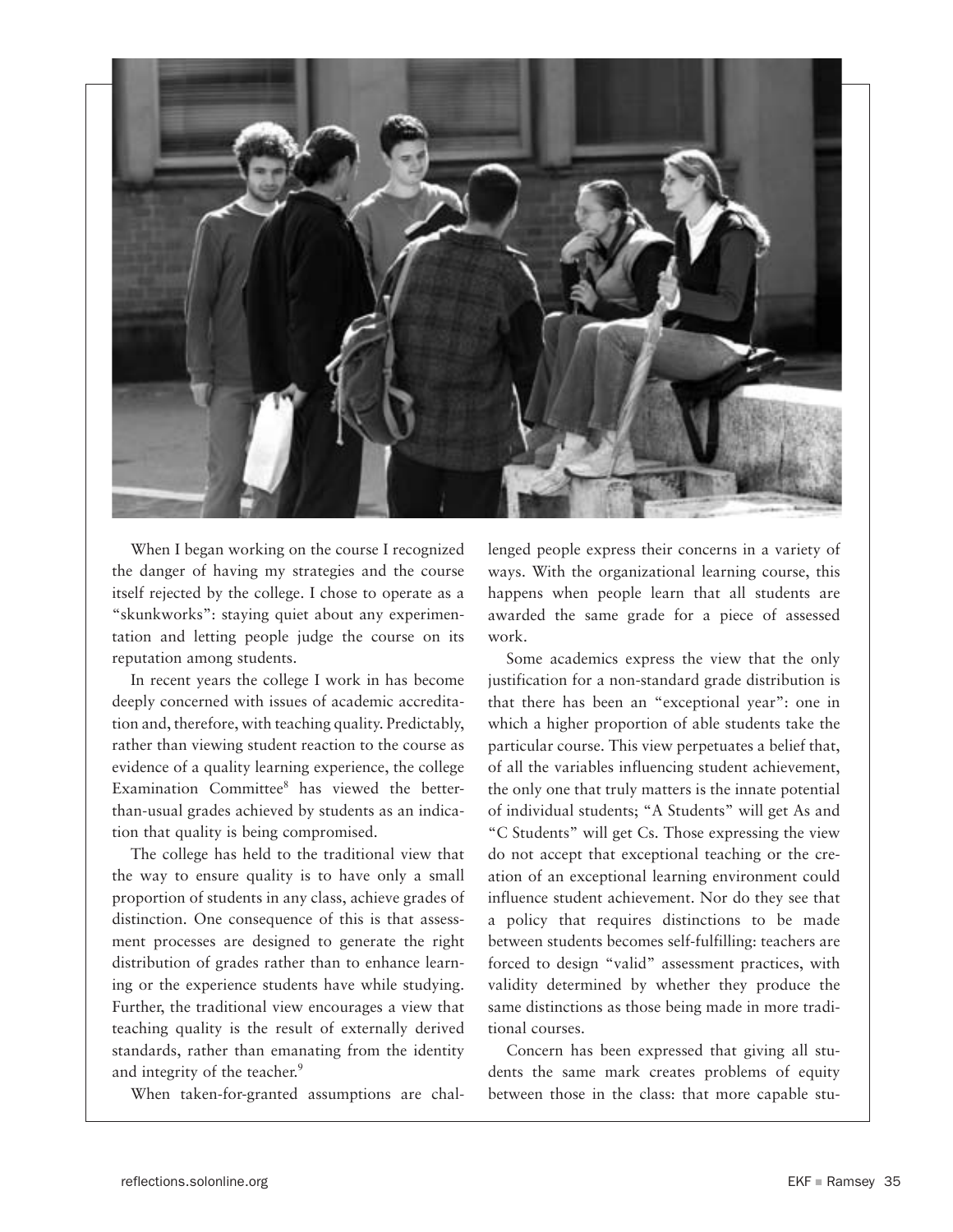dents are likely to feel aggrieved that they are awarded the same grade as their less capable classmates. This concern ignores the evidence generated by the organizational learning course: assessment practices have been the subject of open conversation in every class, using a café conversation technique that ensures all students are involved, and despite this transparency there has never been a student complaint regarding inequity in the assessment.

A related concern is that problems of equity are caused between courses: students may be punished for enrolling in some courses rather than others. To my mind, this concern expresses a desire to concentrate on one outcome of university education to the exclusion of other outcomes. University qualifications are used by some to make judgements between graduates; employers, for instance, may select people on the basis of the grades they achieve. Another outcome of university education is for students to have high quality learning experiences. Where possible we can aim to achieve both these outcomes, otherwise some balance between the two is needed. It would be ultimately damaging to pursue one to the exclusion of the other, particularly if the one excluded (quality of teaching) is the direct work of the university.

Finally, some argue that, if all students are awarded the same grade on a piece of work, there is little point in having that work count toward the final grade. This view is based on a belief that the primary purpose of grading is to distinguish between students rather than to recognize accomplishment. Further, if I were to adopt it in my organizational learning course, I would be signalling to students that although collaboration is at the heart of organizational learning, collaborative work on my course is not as highly valued as individual work.

## Culture Change

When people raise these concerns and arguments they do so because they are genuinely concerned about issues of quality. They are not aware that their arguments are based on taken-for-granted assumptions or that those are a product of the academic culture. Rather, they are expressing what they believe to be self-evident: that experimenting with grades as I have done is likely to be harmful to the integrity of the university. The challenge for me is to find a way for the university to accept that other values can be incorporated into its activities.

How might this be done? It requires finding ways to reframe the work I am doing so that it comes into alignment with existing values and assumptions.

As discussed earlier, a particularly powerful value in university culture is that of giving status to people with expertise. Interestingly, many people within the university community support moves away from rigid application of grade distributions because it conflicts with their expert knowledge. People with expertise in areas such as Quality Management, Human Resource Development, and Performance Management Systems can see flaws in the traditional approach to assessment and grading.

## Conclusion

The nature of organizational learning creates challenges in many cultures. Organizational learning recognises that the structural issues in the design of organizations prevent them from achieving the results they really want. Organizational learning encourages people to be experimental; to examine assumptions and values that have previously been taken for granted. Work in the organizational learning area naturally brings us into conflict with existing cultures.

My efforts to teach organizational learning – and to put organizational learning concepts to work in my teaching – has generated both opportunities for learning and conflict with university processes. The university context provides an opportunity for learners to experience the exhilaration of organizational learning. The challenge is to ensure that experiments are not rejected as having no place in the university culture.

It seems to me that the challenge is worth the effort. For organizational learning to thrive, it needs to be taught in the university context. And, when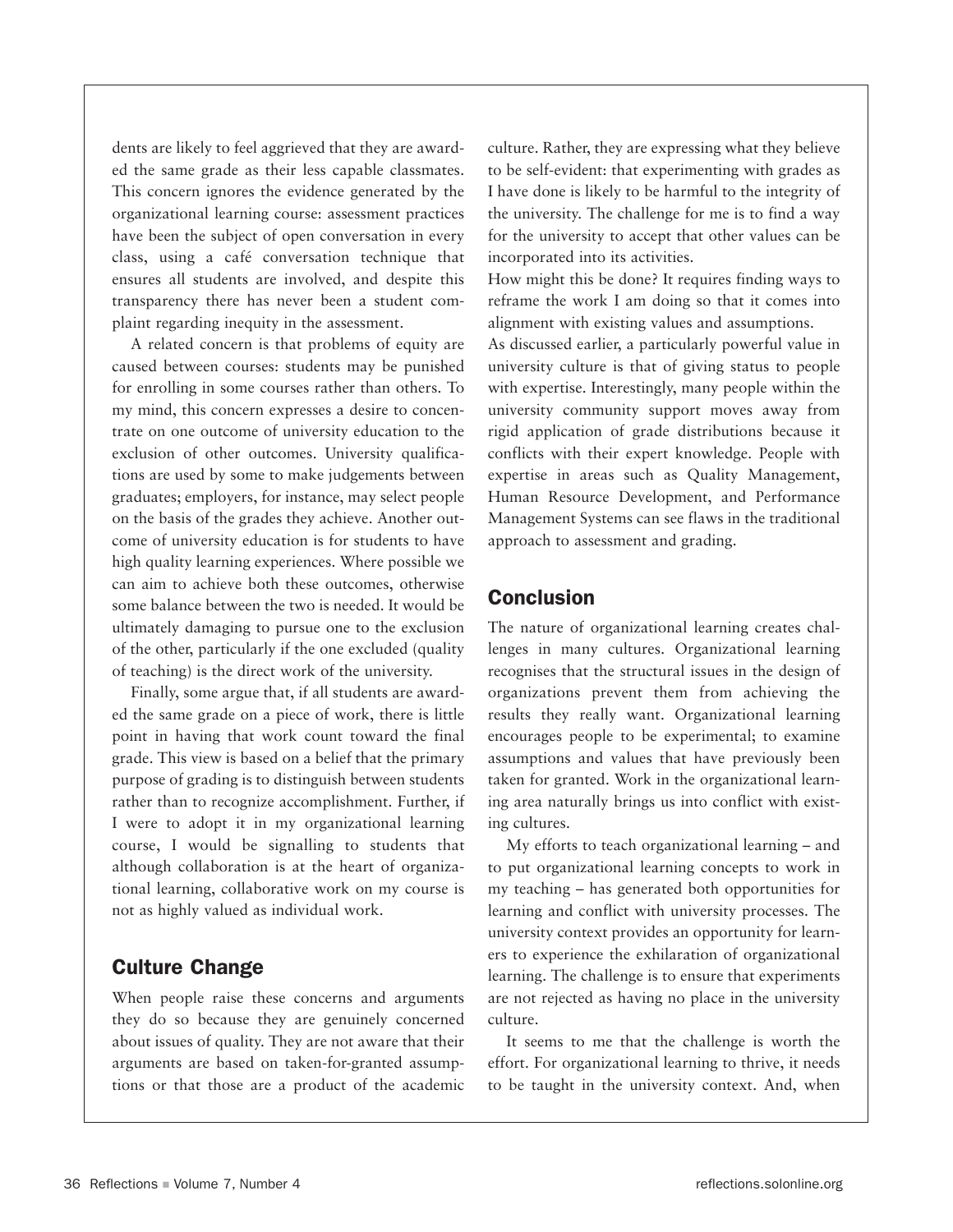taught, we can do more than teaching students *about*  organizational learning while sticking to traditional methods. We can engage learners in organizational learning processes and communities. We can go beyond cognitive transfer of information and create environments that influence people's aspirations and values.

#### Endnotes

- 1 This insight is courtesy of a talk in which Peter Senge quoted Gregory Bateson as saying that "the cause of all our problems is the gap between how we think and how nature works."
- 2 I discuss the connection between culture and organizational learning in the article "Learning to be Complete," *Reflections,* 3, 1, 49-56.
- 3 Culturally speaking, the assessment processes are an artefact of the culture, reflecting its values in a way that may go unrecognized by those in the academic community.
- 4 Jerry Harvey has written about this paradoxical aspect of academic life in his essay "Encouraging Future Managers to Cheat." It is published in his book *The Abilene Paradox and Other Meditations on Management* (San Diego CA: University Associates, 1988).
- 5 For an explanation of Core Group Theory see Art Kleiner's book *Who Really Matters* (New York: Currency Doubleday, 2003).
- 6 Etienne Wenger, Richard McDermott and William Snyder write about these challenges in their book *Cultivating Communities of Practice* (Harvard Business School Press, 2002).
- 7 Timothy Gallwey discusses interference in his book *The Inner Game of Work* (New York: Random House, 2000).
- 8 In keeping with the cultural values we have discussed, even though the University Charter espouses a desire to be characterised by teaching quality, innovation and lifelong learning, the College of Business does not have any Committee charged with ensuring those values are addressed. The Examinations Committee is the only formally constituted body designed to address matters of quality, which it does by reviewing grade distributions.
- 9 Parker J. Palmer discusses how the "inner landscape" of the teacher acts as the source of teaching quality in his book *The Courage to Teach* (San Francisco: Jossey-Bass, 1998).

#### **ABOUT THE AUTHOR**

Dr. Phil Ramsey teaches Organizational Learning at Massey University in New Zealand and is the author the popular Billibonk series of stories designed to teach systems thinking (published by Pegasus Communications). He is also a director of Incite Learning Ltd, a company that works with leaders in K-12 schools, helping them develop skills in change, culture and conversation. *P.L.Ramsey@massey.ac.nz*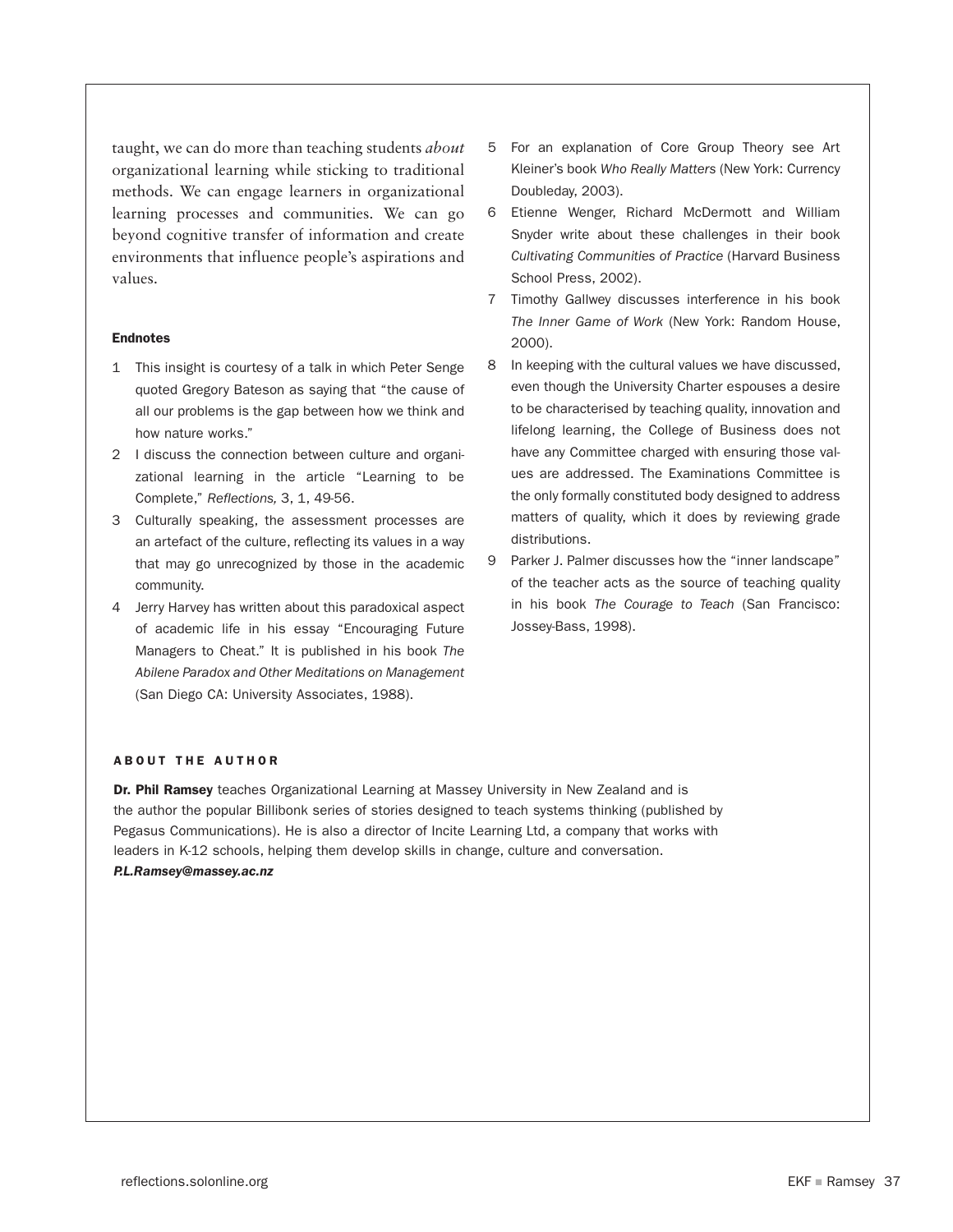#### emerging knowledge forum

# Context Tension: Cultural Influences on Leadership and Management Practice

Nadine Mendelek Theimann, Kurt April, and Eddie Blass





Nadine Mendelek Theimann

Kurt April Eddie Blass

The canon of knowledge in the fields of management and leadership has been developed from Western capitalist principles, with leading thinkers in the field being mainly of American or European descent. These ideas have then been "exported" beyond Western boundaries as trade has expanded globally, and practices such as international outsourcing have become more widespread. Although some areas of Asia, particularly India, may be willing to adapt to some of these Western practices, other areas of Asia, and Africa as a whole, are not so willing. We offer a contextual understanding and comparison of leadership and management practices in Western and African contexts to provide some explanation as to why such practice needs to be modified if it is to be successful outside the Western context in which it was conceived.

## Understanding the African Context

The West has supplied leadership and management ideas, political systems, and economic infrastructures to Africa from colonial times to the present. Most Western theories used in organizations in Africa have not achieved their desired outcomes,



however, because many Africans find they have to sacrifice their authenticity in order to fully embrace such Western ideals. This highlights the need to understand the African context and, in particular, the perspective of the African worker.

African theories are seldom captured in literature, and specifically

not in organizational literature – rather, the "African Way" has been to pass down the wisdom of the ages through the oral tradition. This no longer appears sufficient, as many Africans, particularly educated and skilled Africans, have been drawn to urban lifestyles, separating them from the traditional forms of oral transfer and placing them in direct contact with the Western organizational norms and cultures that dominate many of their employing organizations.

## From Convergence and Divergence to "Crossvergence" Perspectives

Increased international business activity and emphasis on globalization have rekindled interest in the convergence/divergence debate among organizations. The *convergence* thesis maintains that economic ideology drives cultural values, such that exposure to Western ways of engaging in business will result in the adoption of Western values (Ralston et al., 1993). This suggests that a society's value systems respond to technological advances, rather than to indigenous cultural forces. As a result, industrialized nations will develop common values in the realm of economic activity and work-related behavior. Culture,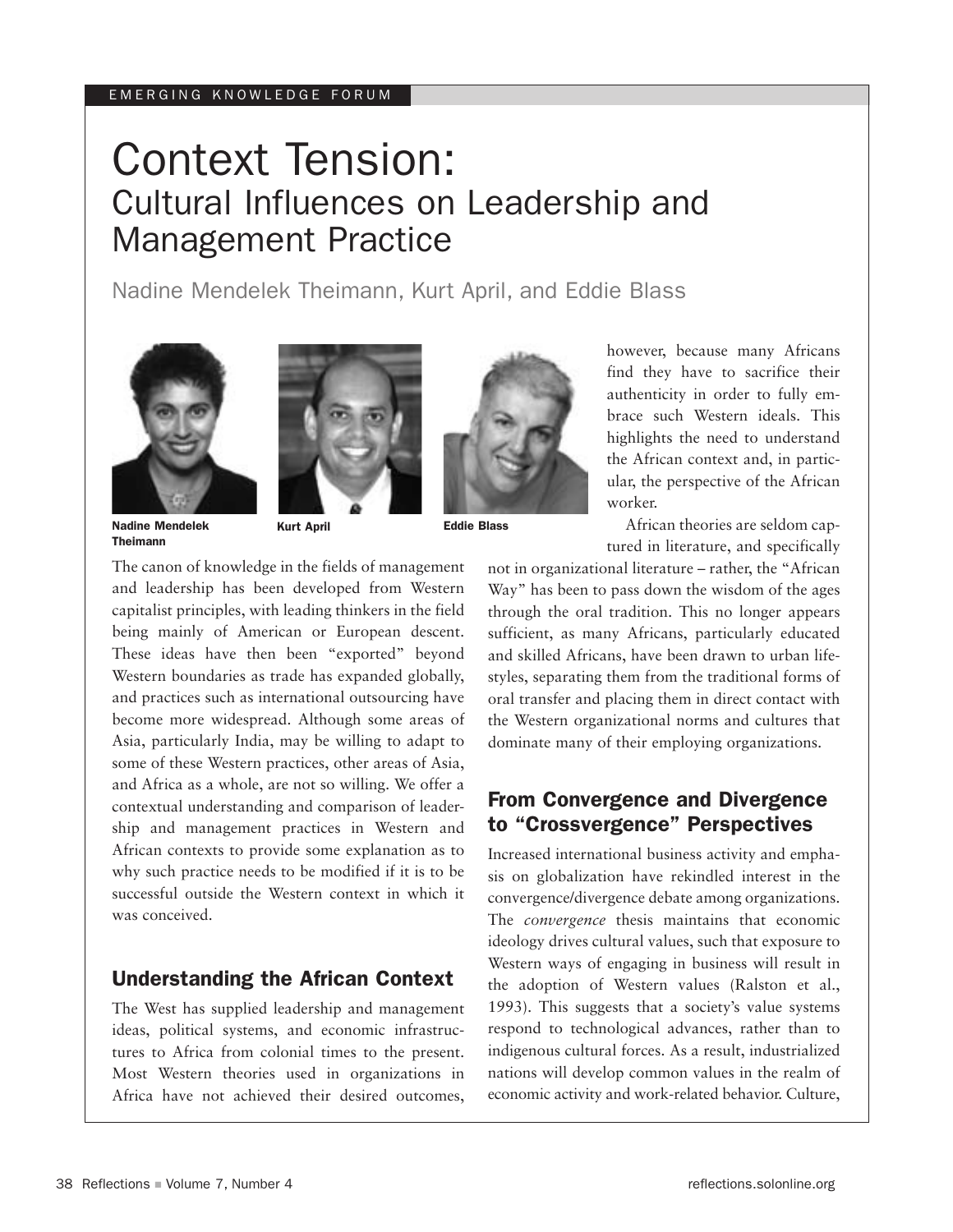therefore, is treated merely as something accidental that could have been different.

The *divergence* perspective*,* on the other hand, recognizes national and cultural differences. Its proponents maintain that culture is deeply rooted and drives the values of any society beyond economic ideology. The divergence perspective is consistent with the dominant view of some cross-cultural theorists (e.g**.,** Hofstede, 1980, 1991; Adler, 2002) who emphasize that all management practices are in large part culturally determined, although there is little consensus on the significance of particular cultural variables.

Hence a third perspective has developed: *crossvergence,* based on acculturation theory within the field of anthropology. Ward et al. (1999) and Ralston et al. (1993) proposed that when two cultures meet, a blending of values may result. The crossvergence perspective therefore recognizes the importance of economic ideology and national culture, as well as the importance of the synergetic interaction between the two. Moreover, it is consistent with a more balanced perspective of global integration and local responsiveness. Country-specific characteristics, such as culture, socioeconomics, political-legal climate, and technological factors, however, influence the meaning, interpretation, and implementation of the foreign practices in these organizations. Understanding these characteristics is necessary before crossvergence can be achieved. The influences of other cultures tend to lead to the development of a new hybrid value system, rather than a convergence of value systems.

A common sense of identity within the emerging hybrid culture may be manifested as agreement on what the current situation in the organization is, in terms of organizational and management attributes; what the ideal situation is, in terms of management style and such organizational factors as hierarchy, decision-making process, and control; and how the ideal contrasts with the way these aspects are likely to change. Logically, organizations are likely to evolve in a positive way if the various stakeholders concur on these fundamental matters.

## Creating a Hybrid from Different Roots

The root difference between Western and African cultural perspectives stems from the principles on which they learn and develop throughout their lives. The Western world adopts a primarily scholastic approach based on facts, logic, and the nature of reality, whereas the African approach is based in humanism.

In Western Europe, humanism originated in the study of classical culture and was part of the Renaissance that took place in the 14th and 15th centuries. It got its name from one of the era's most important goals: the promotion of a new educational curriculum. This curriculum consisted of *studia humanitatis,* or the humanities, a group of academic subjects concerning the human condition. Humanities subjects included grammar, rhetoric, history, poetry, and ethics. These disciplines were all studied, whenever possible, in the original classical texts and with a qualitative approach. The humanities curriculum conflicted with more traditional education that was based on scholasticism. Scholastic education concentrated on more "factual" subjects, such as logic, natural philosophy (science), and metaphysics, or the nature of reality. Scholars often clashed sharply over these two systems of education. A lot was at stake in these academic controversies, which were, and still are, related to the question "What is education for?"

African humanism is embodied in ritual, story, cultural practices, symbolism, and myth, and takes the human being as the starting point, emphasizing the dignity and worth of the individual. A basic premise of humanism is that human beings possess within themselves the capacity for *truth* and *goodness*.

We are currently in a perverse situation in which the West is traversing a path toward a more humanistic approach, particularly in business and government, while Africa is being criticized for not being scholastic enough, be it in business, government, or society. Modern Africa still stresses the importance of human needs, both on an individual basis and, more importantly, on a collective basis. African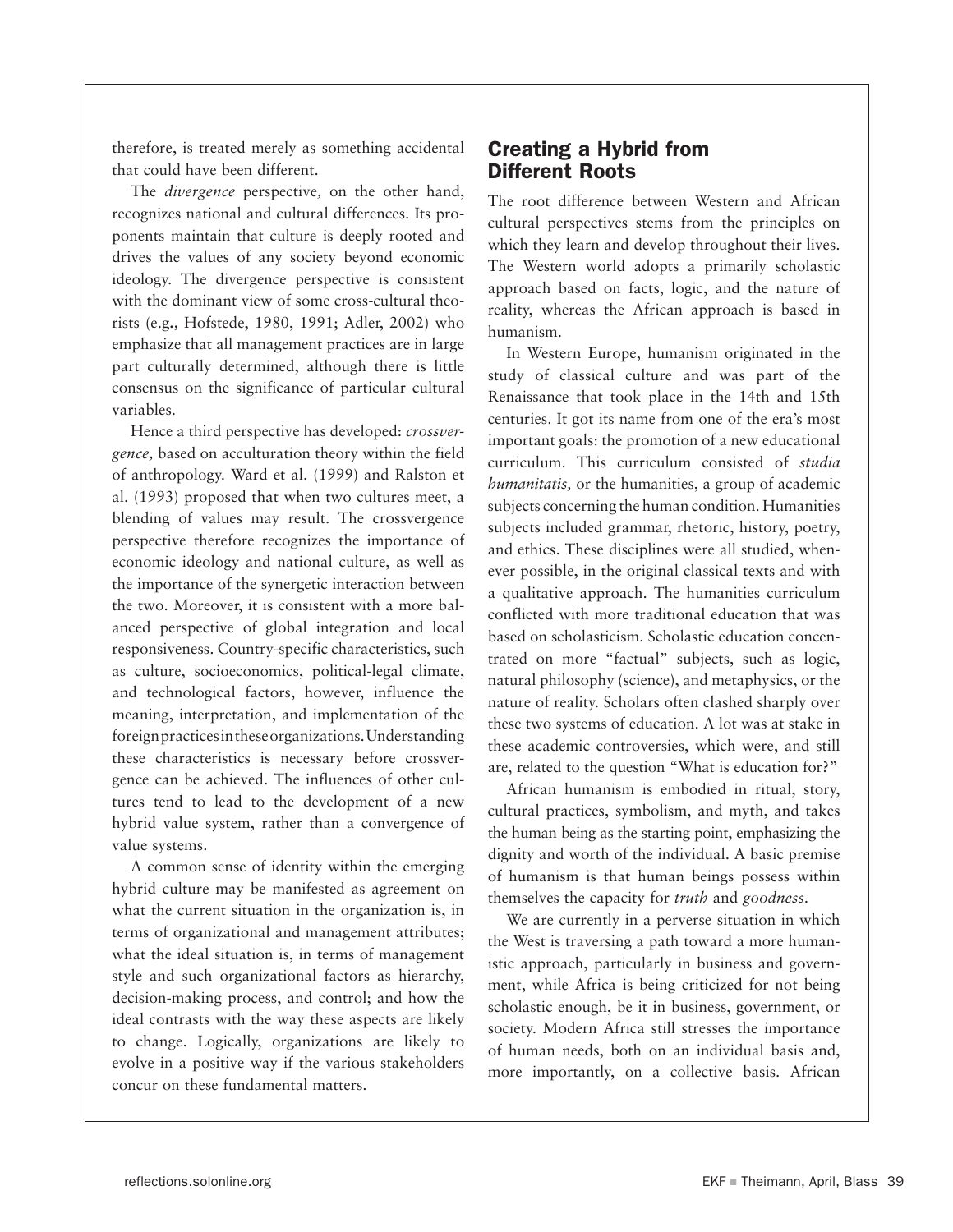*During the colonial period in Africa, people and employees were treated in a transactional or instrumental manner. They were seen as cogs in the machinery of business, a means to an end, to be exploited solely for the betterment of business (exemplified in the term: "human resources"). A new "post-instrumental" form of communal humanism (different from the individualism and transactional approaches so dominant during colonial times) has the potential to build an inclusive competitive advantage.*

humanism requires interconnected individuals to contribute to the welfare of the society in which they reside. This is Africa's gift to the world: social leadership within a context of humanistic citizenship. This approach may not be the most expedient or efficient, but it promises a more sustainable society.

This is unlikely to be a purely African phenomenon. There is evidence, from India (Jackson, 2002), for example, that hybrid human resource development systems are being designed to manage Western (instrumental) and Indian (humanistic) orientations in organizations. Their applicability in other regions, such as sub-Saharan Africa, needs to be investigated. The Japanese (holistic) management approach has also provided systems of management in East Asia that appear to be successful in collectivist societies, and they, too, may have some parallels with African societies. The influence of Asian management collectivist philosophy has to be taken into consideration, since Asian businsess have made significant investments (particularly in South Africa) in recent years. Ahiauzu (1986, p. 54) points out that "though he may work in industry, the African lives in a wider society; and it is from this society outside the workplace that the elements that constitute the framework within which the African indigenous thought-system operates derive." This "thought system" includes features like a high degree of harmony between humans and the world around them, the use of symbolism to make sense of the world, a spiritual connection to something larger than the individual, the use of an oral tradition for passing on collective wisdom, and a strong emphasis on family and the immediate community. The importance of family is visible in the network of interrelationships, extended

family and mutual obligations, similar to the paternalism found in Thai organizations (Kamoche, 2000). This results in a sense of communalism and traditionalism (Nzelibe, 1986; Onyemelukwe, 1973), which is not unlike the Confucian influence on Asian cultures (Horwitz, Kamoche & Chew, 2002).

What do such hybrid models look like in practice? How do they differ from the Western management models? Jackson (2004) identified three dominant types of management organizations in Africa: (1) post-colonial, (2) post-instrumental, and (3) African renaissance. By analyzing each of these three systems, we will illustrate how they can lead to potential and actual conflicts in the workplace. The analysis will address issues of cross-cultural management in African countries, while demonstrating how a combination of features from the three models could give rise to hybrid management models.

## Post-Colonial Leadership and Management Systems

Leadership/management in Africa is typically represented in the literature as fatalistic, resistant to change, reactive, short-term-oriented, authoritarian, risk-reducing, and context-dependent, with decision making based on external criteria. Kiggundu (1989), for example, describes organizations as typically having these characteristics: understaffing of competent people; poor motivation; risk aversion; workers unwilling to take independent action; close supervision of subordinates with little delegation; inefficient operations; overstaffing of nonqualified personnel; underutilization of capacity; poor pay; and low morale, indicated by high turnover and absen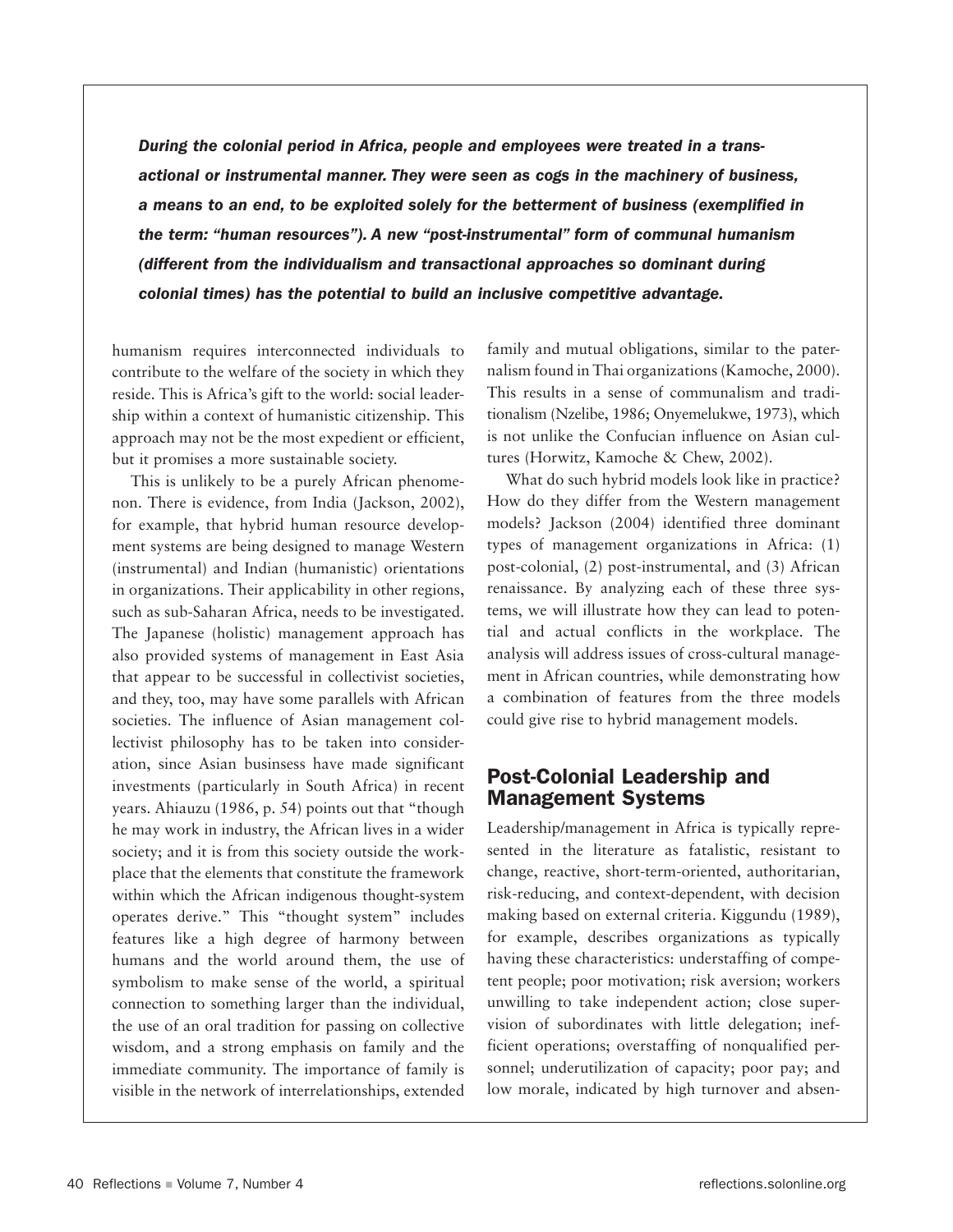teeism. Top leaders and managers are likely to be overworked, while reluctant to delegate work, and are generally learned, articulate, and well traveled. However, at the middle-management level is inadequate managerial expertise and skills, combined with a lack of industrial knowledge. Blunt & Jones (1992, 1997) also represent such a system.

Jackson (2004) argues that this representation of African management in the literature is mostly representative of a post-colonial heritage, reflecting a Theory X style of management, in McGregor's (1960) terminology, which generally mistrusts human nature and asserts a need to impose controls on workers, allowing little worker initiative and individually rewarding a narrow set of skills simply by financial means. This system was imposed on African society originally by the colonial powers, and has been perpetuated since Africa gained political inde-



pendence (but often not economic independence), perhaps as a result of vested political and economic interests, or perhaps purely because this was the way managers in the colonial era were trained. This kind of system typically lacks clear, community/stakeholder-endorsed mission statements or any sense of shared direction. Poor business results follow, and leadership is viewed as detached, highly centralized, hierarchical, and authoritarian. Table 1 illustrates how this Western ideal of leadership is viewed by the authors as operating in its "ideal" state, in East Asia, and in Africa.

In the African context, "leadership" and "management" are socially constructed concepts that contrast with the individual Western construct of "the leader/manager," as explained by Hogg's (2001) "social identity theory of leadership." According to Hogg (p. 184), "group identification, as self-catego-

> rization, constructs an intra-group prototypicality gradient that invests the most prototypical member with the appearance of having influence; the appearance arises because members cognitively and behaviorally conform to the prototype" (i.e., the person who behaves the most to "type" is deemed to be the leader of that type). Because most multinational managers and highly skilled Africans take their intra-group norms from the previously colonial West, it is they who are ascribed the apparent influence as leaders. African employees then seek to emulate them in culture and behavior, often suppressing or denying their authentic selves (at a cost). Hence the belief in modern, urban Africa that the "work person" is separate from the "home person" – a belief that undermines the roots of African humanistic society.

> Hogg further argues that the group becomes divided by status into leader/ managers and followers. In time, a charismatic leadership/managerial personality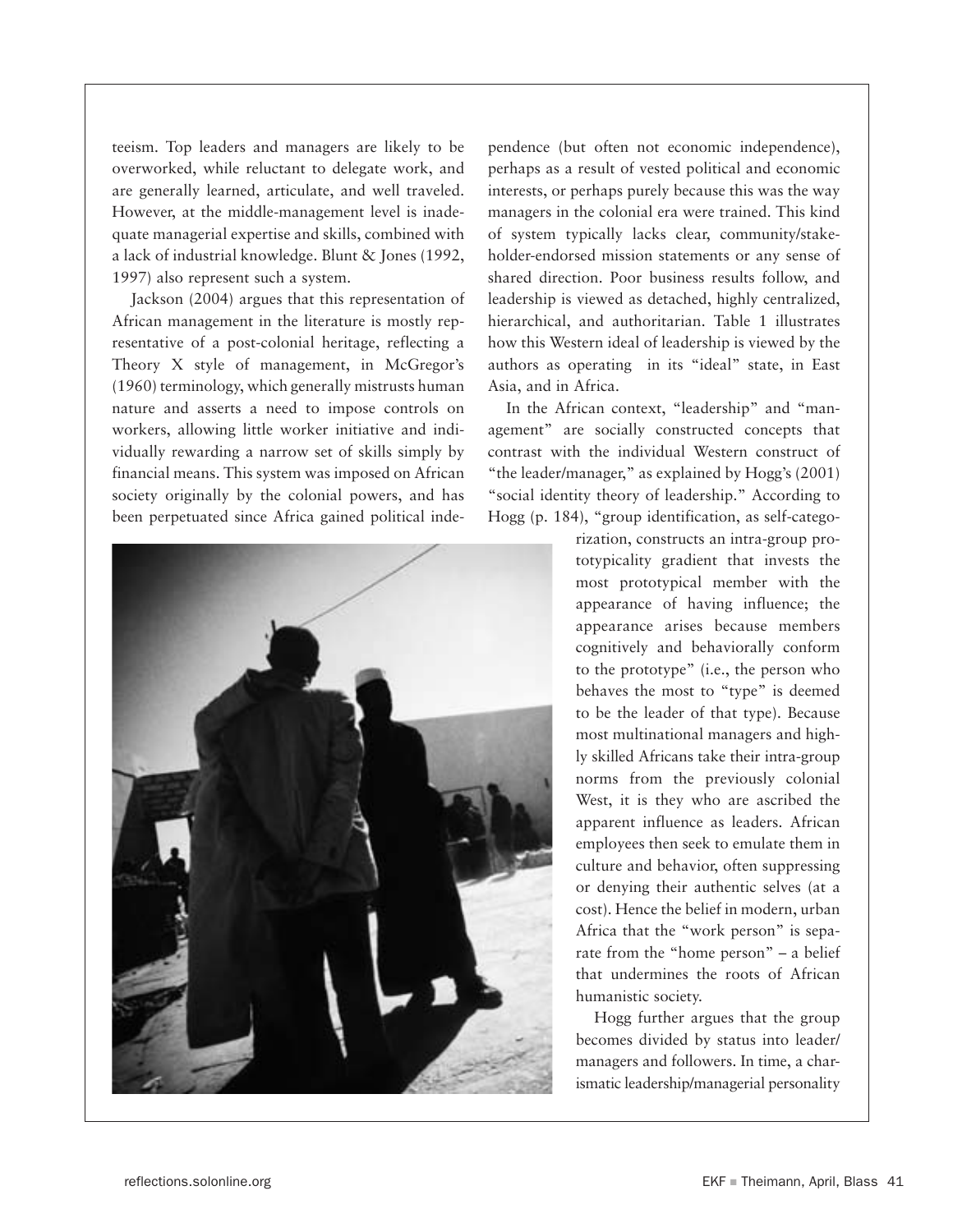| Table 1. Comparison of Elements of the Western "Ideal" Leadership with East Asian and African Paradigms |                                                                                                                                                                                                                                                                                                                                                                                                   |                                                                                                                                                                                                                                                                                                                                                                                                                     |                                                                                                                                                                                                                                                                                                                                                                                                                                                                                                                                      |
|---------------------------------------------------------------------------------------------------------|---------------------------------------------------------------------------------------------------------------------------------------------------------------------------------------------------------------------------------------------------------------------------------------------------------------------------------------------------------------------------------------------------|---------------------------------------------------------------------------------------------------------------------------------------------------------------------------------------------------------------------------------------------------------------------------------------------------------------------------------------------------------------------------------------------------------------------|--------------------------------------------------------------------------------------------------------------------------------------------------------------------------------------------------------------------------------------------------------------------------------------------------------------------------------------------------------------------------------------------------------------------------------------------------------------------------------------------------------------------------------------|
| <b>Element</b>                                                                                          | <b>Current Western Leadership</b><br>"Ideal"                                                                                                                                                                                                                                                                                                                                                      | Leadership in East Asia                                                                                                                                                                                                                                                                                                                                                                                             | <b>Leadership in Africa</b>                                                                                                                                                                                                                                                                                                                                                                                                                                                                                                          |
| <b>Influences</b><br>on leadership<br>practices                                                         | Paramount concern<br>$\bullet$<br>for organizational<br>performance<br>Drive for efficiency and<br>$\bullet$<br>competitiveness<br>Urgency induced by short-<br>$\bullet$<br>term economic model<br>Dependent on followers<br>$\bullet$<br>for operational<br>effectiveness<br>Individualistic<br>$\bullet$<br>Emphasis on capital<br>markets                                                     | Maintenance of harmony<br>fundamental<br>Attention to social<br>networks and particularly<br>familial networks<br>Consensus valued<br>$\bullet$<br>Respect for seniority, age,<br>$\bullet$<br>experience<br>• Expectation that managerial<br>authority will be exercised<br>with concern for country<br>and community                                                                                              | $\bullet$<br>Highly centralized power structures<br>High degrees of tension as man-<br>$\bullet$<br>agement seeks clarity and control<br>against employee comfort in<br>uncertainty and ambiguity<br>Emphasis on control mechanisms<br>$\bullet$<br>rather than organizational<br>performance<br>Bureaucratic resistance to change<br>Acute resource scarcity<br>$\bullet$<br>Individual concern for basic security<br>$\bullet$<br>Stakeholder focus<br>$\bullet$<br>Importance of extended family<br>$\bullet$<br>and kin networks |
| <b>Managing</b><br>authority                                                                            | Relative equality of author-<br>ity and status between<br>manager and subordinates<br>Delegation/<br>$\bullet$<br>decentralization<br><b>Teamwork</b><br>$\bullet$<br>"Empowerment"                                                                                                                                                                                                               | Leadership from the top<br>$\bullet$<br>Respect for seniority<br>$\bullet$<br>Goals set by top<br>$\bullet$<br>management<br>Acceptance of wide power<br>$\bullet$<br>and status differentials<br>between managers and<br>subordinates                                                                                                                                                                              | Authoritarian/ paternalistic<br>$\bullet$<br>leadership patterns<br>Centralization<br>$\bullet$<br>Bureaucratic controls<br>$\bullet$<br>Preoccupation with rules and<br>$\bullet$<br>procedures<br>Reluctance to judge individual<br>$\bullet$<br>performance                                                                                                                                                                                                                                                                       |
| <b>Managing</b><br>uncertainty                                                                          | High degree of conserva-<br>tism and stability-seeking<br>behavior<br>Uncertainty accepted<br>$\bullet$<br>as normal<br>Continuous change viewed<br>$\bullet$<br>as natural<br>Sense of urgency<br>$\bullet$                                                                                                                                                                                      | $\bullet$<br>Deep-rooted, shared<br>theologies and philosophies<br>provide relative certainty<br>and security<br>Long-term view of evolving<br>change<br>Hierarchy and conformity<br>$\bullet$<br>stressed<br>Collectivist mutual duties<br>$\bullet$                                                                                                                                                               | $\bullet$<br>High degree of tolerance<br>of ambiguity<br>Change-resistant organizational<br>$\bullet$<br>hierarchies, reinforced by<br>preoccupation with rules<br>$\bullet$<br>Social networks crucial to provide<br>individual security                                                                                                                                                                                                                                                                                            |
| <b>Managing</b><br>relationships                                                                        | Trust superficial and<br>offered up-front. Deep trust<br>seldom offered.<br>Tolerance of others<br>$\bullet$<br>Openness valued<br>Open confrontation<br>$\bullet$<br>of differences<br>Open debate and conflict<br>valued Deep private<br>conversation and<br>dialogue avoided<br>Support of followers<br>$\bullet$<br>essential<br>Drive to secure commit-<br>$\bullet$<br>ment and high morale | Emphasis on maintenance<br>$\bullet$<br>of harmony and personal<br>dignity<br>• Deep trust earned over<br>time. No offering of superfi-<br>cial trust<br>Persons valued over issues<br>Avoidance of confrontation<br>$\bullet$<br>and conflict<br>Open debate and conflict<br>$\bullet$<br>avoided. Deep private<br>conversation and dialogue<br>valued<br>Maintenance of social<br>$\bullet$<br>networks important | $\bullet$<br>Openness to others<br>Deep trust earned over time.<br>$\bullet$<br>No offering of superficial trust<br>Emphasis on harmony with others,<br>$\bullet$<br>nature, and the spirit world<br>Confrontation and differences<br>$\bullet$<br>privately dealt with<br>Open debate and conflict avoided.<br>$\bullet$<br>Deep private conversation and<br>dialogue valued<br>Extended social networks impor-<br>$\bullet$<br>tance for sustainability                                                                            |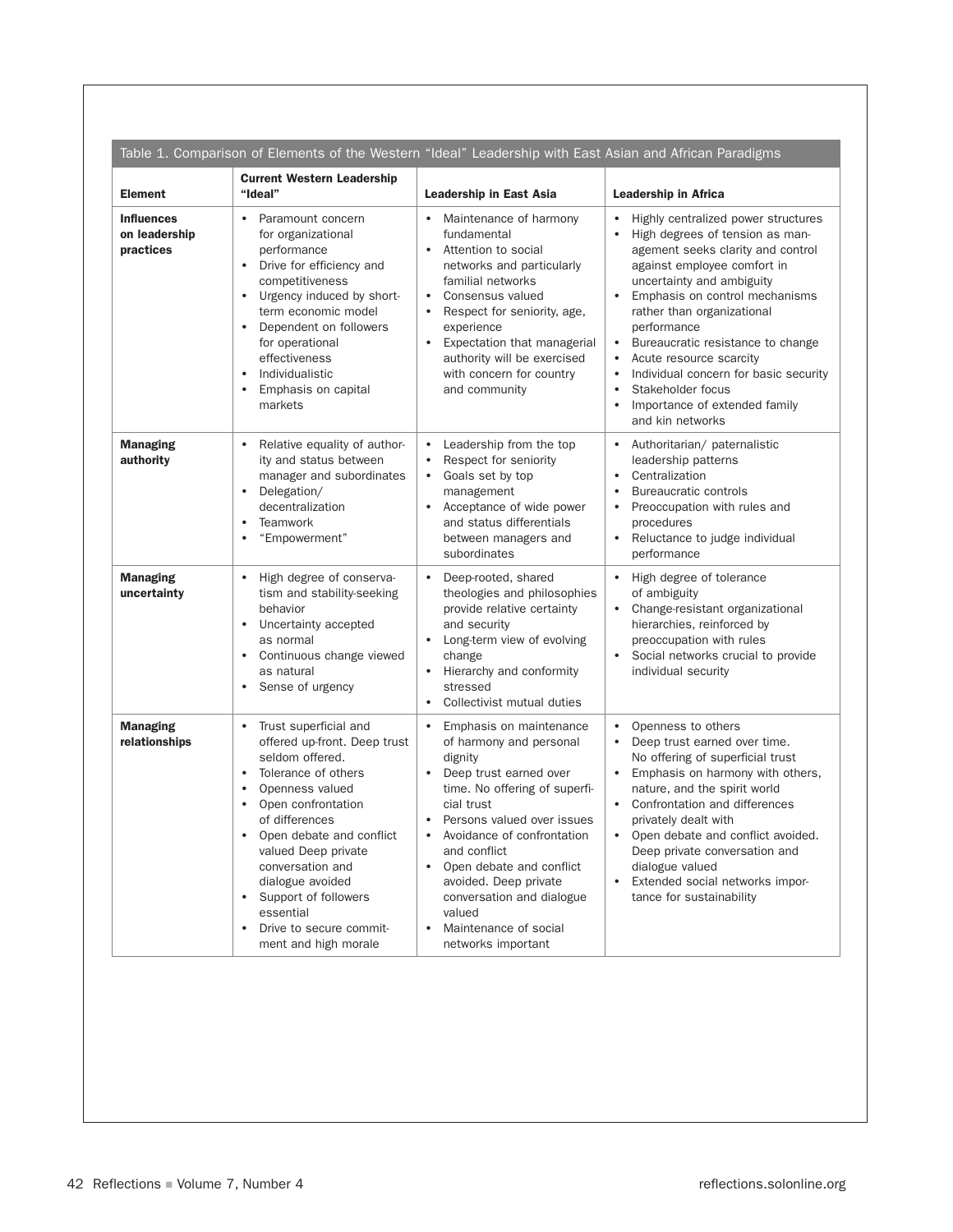is attributed to the leader/manager group, which further empowers them and sharpens the status differential. Hence the leader/manager develops a view of the "followers" (employees) as a dependent group hanging on their commands and knowledge. This results in leaders' seeking to limit organizational risk, which in practice means the implementation of controls. Hence, in Africa, the emphasis is on control mechanisms, rules, and procedures, rather than performance. Indeed, there is a high reluctance to judge individual performance.

Table 2 illustrates how this post-colonial perspective on African management differs from the postinstrumental, African renaissance, and East Asian perspectives. A spiral of copying Western behavior in a culture that values leadership differently leads to a strong control element, as can be seen in the table.

The character of such overly controlled organizations is also reflected in the local public sector, or recently privatized local organizations that are not foreign-owned. This stems from the fact that much of the public sector is led by the ex–war heroes/ political prisoners/exiles, etc., who led the political revolutions for democracies in their home states. Unfortunately, most of these people did not receive any formal education in managing organizations. When they have acquired such education, they have rarely had sufficient time to practice their skills and competencies. As a result, many are "learning-bydoing" (Gorelick et al., 2004). In addition, the public sector often finds it difficult to lure the most talented local employees away from the multinationals and the private sector.

Managers who fit in well in a post-colonial system are expected to be motivated by power and economic security. Decisions are typically focused on the past and present, rather than the future. Management practices follow an authoritarian leadership style with reliance on hierarchy and a lack of openness in communication and information giving. Within post-colonial systems, management is oriented toward internal processes and power relations.

Individuals' perception about the control they have over what happens to them is vital to their

understanding of how they live and what their meaning in the world is (Shapiro, Schwartz, & Astin, 1996), and can affect how new experiences change the individual's behavior. This perception is referred to as "*locus* of *control"* and stems from their expectations about what will happen following a particular behavior (Rotter, Seeman, & Liverant, 1962). Western culture promotes an internal locus-of-control orientation; people are expected to perceive themselves as the active determiners of their fates and accept full responsibility for their outcomes. Over the years in Western society, the locus of control has become "good guys/bad guys," with internality being substituted for "desirable, intelligent, and bright" and externality for "failure, dull, and inadequate" (Lefcourt, 1982, p. 182). The research and practice in the area has been biased by the popular assumption that internal locus of control is a positive asset and externality is a deficit (Evans, Shapiro, & Lewis, 1993). An internal locus of control became the "moral vision" of Western cultural ideology (Christopher, 1996), whereas African culture generally features an external locus of control.

A useful alternative conceptualization of *locus* of *control, in our attempt to find a crossvergence way forward,* is provided by Wong & Sproule (1984). In their study, they noted the importance of distinguishing "realism" from "idealism," suggesting that people's reality tended to account for their external scores, and their ideals tended to account for their internal scores. Building on this, it is possible to view *locus* of *control* as involving a two-dimensional view, such that dual control (or shared responsibility) can be described in terms of both internal and external *control*. Individuals who understand *control* to be from both internal and external sources could be considered to be "bilocals," individuals who strike a healthy balance between beliefs in internal and external *control*. Wong & Sproule (1984) hypothesized that bilocals cope more effectively because they observe an optimal mix between personal responsibility (internal *control*) and reliance on appropriate outside resources (external *control)*.

Indeed, Gurin et al. (1978, p. 292) argued that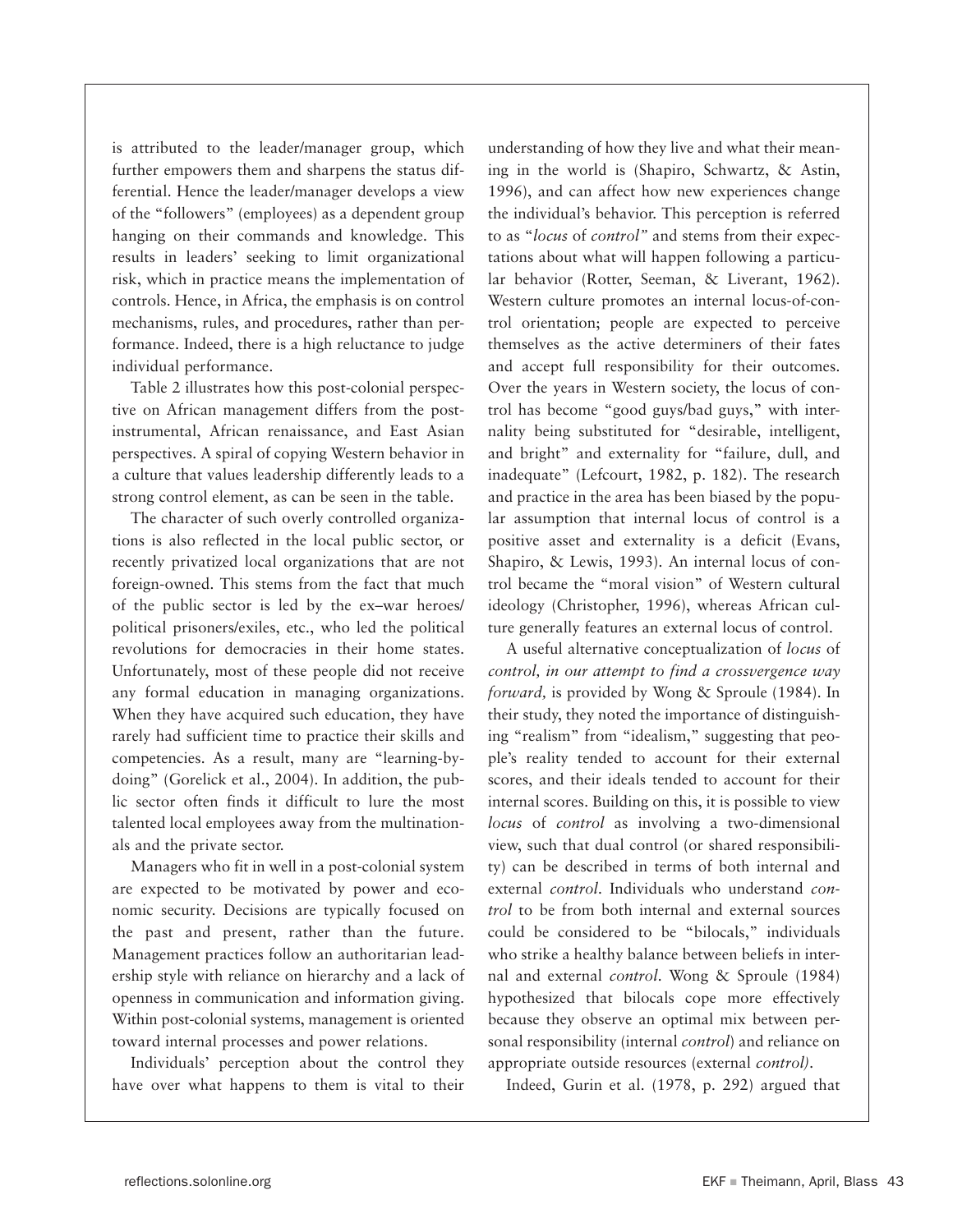|                                      | Table 2. Comparison of Different Organizational Management Systems in Africa                                                                                                                            |                                                                                                                                                                                                                                                       |                                                                                                                                                                                                                                                                                  |                                                                                                                                                                                                                                                             |
|--------------------------------------|---------------------------------------------------------------------------------------------------------------------------------------------------------------------------------------------------------|-------------------------------------------------------------------------------------------------------------------------------------------------------------------------------------------------------------------------------------------------------|----------------------------------------------------------------------------------------------------------------------------------------------------------------------------------------------------------------------------------------------------------------------------------|-------------------------------------------------------------------------------------------------------------------------------------------------------------------------------------------------------------------------------------------------------------|
|                                      | <b>Post-Colonial</b>                                                                                                                                                                                    | <b>Post-Instrumental</b>                                                                                                                                                                                                                              | <b>African Renaissance</b>                                                                                                                                                                                                                                                       | East Asian/Japanese                                                                                                                                                                                                                                         |
| <b>Main</b><br>principles            | Theory X<br>$\bullet$<br>Western/post-independence<br>$\bullet$<br>African<br>Instrumental<br>$\bullet$                                                                                                 | Theory Y<br>$\bullet$<br>Western/"modern"<br>$\bullet$<br>Functionalist<br>$\bullet$                                                                                                                                                                  | Humanistic<br>$\bullet$<br>Ubuntu<br>٠<br>Community collectivism<br>٠                                                                                                                                                                                                            | Humanistic<br>Corporate collectivism<br>$\bullet$                                                                                                                                                                                                           |
| <b>Importance</b>                    | Continuing legacy through<br>$\bullet$<br>political and economic<br>interests                                                                                                                           | Looked to as alternative<br>$\bullet$<br>Influence from multination-<br>$\bullet$<br>als, management educa-<br>tion, and consultants                                                                                                                  | $\bullet$<br>Some elements may<br>prevail in indigenous<br>organizations<br>Of growing interest<br>$\bullet$<br>internationally                                                                                                                                                  | Developing importance<br>$\bullet$<br>through East Asian<br>investment<br>May be seen as alternative<br>$\bullet$                                                                                                                                           |
| <b>Strategy</b>                      | Input- and process-oriented<br>$\bullet$<br>Lack of results and<br>$\bullet$<br>objectives<br>Risk aversion<br>$\bullet$                                                                                | Results- and market-<br>$\bullet$<br>oriented<br>Clear objectives<br>$\bullet$<br>Calculated risk taking<br>$\bullet$                                                                                                                                 | Stakeholder oriented<br>$\bullet$                                                                                                                                                                                                                                                | Market- and results-oriented<br>$\bullet$<br>Clear objectives<br>Low risk-taking<br>$\bullet$                                                                                                                                                               |
| <b>Structure</b>                     | Hierarchy<br>$\bullet$<br>Centralized<br>$\bullet$                                                                                                                                                      | Flatter hierarchy<br>$\bullet$<br>Often decentralized<br>$\bullet$                                                                                                                                                                                    | Flatter hierarchy<br>$\bullet$<br>Decentralized and closer<br>to stakeholders                                                                                                                                                                                                    | Hierarchy and conformity<br>$\bullet$                                                                                                                                                                                                                       |
| Governance<br>and decision<br>making | Authoritarian<br>$\bullet$<br>Non-consultative<br>$\bullet$                                                                                                                                             | Often consultative<br>$\bullet$<br>Increasing emphasis<br>$\bullet$<br>on empowerment                                                                                                                                                                 | Participative, consensus<br>seeking (indaba)                                                                                                                                                                                                                                     | Consultative but authority<br>from top                                                                                                                                                                                                                      |
| <b>Control</b>                       | Rule-bound<br>$\bullet$<br>Lack of flexibility<br>$\bullet$<br>Outside influence or control<br>٠<br>(family, government) often<br>seen as negative                                                      | Clear rules of action<br>$\bullet$<br>Flexible<br>$\bullet$<br>Outside government<br>$\bullet$<br>influence decreasing                                                                                                                                | Benign rules of action<br>Outside influence (fam-<br>$\bullet$<br>ily, government) may be<br>seen as more benign                                                                                                                                                                 | • Consensus and harmony<br>above formal rules<br>May lack flexibility                                                                                                                                                                                       |
| <b>Character</b>                     | May not act ethically toward<br>$\bullet$<br>stakeholders<br>Not very efficient<br>$\bullet$<br><b>Static</b><br>$\bullet$<br>Probably not foreign owned<br>$\bullet$                                   | More ethically responsible<br>$\bullet$<br>Aims to be successful<br>$\bullet$<br>Change is a feature<br>$\bullet$<br>Probably foreign-owned<br>$\bullet$                                                                                              | Stakeholder interest may<br>$\bullet$<br>be more important than<br>"ethics"<br>Success related to<br>$\bullet$<br>development and well-<br>being of people<br>Indigenous<br>$\bullet$                                                                                            | Harmony and "face" may be<br>more important than ethics<br>Efficiency<br>May be slow to change<br>$\bullet$                                                                                                                                                 |
| <b>Internal</b><br>policies          | Discriminatory<br>$\bullet$<br>Employee policies aimed<br>$\bullet$<br>at duties rather than rights                                                                                                     | Nondiscriminatory<br>$\bullet$<br>Access to equal opportuni-<br>$\bullet$<br>ties and clear employee<br>policies on responsibilities<br>and rights                                                                                                    | Stakeholder interests<br>$\bullet$<br>Access to equal<br>$\bullet$<br>opportunities                                                                                                                                                                                              | • Can be discriminatory<br>(toward women)<br>Employee relations may<br>$\bullet$<br>be more implicit                                                                                                                                                        |
| <b>Internal</b><br>climate           | Employee alienation<br>$\bullet$<br>common<br>Weak trade unions<br>$\bullet$<br>Inter-ethnic friction<br>٠<br>Discourages diversity<br>$\bullet$<br>of opinions<br>Promotion by ascription<br>$\bullet$ | Emphasis on employee<br>$\bullet$<br>motivation<br>Weak or cooperative unions<br>$\bullet$<br>Move toward inter-ethnic<br>$\bullet$<br>harmony<br>Diverse opinions often<br>$\bullet$<br>encouraged<br>Promotion based on<br>$\bullet$<br>achievement | Motivation through<br>$\bullet$<br>participation important<br>Unions protect rights<br>Inter-ethnic harmony<br>$\bullet$<br>taken into consideration<br>Everyone should be able<br>$\bullet$<br>to state opinions<br>Promotion based on<br>$\bullet$<br>legitimization of status | Aims at employee com-<br>$\bullet$<br>mitment (job satisfaction<br>may be low)<br>Company trade unions<br>Inter-ethnic relations may<br>not be an issue<br>Consensus rather than diver-<br>sity of opinions stressed<br>Promotion by seniority<br>$\bullet$ |
| <b>External</b><br>policies          | Lack of customer/client<br>$\bullet$<br>policies<br>Lack of result orientation<br>$\bullet$                                                                                                             | Clear policies on<br>$\bullet$<br>customers/clients<br>Result orientation<br>$\bullet$                                                                                                                                                                | A clear awareness of<br>$\bullet$<br>and articulation of stake-<br>holder interests                                                                                                                                                                                              | A focus on business and<br>$\bullet$<br>customer networks rather<br>than explicit policies                                                                                                                                                                  |
| <b>Management</b><br>expertise       | Educated management<br>٠<br>elite with low managerial<br>expertise                                                                                                                                      | High, result-oriented mana-<br>gerial expertise sought                                                                                                                                                                                                | Management expertise<br>based on people<br>orientation                                                                                                                                                                                                                           | Management effectiveness<br>based on collective skills                                                                                                                                                                                                      |
| <b>People</b><br>orientation         | Control orientation<br>$\bullet$                                                                                                                                                                        | People and result<br>$\bullet$<br>orientation                                                                                                                                                                                                         | People and stakeholder<br>orientation                                                                                                                                                                                                                                            | People (in-group) orientation<br>$\bullet$                                                                                                                                                                                                                  |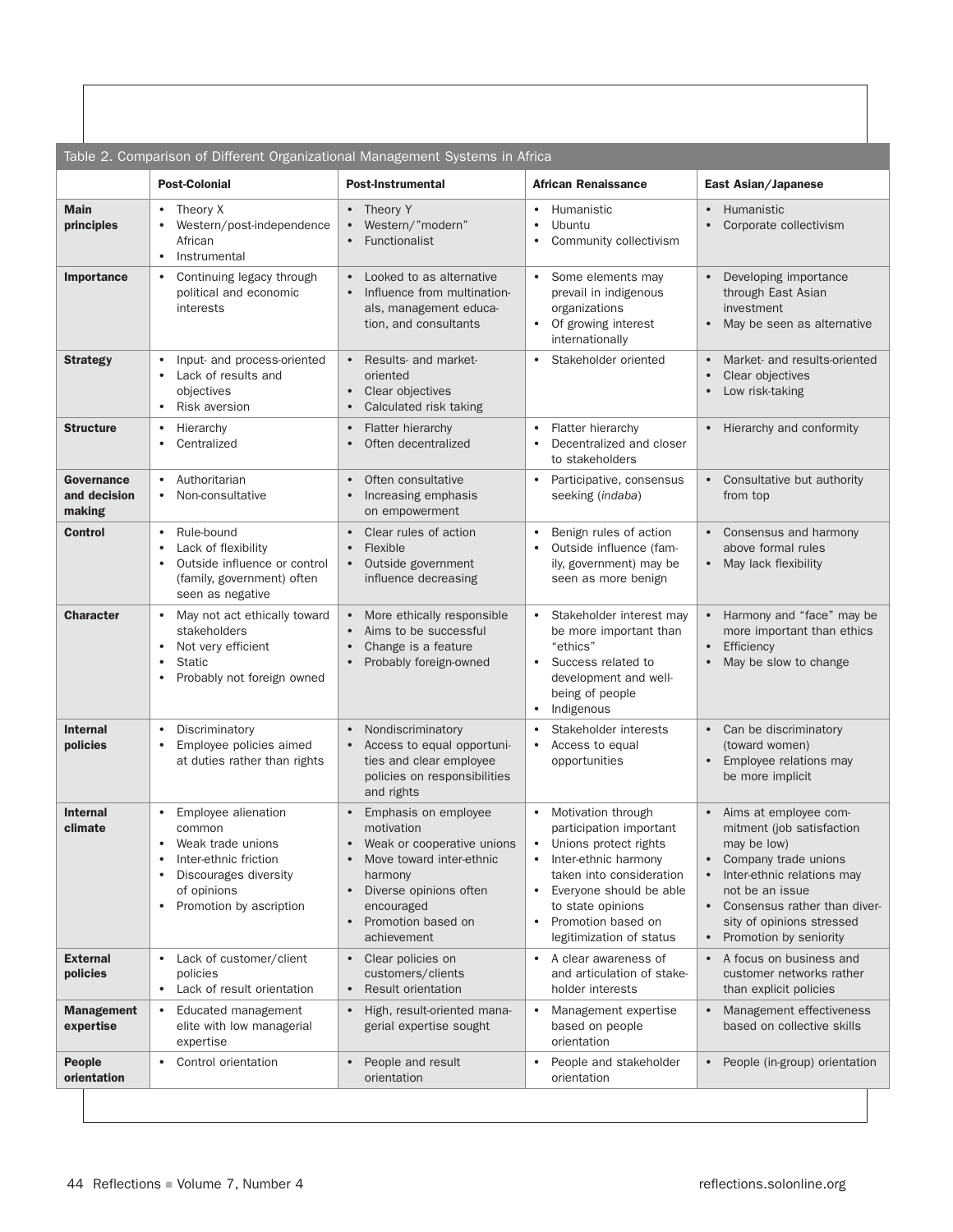scores of greater externality on measures of locus of control among minority (oppressed) groups were incorrectly interpreted in several reports as demonstrating that "cultural values and beliefs in external forces needed to be altered, when in fact [subjects'] sense of low personal control reflected a correct perception of a harsh environment over which they had little control." Hence the importance of emphasizing both internal and external aspects of control, instead of only the benefits of internal (ascribed to Western leaders/managers) or the distresses associated with external (ascribed mainly to African employees). This is a sensible alternative to prevailing discussions of locus of control, and fits within a crossvergence perspective**.** In multicultural environments, bilocals are expected to be better adjusted than controllers (those with internal control beliefs) and controllees (those with external control beliefs) in many ways (Wong & Sproule, 1984).

Others (e.g., Hannerz, 1969; Valentine, 1971; LaFromboise et al., 1993) have referred to the impact of cultural acquisition and the creative tension between maintaining a balance between internal and external control as "biculturalism." The concepts of bilocals and biculturalism are key to making sense of the collective behavior and social life, as well as the individual and work life, of the African community. Members of the community draw upon both a distinctive repertoire of standardized African group behavior and, simultaneously, patterns derived from the mainstream cultural system of Western derivation. For most Africans, socialization in both of the systems begins at an early age, at home and in school and through the mass media, and continues throughout life – and therefore the two are of equal importance.

## Post-Instrumental Management Systems

When Western human resource practices are implemented in cultures that have a different regard for people in organizations, these incompatibilities can result in a lack of motivation in the workplace, lead-

ing to low productivity and labor strife. Followers may prefer a leader who is kindly, considerate, and understanding to one who is overly dynamic and productive, and possibly too demanding. There is no assumption here (as there is with the post-colonial management systems) that the followers are lazy, need controlling, and have an external focus. Here the assumption is that the objective of development is to make the "developing" world more like the "developed" one through industrialization, and that this goal should be reflected in the direction of organizational change and the way people are managed. "Most organizations have been primarily shaped by the narrow range of perspectives and experiences of Western European, white, heterosexual, physically able-bodied males" (Weber, 1993, p. 93). This is reflected in a trend wherein Western approaches to management are imported into African countries either through multinational companies; Westerngoverned institutions like the WTO, IMF, and World Bank; or African managers who are increasingly being educated with Western-style leadership and management curricula (in Africa and abroad). This view is quite different from that of African culture, and the contrast between the two views of training and development are illustrated in Table 3.

An opportunity exists within the post-instrumental management system for a crossvergence hybrid model to emerge. Africans can extract useful Western knowledge while discarding dysfunctional practices, and combine the result with context-appropriate native insights and knowledge, thereby creating a unique hybrid. This also affords the West, and its institutions, the opportunity to enrich its own perspectives and reconstitute its organizations along the hybrid model, providing they are prepared "… to be shaped by more diverse cultures and perspectives, [then] there is every reason to expect that organizations will change" (Weber, 1993, p. 93).

Valuing diversity in African workplaces seems to be compatible with stressing common goals and standards, provided the attention to diversity is not allowed to undermine the emphasis on community and what the community stands for. Since African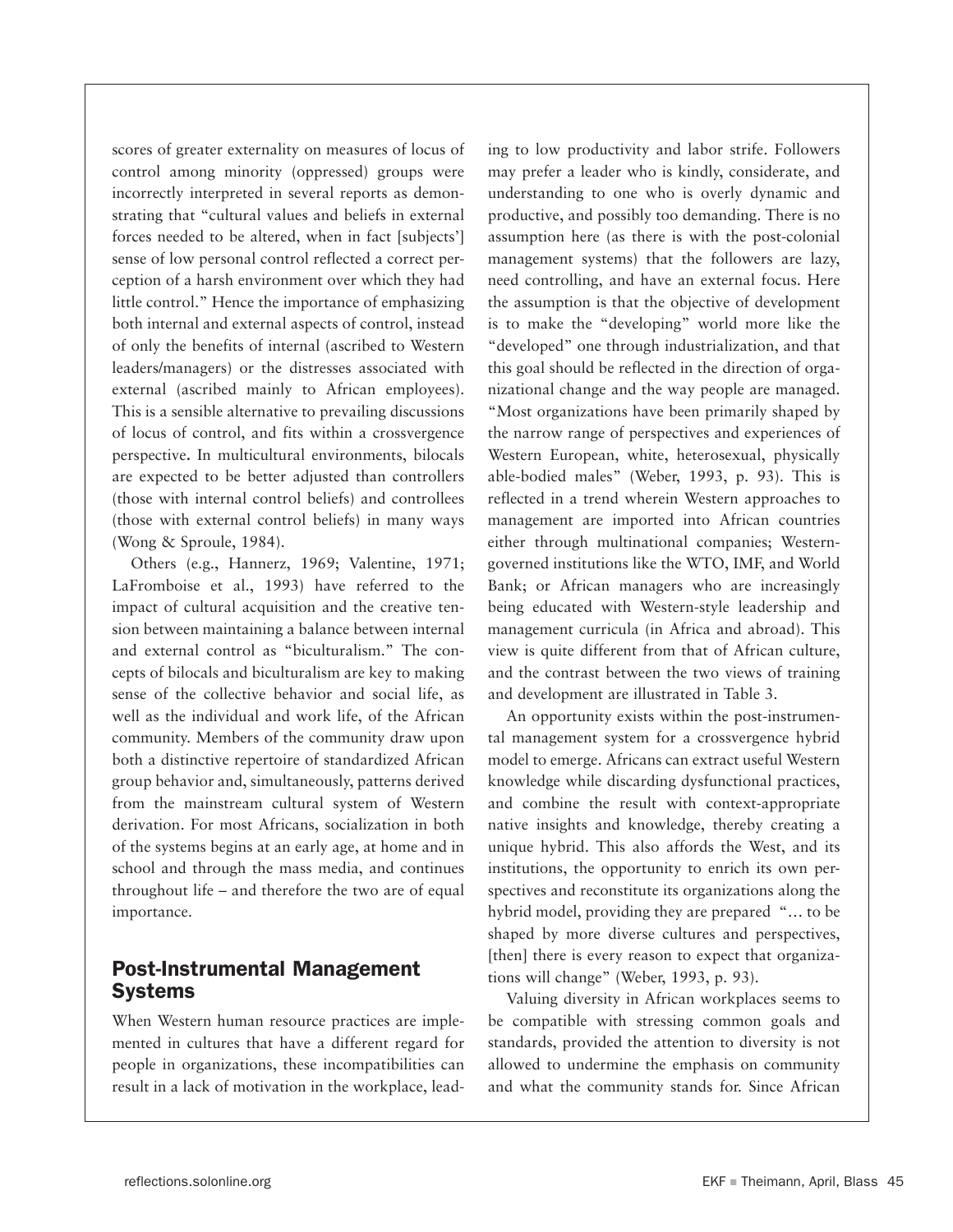employees are engaged in common effort rather than individual effort, organizational processes and human resource practices and policies should seek to guide behavior standards that address the collective effort (shared goals, shared rewards, shared performance standards, shared operating norms, and so forth). Yet Africa is far from one large, harmonious community. There are frictions and tensions between sub-communities as exist between different ethnic groups all around the world. The challenge becomes finding the right balance between the humanistic collective orientation of the community and the different ethnicities and communities within the nation-state

or even within the African Union. "If we do not recover and identify with the particularities of our community, then we shall lose what it is we have to contribute to the common culture. We shall have nothing to bring, nothing to give. But if each of us dwells too much, or even exclusively, upon his or her ethnic particularity, then we are in danger of fragmenting and even destroying the common life" (Alasdair MacIntyre, quoted in Quay, 1991).

There is also a need in Africa for skills development that will allow individuals to contribute their best to the collective cause, rather than skills development for individual gain. In the West, the focus is

| Table 3. Contrast between Western and African View of Training                                                                                                                                                                                                                                        |                                                                                                                                                                                                                                                                                             |  |  |  |
|-------------------------------------------------------------------------------------------------------------------------------------------------------------------------------------------------------------------------------------------------------------------------------------------------------|---------------------------------------------------------------------------------------------------------------------------------------------------------------------------------------------------------------------------------------------------------------------------------------------|--|--|--|
| Western                                                                                                                                                                                                                                                                                               | <b>African</b>                                                                                                                                                                                                                                                                              |  |  |  |
| Individual responsibility for self-actualization                                                                                                                                                                                                                                                      | Group-determined self-actualization                                                                                                                                                                                                                                                         |  |  |  |
| Learning viewed as an individual problem-solving process<br>toward positivistic reality, involving puzzlement, perturbation,<br>even discomfort for the learner. Knowledge is to be hoarded<br>as a source of power, and the tension of "not knowing" is<br>skillfully managed at an individual level | Learning is viewed as a group-responsibility process toward<br>constructivist reality, involving risk avoidance for the group<br>but acquisition of additional information on an individual<br>level. Collectivist nature of social relationships, which<br>enables compromised group goals |  |  |  |
| Individual agency in social relationships, which enables<br>maximized organizational goals                                                                                                                                                                                                            | Self-confidence in individual's relationship with his/her<br>$\bullet$<br>stakeholder group, thereby ensuring positive individual<br>affirmation                                                                                                                                            |  |  |  |
| Self-confidence in individual's relationship with his/her<br>$\bullet$<br>employing organization, thereby ensuring positive individual<br>affirmation                                                                                                                                                 | Heightened awareness of hierarchical levels within and out-<br>$\bullet$<br>side organizations, and deference to tribal/familial authority                                                                                                                                                  |  |  |  |
| Heightened awareness of hierarchical levels within<br>organizations mainly, as well as deference to organizational                                                                                                                                                                                    | Education is seen as a way to enhance individual status,<br>$\bullet$<br>rather than for personal growth                                                                                                                                                                                    |  |  |  |
| authority<br>Education is seen as a way to enhance both individual<br>$\bullet$                                                                                                                                                                                                                       | A view of the professional as better able to make interde-<br>pendent judgments                                                                                                                                                                                                             |  |  |  |
| status and personal growth                                                                                                                                                                                                                                                                            | The value of prescribed knowledge from an early age, with                                                                                                                                                                                                                                   |  |  |  |
| A view of the professional as an individual of independent<br>judgment                                                                                                                                                                                                                                | self-discovered knowledge emerging with maturity - and<br>knowledge is to be used for the group's advancement                                                                                                                                                                               |  |  |  |
| The value of self-discovered knowledge as opposed to<br>prescribed knowledge from an early age - and knowledge<br>is to be used for one's own advancement                                                                                                                                             | The power of the teacher is ascribed to him/her by virtue of<br>his/her position. View of the teacher-learner relationship as<br>one in which the learner stays dependent and cannot easily                                                                                                 |  |  |  |
| The power of the teacher rests in his/her expert knowledge,                                                                                                                                                                                                                                           | achieve equality with the teacher                                                                                                                                                                                                                                                           |  |  |  |
| information, and skills. An emerging view of the teacher-<br>learner relationship as involving interdependence and grow-                                                                                                                                                                              | Development as involving group risk and individual change<br>for learners, but reward is potential group prosperity                                                                                                                                                                         |  |  |  |
| ing equality as learner approximates teacher's knowledge                                                                                                                                                                                                                                              | Training viewed as a threat rather than an opportunity if                                                                                                                                                                                                                                   |  |  |  |
| Development as involving individual risk and change for<br>learners, but reward is potential individual prosperity                                                                                                                                                                                    | it involves an admission of group ignorance and group<br>shortcomings                                                                                                                                                                                                                       |  |  |  |
| Training viewed as an opportunity even if it involves, within<br>a trusting training context, the admission of individual<br>ignorance and shortcomings                                                                                                                                               | Increasing degree of openness, as trust is developed over<br>a long period of time (among everyone, and as an explicit<br>goal)                                                                                                                                                             |  |  |  |
| Increasing degree of openness, as trust is assumed<br>up-front in relationships (mainly among peers)                                                                                                                                                                                                  |                                                                                                                                                                                                                                                                                             |  |  |  |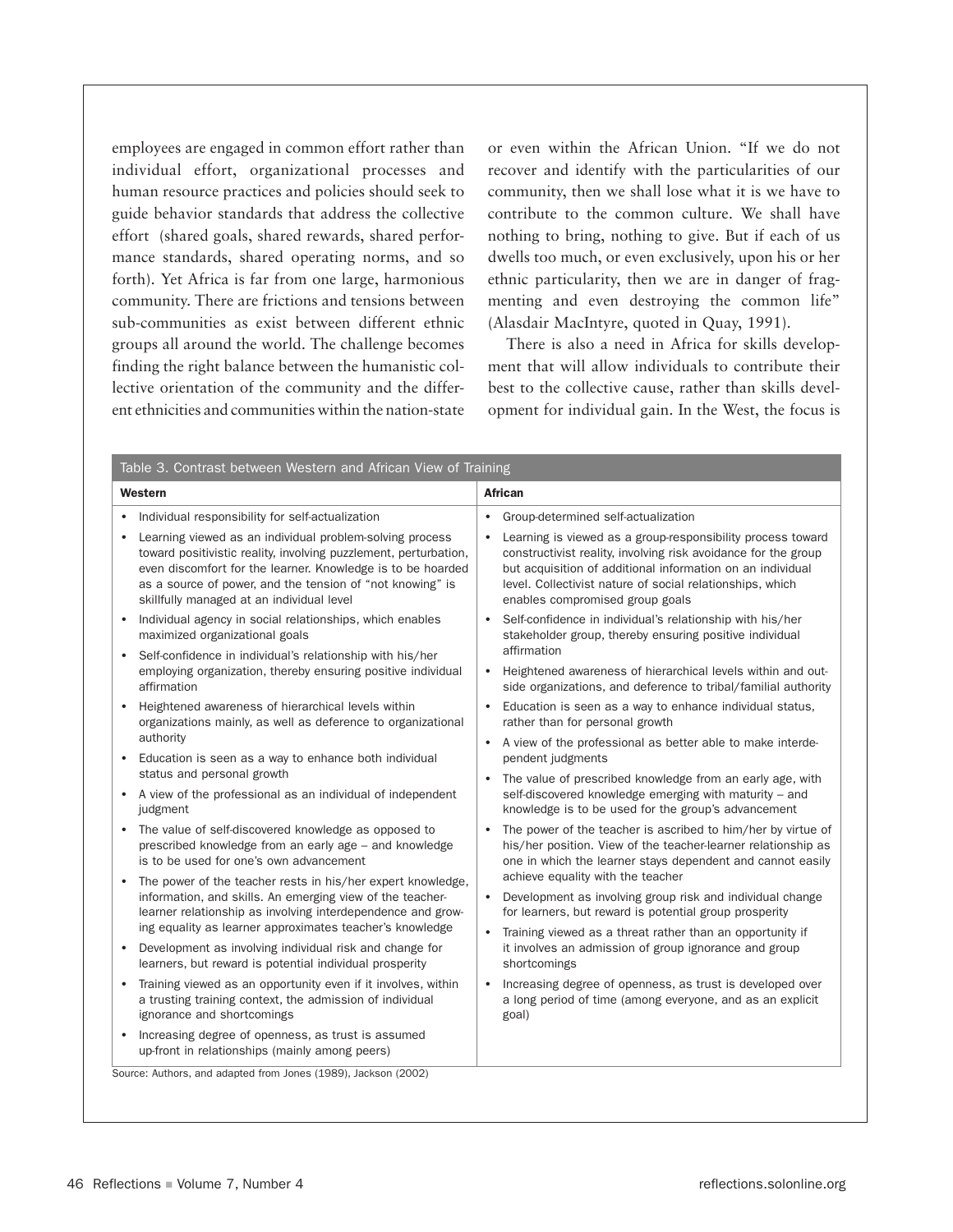

on getting teamwork/communal behavior even though individuals are individually competent. Africans need to be empowered with individual skills and competencies, in order to work for the benefit of all. However, the paradoxical nature of Africa's dilemma is that although there is a humanistic, communal focus, no wide-scale agreement exists as to what the common good or venture should be. So separate groups muddle along, each working toward its own goals and values, without either harming or contributing to the success of neighbor communities. This runs counter to the Western market philosophies of survival of the fittest, mean and lean organizational paradigms, or pulling together for the common good of the organization. It is expected, almost taken for granted, that African organizations will not pull together because of ethnic or familybased rifts. Hence what may appear to a Western observer of African organizations to be "irrational" merely reflects a set of values that differ from those of the West.

## The African Renaissance System

Taking a divergent stance and rejecting Western ideals more or less completely, some African authors have called for a return to African values and indigenous knowledge systems (Stremlau, 1999; Ajulu, 2001; Mbeki et al., 2004). This movement for an African renaissance follows the precepts of *Ubuntu*. Literally translated, *Ubuntu* means "I am who I am through others." Mbigi (1997) has more specifically set about defining and elaborating the management philosophy of *Ubuntu*, which is based on the sense of community.

Key values can be summarized as follows:

- **Sharing:** A need for security in the face of hardship has prompted a commitment to helping one another. This value is not based on simple exchange, but is a result of a network of social obligations, based predominantly on kinship.
- **•** Deference to rank: Although traditional rulers gained their titles by senior lineage, they had to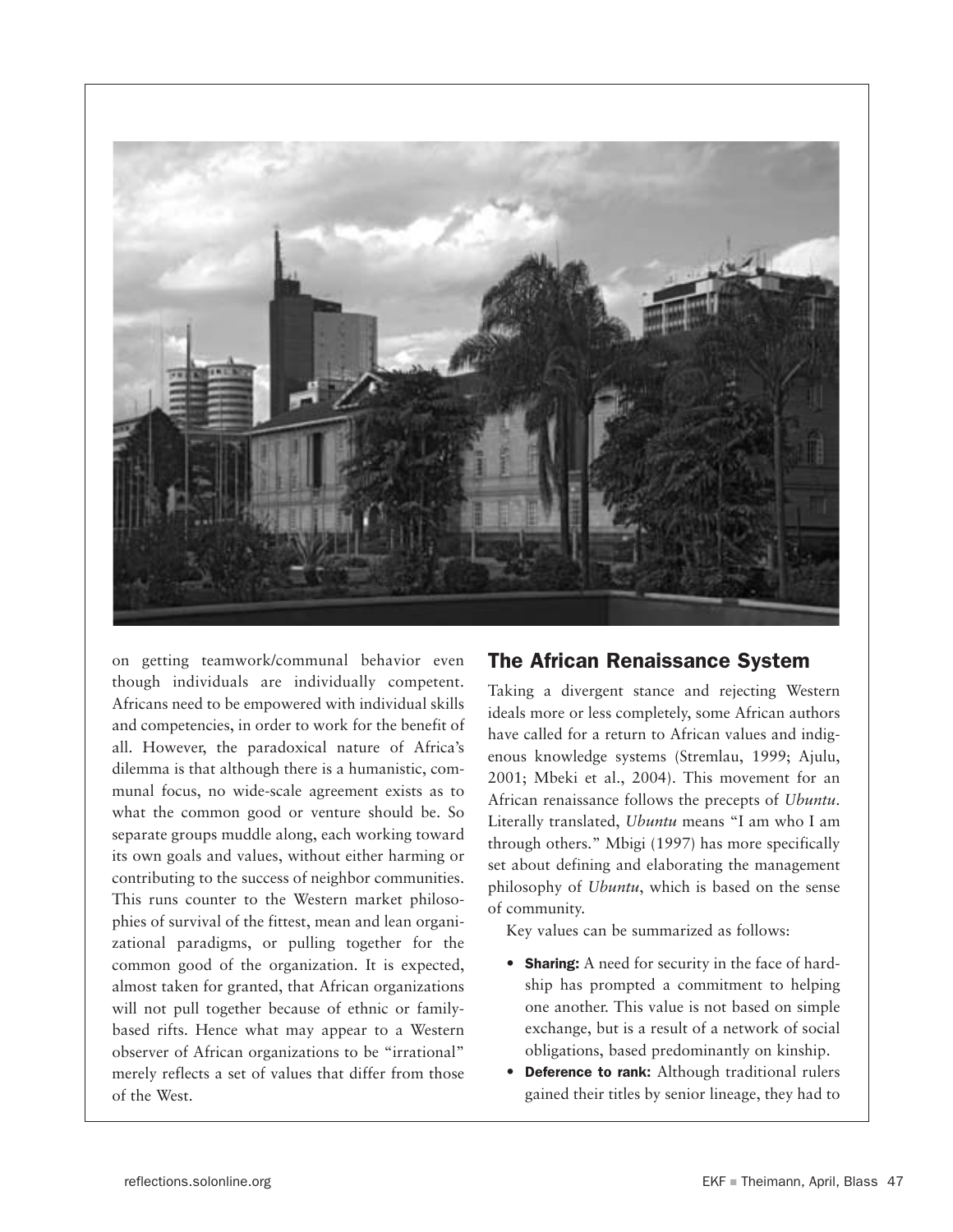|                                 | <b>Post-Colonial</b>                                                                                                                                                         | <b>Post-Instrumental</b>                                                                                                                        | <b>African Renaissance</b>                                                                                                                | East Asian/Japanese                                                                                                                                                                                                      |
|---------------------------------|------------------------------------------------------------------------------------------------------------------------------------------------------------------------------|-------------------------------------------------------------------------------------------------------------------------------------------------|-------------------------------------------------------------------------------------------------------------------------------------------|--------------------------------------------------------------------------------------------------------------------------------------------------------------------------------------------------------------------------|
| <b>Management</b><br>motivators | Economic security<br>$\bullet$<br>Control<br>$\bullet$                                                                                                                       | Managing uncertainty<br>Self-enhancement<br>Autonomy<br>$\bullet$<br>Independence<br>$\cdot$<br>Achievement                                     | Belonging<br>$\ddot{\phantom{0}}$<br>Development of<br>personal and group                                                                 | Belonging<br>Development in<br>corporate context<br>Elements of economic<br>$\ddot{\phantom{0}}$<br>security                                                                                                             |
| <b>Management</b><br>commitment | To business<br>$\bullet$<br>objectives<br>To relatives<br>To organization<br>$\ddot{\phantom{0}}$                                                                            | To self<br>$\bullet$<br>To results<br>To ethical principles<br>To work                                                                          | To group<br>To people                                                                                                                     | To business objectives<br>To results<br>To work<br>To relatives                                                                                                                                                          |
| <b>Management</b><br>principle  | External locus<br>$\bullet$<br>of control<br>Deontology<br>$\bullet$<br>Theory X<br>$\bullet$<br>Mistrust of human<br>$\bullet$<br>nature<br>Status orientation<br>$\bullet$ | Internal locus<br>of control<br>Teleology<br>Theory Y<br><b>Conditional trust</b><br>of human nature<br>Achievement<br>$\bullet$<br>orientation | Internal and external<br>locus of control<br>Trust of human nature<br>Status and achieve-<br>ment orientation                             | External locus<br>of control<br>Theory Y (in-group),<br>Theory X (out-group)<br>Trust of in-group<br>members<br><b>Relational aspects</b><br>$\bullet$<br>of decision making<br>Status through<br>$\bullet$<br>seniority |
| <b>Management</b><br>practices  | Reliance on hierarchy<br>Low egalitarianism<br>$\ddot{\phantom{0}}$<br>Lack of open<br>$\bullet$<br>communication<br>Lack of open<br>$\bullet$<br>information                | Some participation<br>Mostly communicating<br>openly<br>Providing open<br>information when<br>necessary<br>Confrontational<br>$\bullet$         | Participation<br>Egalitarianism<br>Communicating<br>openly<br>Providing open<br>communication                                             | Consultative<br>Communicating and<br>information sharing<br>to gain consensus<br>Maintaining harmony                                                                                                                     |
| <b>Main</b><br>orientations     | Managing process<br>$\bullet$<br>Managing power<br>$\bullet$<br>relations                                                                                                    | Managing results<br>$\bullet$<br>(external focus)<br>Managing people                                                                            | Managing people<br>(internal stakeholder<br>focus)<br>Managing results<br>$\ddot{\phantom{0}}$<br>(defined by stake-<br>holder interests) | Managing people<br>(in-group/out-group<br>relations)<br>Managing results<br>$\bullet$<br>(defined by stake-<br>holder interests)                                                                                         |

Source: Jackson (2002)

earn the respect of their followers and rule by consensus. People were free to express opinions and dissension. At the same time, taking one's proper place in the social scale is an important aspect of the virtue of humility and legitimization of status.

- **•** Sanctity of commitment: Commitment and mutual obligations stem from group pressures to meet one's promises and to conform to social expectations (this appears as obligations to stakeholders noted in Table 2).
- **•** Regard for compromise and consensus: The main characteristic of traditional African leadership is that of a chief who personifies the unity of the tribe and who must live the values

of his community in an exemplary way without being an autocrat. The chief must rely on representatives of the people to assist him, in order to be guided by consensus. Failure to do so would result in his people ignoring his decisions and law. The people are strongly represented, with a duty to attend court hearings, and all have a responsibility to one another to ensure the laws are upheld. As a result of this collective responsibility, everyone has the right to question in open court.

**•** The concept of openness: An important value that implies that nobody should receive retribution for anything said correctly in an open forum. In Table 2, this is reflected in structures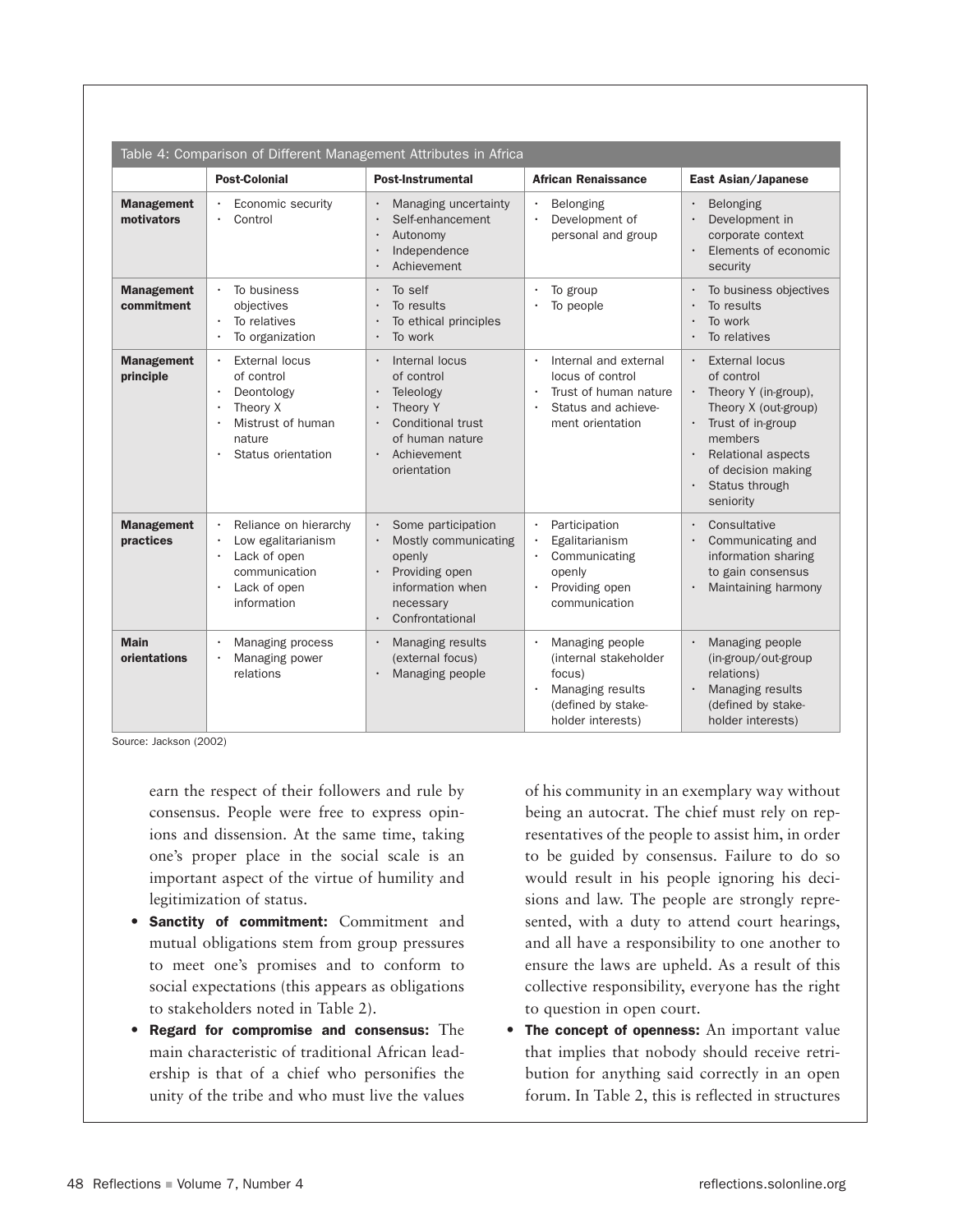that have flatter hierarchies, consensus-seeking decision making, an internal climate of participation and openness, and protection of rights. Management practice also reflects a participative, egalitarian, and open approach.

**•** Good social and personal relations:Commitment to social solidarity. The tensions of management/labor relations that have been a feature in African organizations can be attributed largely to a lack of human dimension and the adversarial attitudes of colonial employment relations.

A comparison of the management attributes associated with each of the three African management systems and the East Asian system are presented in Table 4.

Whereas the post-colonial system seeks to impose Western ideals on African culture, the African renaissance model seeks to reject such ideas and return to a cultural context untouched by industrialization and the expansion of capitalism. This may be appealing to many in Africa, but it is an unrealistic ambition, as the colonial history and influence cannot be erased.

## Where Do We Go from Here?

For a management system to operate successfully in the African context, it must take account of the cultural roots and history within which the organization is seeking to operate. We have outlined three approaches that can be taken: a post-colonial approach that seeks to impose Western ideas on

Africa; the post-instrumental approach, which seeks to "improve" Africa with Western developments; and the African renaissance approach, which seeks to reject Western ideas. Such normative aims will never succeed if the community that is being "improved" does not welcome the intervention as improvement. Equally, the African renaissance approach that seeks to remove the Western influence and return to African cultural roots will not succeed, because history cannot be erased, and the influence of the multinationals and globalization are not going to recede. This leaves us seeking a middle ground that considers both the different and the overlapping systems stemming from the influence of diverse post-colonial systems and their different operating versions (Portuguese, Belgian, French, Dutch, English, German, Arabic, etc.) on the one hand, and the interaction with post-instrumental systems represented by various multinationals present on the African continent (North American, European, and Asian companies) on the other hand – while first focusing on the African values and thought system in order to understand their impact on the working behavior of African leaders and managers. Such a hybrid, crossvergence management system not only could be the way forward for management in Africa, but also may be the way forward for the developed world as it struggles to embrace the complexities of diversity that are arising from globalization. Perhaps it is time for the canon of knowledge in management and leadership to shift to Africa.

#### References

- Adler, N.J. (2002) International Dimensions of Organisational Behavior, 4<sup>th</sup> Edition, Thomson Learning: South-Western.
- Ahiauzu, A.I. (1986) "The African Thought-System and the Work Behaviour of the African Industrial Man," *International Studies of Management and Organization,* Vol. 16, No. 2, pp. 37-58.
- Ajulu, R. (2001) "Thabo Mbeki's African Renaissance in a Globalising World Economy : The Struggle for the Soul of the Continent," *Review of African Political Economy,* Vol. 28, No. 87, pp. 27-42.
- Blunt, P., & Jones, M.L. (1997) "Exploring the Limits of Western Leadership Theory in East Asia and Africa," *Personnel Review,* Vol. 26, Nos. 1-2, pp. 6-23.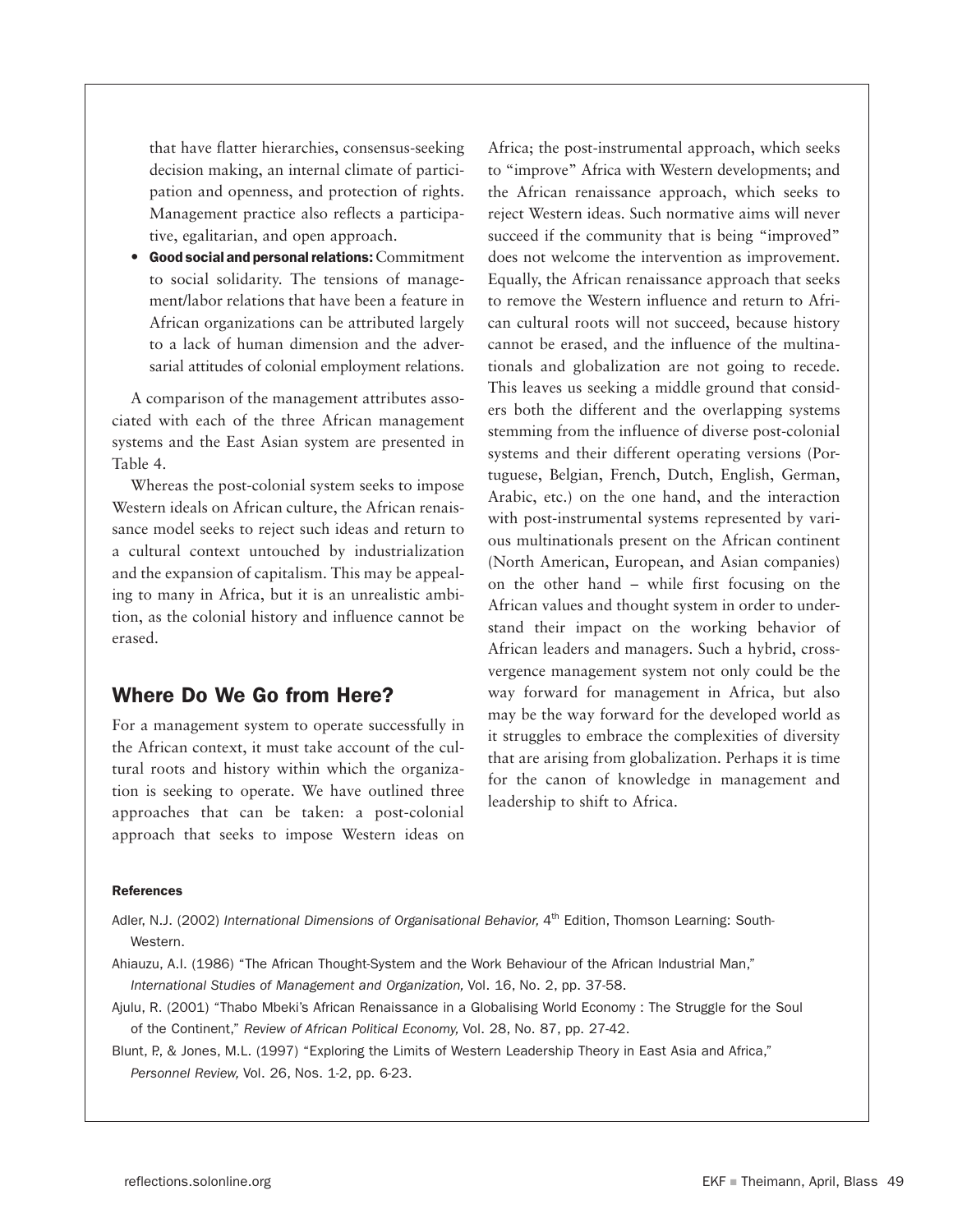Blunt, P., & Jones, M.L. (1992) *Managing Organisations in Africa,* Berlin: Walter de Gruyter.

Budhwar, P.S., & Debrah, Y.A. (2001) "Introduction," in P.S. Budhwar & Y.A. Debrah (Eds.), *Human Resource Management in Developing Countries,* London: Routledge.

Christopher, J.C. (1996) "Counseling's Inescapable Moral Visions," *Journal of Counseling & Development,* Vol. 75, pp. 17-25.

De Cieri, H., & Dowling, P.J. (1998) "Strategic Human Resource Management in Multinational Enterprises," adapted from Schuler, R.S., Dowling, P.J., & De Cieri, H. (1993) "An Integrative Framework of Strategic International Human Resource Management," *Journal of Management,* Vol. 19, pp. 419-459.

Evans, G.W., Shapiro, D.H., & Lewis, M.A. (1993) "Specifying Dysfunctional Mismatches between Different *Control* Dimensions," *British Journal of Psychology,* Vol. 84,pp. 255-273.

Gorelick, C., Milton, N., & April, K. (2004) *Performance Through Learning: Knowledge Management in Practice,* Burlington, MA: Elsevier Butterworth-Heinemann.

Gurin, P., Gurin, G., & Morrison, B.M. (1978) "Personal and Ideological Aspects of Internal and Externa*l Control*," *Social Psychology,* Vol. 41, pp. 275-296.

Hannerz, U. (1969) *Soulside: Inquiries into Ghetto Culture and Community,* Stockholm: Almquist & Wiksell.

Hofstede, G. (1991) *Cultures and Organisations: Software of the Mind,* London: McGraw-Hill.

- Hofstede, G. (1980) *Culture's Consequences: International Differences in Work Related Values,* Beverly Hills, CA: Sage.
- Hogg, M.A. (2001) "A Social Identity Theory of Leadership," *Personality and Social Psychology Review,* Vol. 5, No. 3, pp. 184-200.

Horwitz, F., Kamoche, K., & Chew, I.K.H. (2002) *Looking East: Diffusing High Performance Work Practices in the Southern Afro-Asian Context* (Paper presented at the 3rd African Regional Congress of the International Industrial Relations Association, Cape Town, South Africa, 6–8 March 2002, pp. 1-19).

Jackson, T. (2002) *International HRM: A Cross-Cultural Approach,* London: Sage.

Jackson, T. (2004) *Management and Change in Africa: A Cross-Cultural Perspective,* London: Routledge.

Jones, M.L. (1989) "Management Development: An African Focus," *International Studies of Management and Organisation,* Vol. 19, No. 1, pp. 74-90.

Kamoche, K. (2000) "From Boom to Bust: The Challenge of Managing People in Thailand," *International Journal of Human Resource Management,* Vol. 11, pp. 452-468.

Kiggundu, M.N. (1989) *Managing Organisations in Developing Countries,* West Hartford, CT: Kumarian Press.

LaFromboise, T., Coleman, H.L.K., & Gerton, J. (1993) "Psychological Impact of Biculturalism: Evidence and Theory," *Psychological Bulletin,* Vol. 114, No. 3, pp. 395-412.

Lefcourt, H.M. (1982) Locus of Control: Current Trends in Theory and Research, 2<sup>nd</sup> Edition, Hillsdale, NJ: Erlbaum.

Mbeki, T., Diallo, G., Nehusi, K., Muchie, M., Friedman, S., & Lewis, R. (2004) *African Renaissance 2nd Issue: Who is an African,"* London: Adonis & Abbey Publishers Ltd.

Mbigi, L. (1997) *Ubuntu: The African Dream in Management,* Randburg, S. Africa: Knowledge Resources.

McGregor, D. (1960) *The Human Side of Enterprise,* New York: McGraw-Hill.

Nzelibe, C.O. (1986) "The Evolution of African Management Thought," *International Studies of Management and Organization,* Vol. 16, No. 2, pp. 6-16.

Onyemelukwe, C.C. (1973) *Men and Management in Contemporary Africa,* London: Longman.

Quay, J. (1991) "Center for the Common Good: A Concept Paper," *Vesper International Forum,* San Leandro, CA: Vesper Society Group.

Ralston, D.A., Gustafson, D.J., Cheung, F.M., & Terpstra, R.H. (1993) "Differences in Managerial Values: A Study of US, Hong Kong and PRC Managers," *Journal of International Business Studies,* Vol. 24, No. 2, pp. 249-275.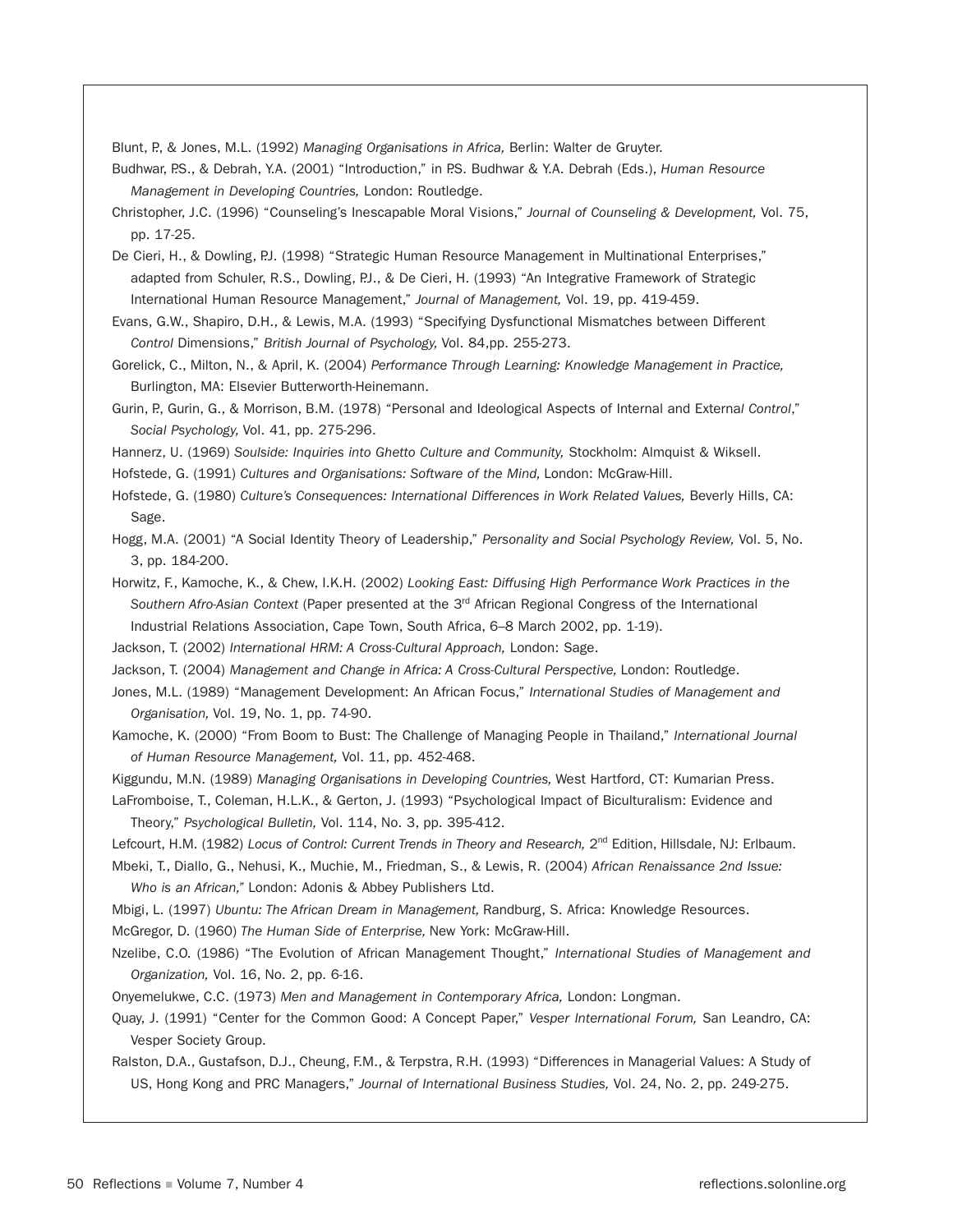Ralston, D.A., Holt, D.H., Terpstra, R.H., & Kai-Cheng, Y. (1997) "The Impact of National Culture and Economic Ideology on Managerial Work Values: A Study of the US,

Russia, Japan, and China," *Journal of International Business Studies,* Vol. 28, No. 1, pp. 177-207.

- Rotter, J.B. (1966) "Generalized Expectancies for Internal versus External *Control* of Reinforcement," *Psychological Monographs: General and Applied,* Vol. 80, No. 1, pp. 609.
- Rotter, J.B., Seeman, M., & Liverant, S. (1962) "Internal versus External *Control* of Reinforcements: A Major Variable in Behaviour Theory," in N.E. Washburne (Ed.), *Decisions, Values and Groups: Proceedings of a Conference held at the University of New Mexico,* New York: Pergamon, pp. 473-516.
- Shapiro, D.H., Schwartz, C.E., & Astin, J.A. (1996) "Controlling Ourselves, Controlling Our World: Psychology's Role in Understanding Positive and Negative Consequences of

Seeking and Gaining *Control," American Psychologist,* Vol. 51, pp. 1213-1230.

- Stremlau, J. (1999) "African Renaissance and International Relations," *South African Journal of International Affairs,* Vol. 6, No. 2, pp. 64.
- Valentine, C.A. (1971) "Deficit, Difference, and Bicultural Models of Afro-American Behavior," *Harvard Educational Review,* Vol. 41, No. 2, pp. 137-157.
- Ward, S., Pearson, C., Entrekin, L., & Winzar, H. (1999) "The Fit between Cultural Values and Countries: Is there Evidence of Globalization, Nationalism, or Crossvergence?" *International Journal of Management,* Vol. 16, No. 4, pp. 466-473.

Weber, L.J. (1993) "Ethics and the Praise of Diversity," *Business Ethics Quarterly,* Vol. 3, No. 1, pp. 87-96.

Wong, P.T.P., & Sproule, C.E. (1984) "An Attributional Analysis of the *Locus* of *Control* Construct and the Trent Attribution Profile," in H.M. Lefcourt (Ed.), *Research with the Locus of Control Construct, Volume 3, New York:* Academic Press, pp. 309-360.

#### **ABOUT THE AUTHORS**

**Dr. Nadine Theimann** gained extensive international experience as an economist and program manager for the United Nations Development Program. She has lived in many different countries, and completed case studies of intercultural change management in foreign-owned companies in Senegal and the Ivory Coast. She is multicultural and multilingual with fluency in French, English, Norwegian and Arabic, as well as a working knowledge of Portuguese.

#### *ntheimann@assalaconsulting.com*

Dr. Kurt April is the author of seven books, 70 academic articles and lectures on Leadership, Diversity and Inclusion at the Graduate School of Business (University of Cape Town, SA). He is an Associate Fellow of Saïd Business School (University of Oxford, UK), Research Fellow of Ashridge (UK) and Visiting Professor of RSM Erasmus University (Netherlands). *kapril@iafrica.com*

Dr. Eddie Blass is a senior researcher at the Ashridge Business School (Hertfordshire, UK), having been a Senior Lecturer in Human Resource Management at the University of Derby, and a Research Fellow at Cranfield University. She has been widely published in the academic press, and her research focuses around two areas: education methods and processes, and the future of work. *eddie.blass@aol.com*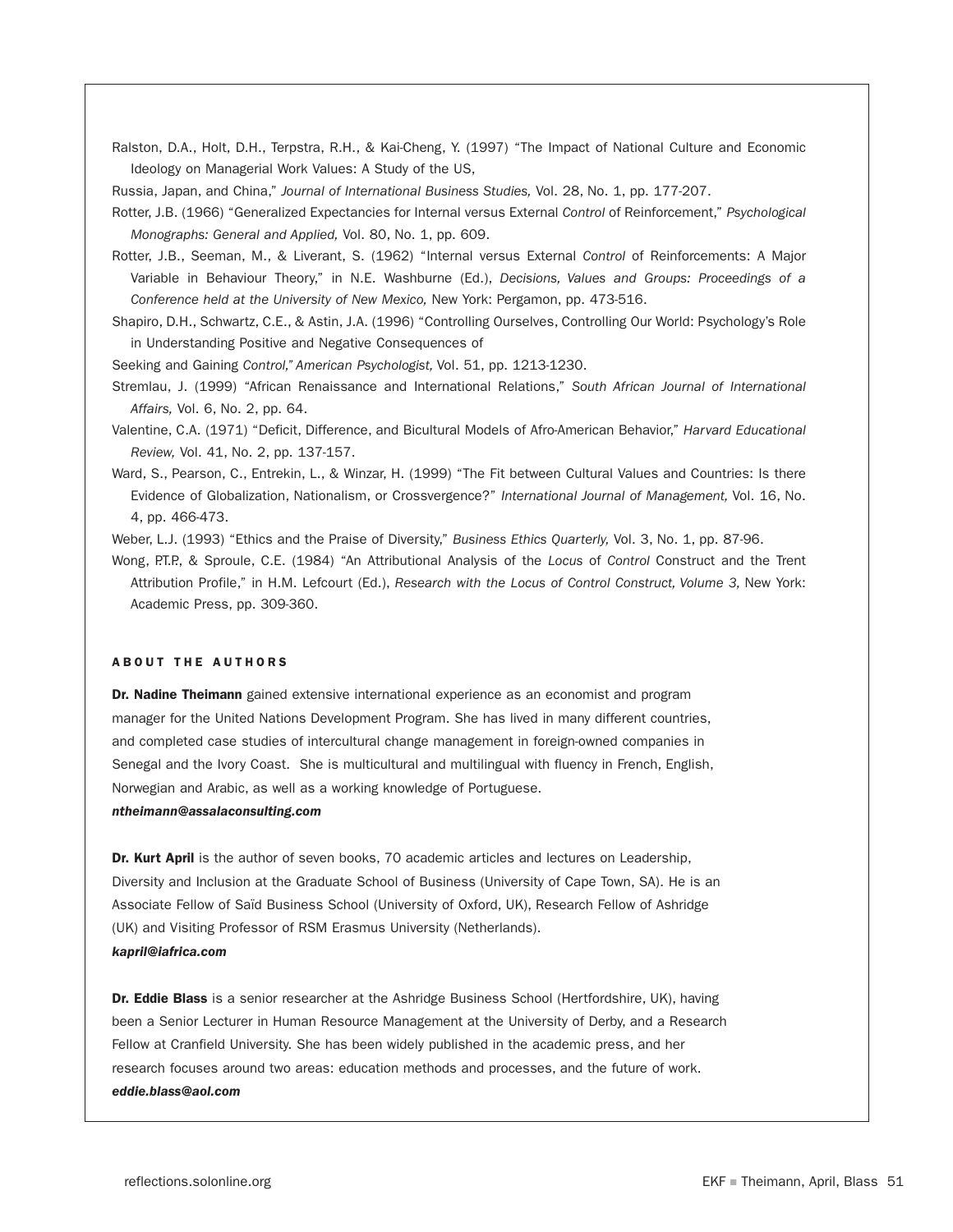## Conscious Business: How to Build Value Through Values



In *Conscious Business*, author Fred Kofman, one of the original members of the Center for Organizational Learning at MIT, argues that creating cultures of mutual learning is the foundation of organizational excellence. The techniques he introduces show readers how to create such cultures through achieving unconditional responsibility, unflinching integrity, authentic communication, impeccable commitments, and "right leadership." Together, these help create a conscious business that produces sustainable, exceptional performance through the solidarity of its community and the dignity of each member.

Fred Kofman

#### Foreword by Ken Wilber

T he dictionary definition of business, dry and prosaic, is "occupation, work, trade, commerce; serious, rightful, proper endeavor." Conscious means "having an awareness of one's inner and outer worlds; mentally perceptive, awake, mindful." So "conscious business" might mean, engaging in an occupation, work, or trade in a mindful, awake fashion. This implies, of course, that many people do not do so. In my experience, this is often the case. So I would definitely be in favor of conscious business – or conscious anything, for that matter.

That starts to sound interesting. Still, I wonder exactly what "conscious" or "mindful" might mean, especially since under "conscious" we find the provocative phrase, "aware of inner and outer worlds." Just how many worlds are there, and do I have to be conscious of all of them in order to be really conscious?

Here, I think, is where the entire idea of conscious business starts to become truly intriguing. Worlds, terrains, landscapes, environments: It's a big world, and the better we understand that world – both inner and outer – the better our navigation of it will be.

A map of the outer world would help; so would a map of the inner world. Together they would provide a tool that would dramatically improve my navigation through any environment, any world, including the world of business. A comprehensive map that combined the latest knowledge of both inner and outer worlds would provide an extraordinary means for fulfilling any goals that I might have. It would also provide the key to being conscious of both inner and outer worlds. Conscious business – in fact, conscious living – would start to become a very real possibility.

Conscious Business: How to Build Value Through Values

Fred Kofman Sounds True, 2006



## Big World, Big Map

A map, of course, is not the territory, and we definitely do not want to confuse any map, no matter how comprehensive, with the territory itself. At the same time, we don't want to have an inadequate, partial, broken map either. The fact is, most human endeavors, including most business practices, operate with incomplete and often misleading maps of human potentials. These partial and fractured maps of inner and outer realities consistently lead to failures in both personal and professional endeavors.

In the past few decades there has been, for the first time in history, a concerted effort to take all of the known maps of human potentials, both inner and outer, and combine them into a more comprehensive, inclusive, and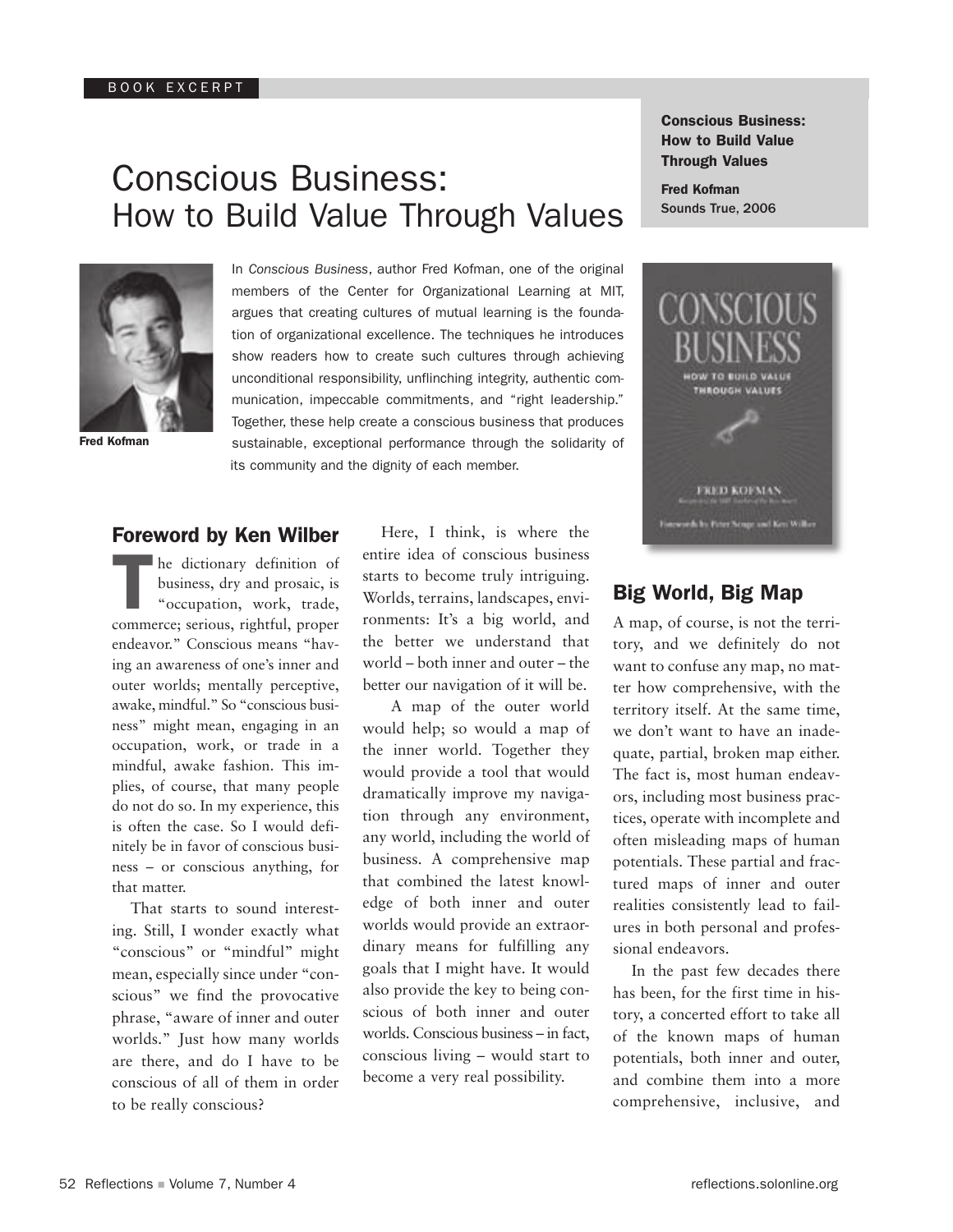accurate map of reality. This "big map" – sometimes called an Integral Map – represents the most comprehensive and balanced overview to date, and as such offers an unparalleled navigational aid in defining and fulfilling virtually any goals, personal or professional.

How comprehensive is this Big Map? It started with an exhaustive cross-cultural comparison of all the known interior maps offered by the world's major cultures, including psychological maps from Freud to Jung to Piaget; Eastern maps, including those offered by yoga, Buddhism, and Taoism; the extensive results of cognitive science, neurobiology, and evolutionary psychology; typologies from the Enneagram to Myers-Briggs; transformation tools from ancient shamans to postmodern sages. The idea was simple: What psychological map or model could account for, and include, all of those possibilities? Because human beings have in fact proposed all of those various schools and systems, there must be a model comprehensive enough to account for all of them, and the Integral Model, as far as we can tell, does exactly that.

The result in the interior domains is that there appears to be a spectrum of consciousness available to men and women. This spectrum ranges from body to mind to spirit; from prerational to rational to transrational; from subconscious to self-conscious to superconscious; from emotional to ethical to spiritual. The point is that all of those potentials – body to mind to spirit – are important for a comprehensive approach to any situation, personal or professional, because those realities are in fact operating in all humans in any event, and you either take them into conscious account or they will subconsciously sabotage your efforts at every turn. This is true in any human endeavor, from marriage to business to education to recreation.

In addition to these interior or psychological realities, the Integral Model also includes the most recent maps of the outer world, maps offered by widely respected empirical sciences from dynamic systems theory to complexity and chaos theories. Combined with interior maps, the result is indeed an Integral Map of inner and outer worlds – a map that therefore is the measure of what it means to be really conscious.

Complex as this Integral Map sounds (and is), it actually shakes down into a handful of fairly simple factors that can be quickly mastered. The easiest way to summarize the Integral Map is that it covers a spectrum of consciousness operating in both inner and outer worlds: the Integral Approach includes body, mind, and spirit in self, culture, and nature.

We have already briefly examined the first part of that equation – namely, "body, mind, and spirit" – which we saw as the spectrum of consciousness that constitutes the interior realities or worlds. The second half of the integral equation –"in self, culture, and nature" – represents the three most important worlds themselves; that is, the three most

fundamental environments, realities, or landscapes through which the spectrum of consciousness operates.

"Self" simply refers to my own interior world or subjective realities, which can be accessed by introspection, meditation, and self-reflection. "Culture" refers to the world of shared values, mutual understanding, and common meanings that you and I might exchange, such as a common language, an interest in business, a love of classical music, or any shared meaning or value. This is not subjective but intersubjective, a world accessed by interpretation and mutual understanding. And "nature" refers to the exterior world of objective facts, environments, and events, including exterior human nature with its products and artifacts. Because the human organism is a part of nature, then the products of human organisms, such as automobiles, are products of nature and can be approached with natural sciences such as systems theory and complexity theory.

These three major landscapes – self, culture, and world – are often called the Beautiful, the Good, and the True. Or Art, Morals, and Science. Or simply I, We, and It. They are also sometimes called "the Big Three," so fundamental and important are these three worlds in which human beings are always operating. Conscious living – and certainly conscious business – would therefore necessarily take these three worlds into account when planning any activity, because, again,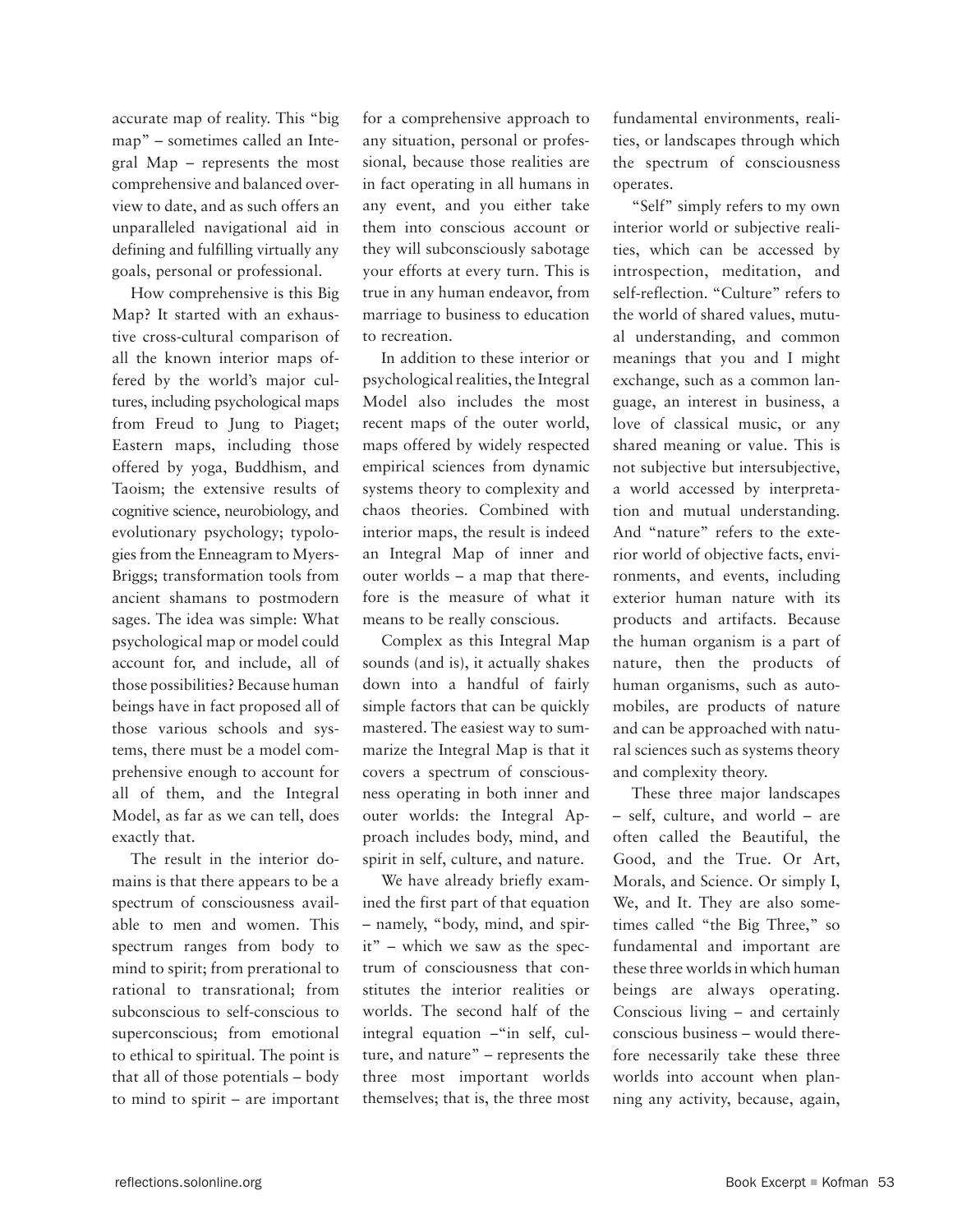these worlds exist in any event, and you will either take them into conscious account or they will subconsciously sabotage your every move.

## Integral Business

Conscious business – business that is conscious of inner and outer worlds – would therefore be business that takes into account body, mind, and spirit in self, culture, and nature. Put differently, conscious business would be mindful of the way that the spectrum of consciousness operates in the Big Three worlds of self, culture, and nature. This means very specifically that integral business leadership would use the tools that have been developed to best navigate and master self, culture, and world.

It's not surprising, then, that business management theories break down into three large categories covering the Big Three landscapes: approaches that focus on individual motivation; those that emphasize corporate culture and values; and those that focus on exterior objective systems, flow patterns, and quality control. The whole point is that integral business leadership would use the tools of all of them in a coordinated and integrated fashion for maximum results, or else settle for less than optimal results.

For example, integral business leadership would use systems theory to understand the dynamic patterns of the exterior world. The systems approach to business has been made popular by writers such as Peter Senge, Meg Wheatley, and Michael C. Jackson, among literally hundreds of others. The systems approach is also widely used to track business cycles, as in the groundbreaking work of Clayton Christensen on disruptive technologies.

But integral business leadership would also use the tools of the interior spectrum of consciousness in individuals – tools such as emotional intelligence, made popular by Daniel Goleman; Myers-Briggs, already widely used as a management aid; and personal motivational tools, from Tony Robbins to Franklin Covey.

But integral business leadership would not stop with self and world. It would also draw on our extensive knowledge of corporate culture, shared values, and company motivation. Every company has a culture, and specific business cycles seem to be most effectively navigated by different types of corporate cultures, as suggested by the important research of Geoffrey Moore, or the empirical research of Jim Collins. Both point to the overriding importance of corporate values and intersubjective factors in long-term success, which any integral leadership would take into account if it wanted to be mindful and awake in the world of corporate values and maximum effectiveness.

In other words, all of those major theories of business management and leadership – from systems theory to emotional intelligence to corporate-culture management, covering the Big Three landscapes faced by all humans – have an important place in a true Integral Model of conscious business. Although this might at first seem too complicated, the undeniable fact is that any less than integral approach is doomed to failure. In today's world, nobody can afford to be less than integral, because the guaranteed costs are otherwise much too high. Body, mind, and spirit – and self, culture, nature – are all there, all exerting an influence, all actively shaping events, and you either consciously take them into account in any human endeavor or stand back and watch the roadkill.

## Big Map, Big Mind

I have attempted to give a simple summary of this overall approach to business in *A Theory of Everything: An Integral Vision for Business, Politics, Science, and Spirituality.* But perhaps the best place to begin with an integral approach to business is with oneself. In the Big Three of self, culture, and world, integral mastery starts with self. How do body, mind, and spirit operate in me? How does that necessarily impact my role in the world of business? And how can I become more conscious of these already operating realities in myself and in others?

This is the great value of Fred Kofman's *Conscious Business: How to Build Value Through Values.* Integral mastery begins with mastery of self, at an emotional level, a mental-ethical level, and a spiritual level. Anything more than that is not needed; anything less than that, disastrous.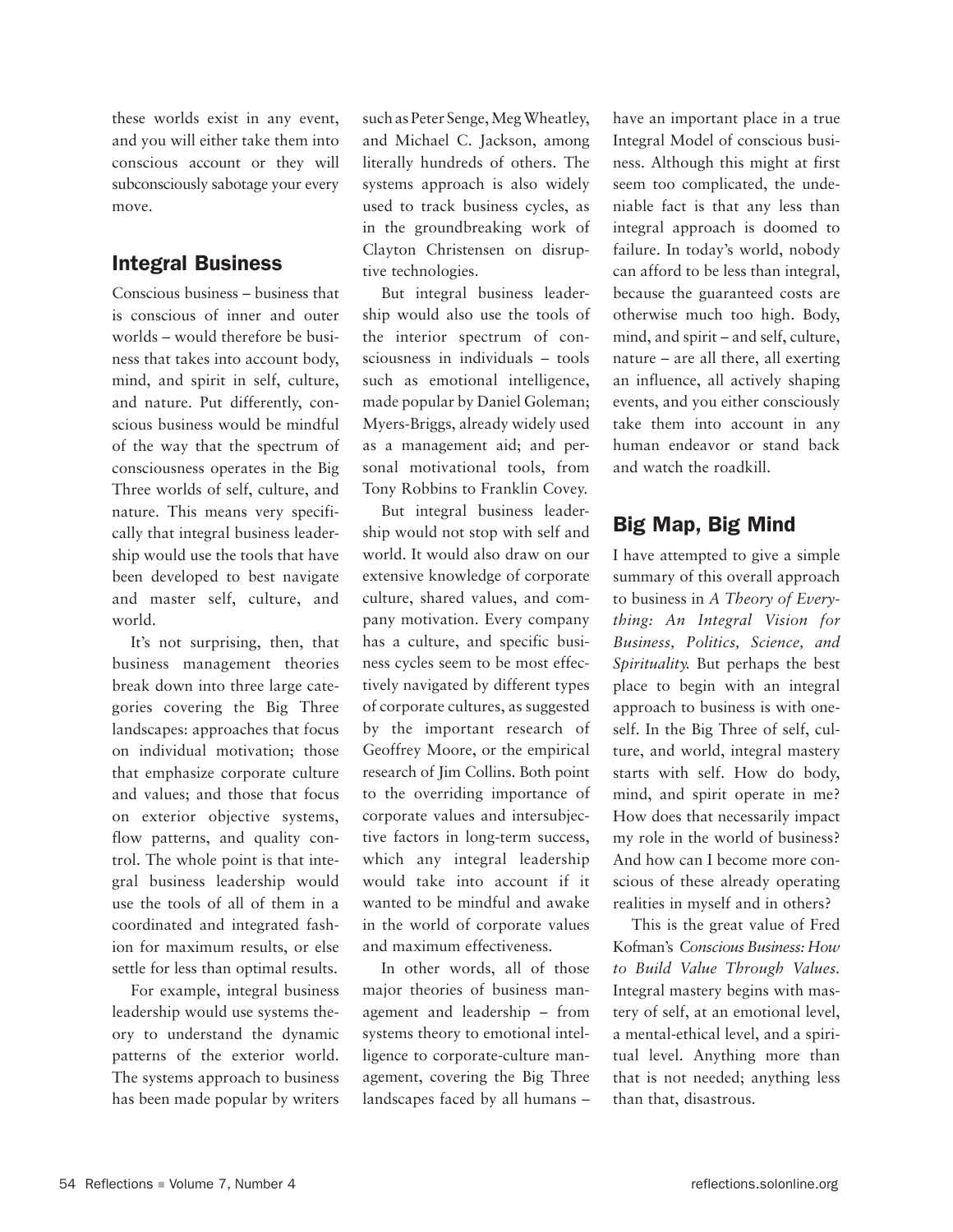Fred Kofman is a living example of what he preaches, a man of sensitivity, impeccability, and keen consciousness. It's not just that this makes him a better, more effective, more successful businessperson, but that it makes him a more admirable human being, whom I am proud to call friend. I highly recommend that you take the following journey with Fred, learning to transform body, mind,

and spirit as a prelude to transforming self, culture, and world. And in that integral embrace, neither you nor the world will ever be the same.

#### **ABOUT THE AUTHOR**

Fred Kofman is co-founder and president of Axialent, a consulting company devoted to helping organizations succeed through effectiveness, solidarity, and integrity. Fred holds a doctorate in economics from the University of California at Berkeley. From 1990 to 1996 he was a senior researcher at MIT, and was named Teacher of the Year at the Sloan School of Management, where he taught management accounting and control systems. Since 1999, he has collaborated with Ken Wilber at the Integral Institute's business and spiritual centers.

#### *fred.kofman@axialent.com*